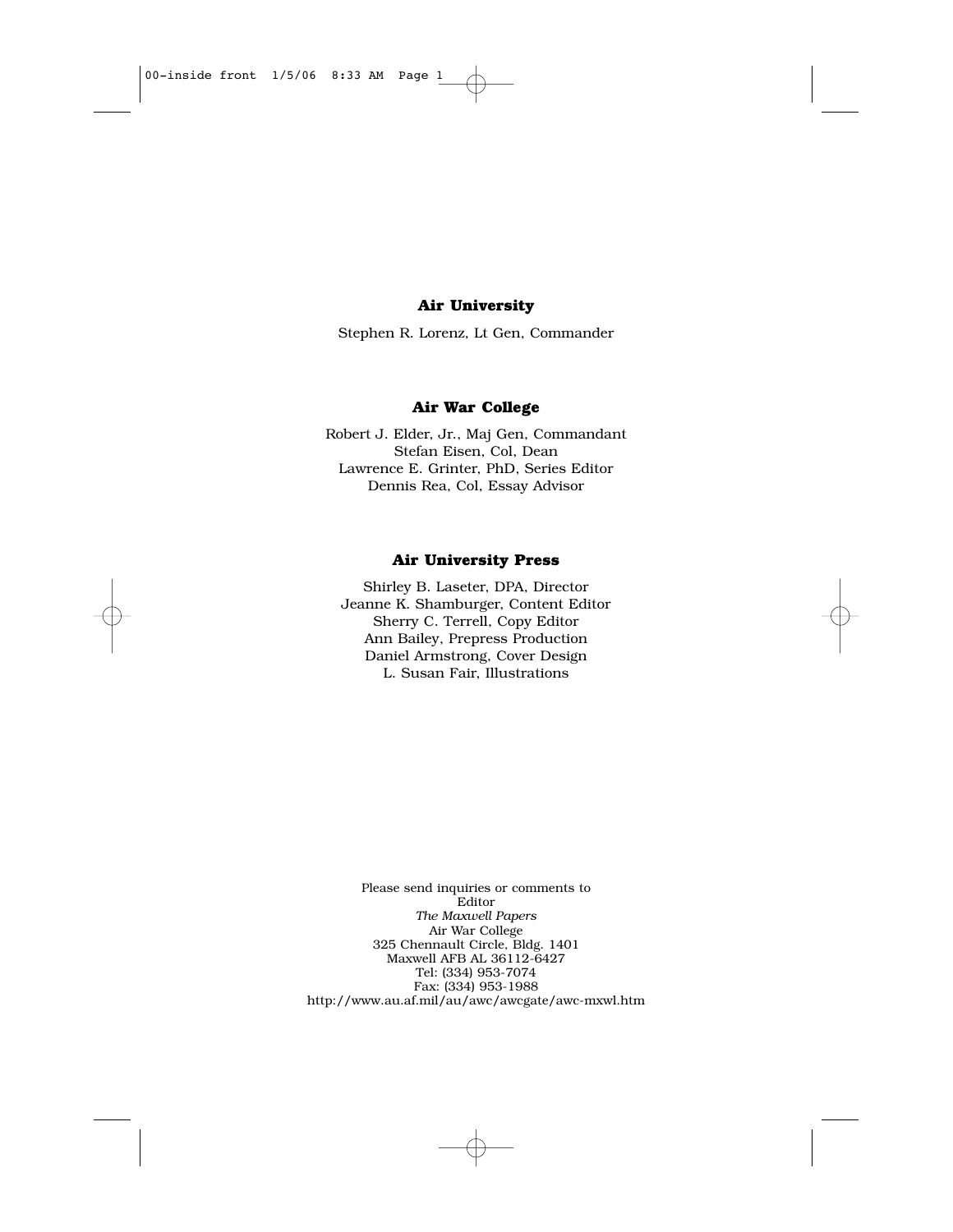| <b>Report Documentation Page</b>                                                                                                                                                                                                                                                                                                                                                                                                                                                                                                                                                                                                                                                                                                                                                                                                                                   |                             |                              |                                           | Form Approved<br>OMB No. 0704-0188                 |                             |  |  |
|--------------------------------------------------------------------------------------------------------------------------------------------------------------------------------------------------------------------------------------------------------------------------------------------------------------------------------------------------------------------------------------------------------------------------------------------------------------------------------------------------------------------------------------------------------------------------------------------------------------------------------------------------------------------------------------------------------------------------------------------------------------------------------------------------------------------------------------------------------------------|-----------------------------|------------------------------|-------------------------------------------|----------------------------------------------------|-----------------------------|--|--|
| Public reporting burden for the collection of information is estimated to average 1 hour per response, including the time for reviewing instructions, searching existing data sources, gathering and<br>maintaining the data needed, and completing and reviewing the collection of information. Send comments regarding this burden estimate or any other aspect of this collection of information,<br>including suggestions for reducing this burden, to Washington Headquarters Services, Directorate for Information Operations and Reports, 1215 Jefferson Davis Highway, Suite 1204, Arlington<br>VA 22202-4302. Respondents should be aware that notwithstanding any other provision of law, no person shall be subject to a penalty for failing to comply with a collection of information if it<br>does not display a currently valid OMB control number. |                             |                              |                                           |                                                    |                             |  |  |
| 1. REPORT DATE<br><b>NOV 2005</b>                                                                                                                                                                                                                                                                                                                                                                                                                                                                                                                                                                                                                                                                                                                                                                                                                                  |                             | 2. REPORT TYPE               |                                           | <b>3. DATES COVERED</b>                            | 00-11-2005 to 00-11-2005    |  |  |
| <b>4. TITLE AND SUBTITLE</b>                                                                                                                                                                                                                                                                                                                                                                                                                                                                                                                                                                                                                                                                                                                                                                                                                                       |                             |                              | <b>5a. CONTRACT NUMBER</b>                |                                                    |                             |  |  |
| F-15A versus F/A-22 Initial Operational Capability. A Case for                                                                                                                                                                                                                                                                                                                                                                                                                                                                                                                                                                                                                                                                                                                                                                                                     |                             |                              |                                           | 5b. GRANT NUMBER                                   |                             |  |  |
| <b>Transformation</b>                                                                                                                                                                                                                                                                                                                                                                                                                                                                                                                                                                                                                                                                                                                                                                                                                                              |                             |                              |                                           | 5c. PROGRAM ELEMENT NUMBER                         |                             |  |  |
| 6. AUTHOR(S)                                                                                                                                                                                                                                                                                                                                                                                                                                                                                                                                                                                                                                                                                                                                                                                                                                                       |                             |                              | <b>5d. PROJECT NUMBER</b>                 |                                                    |                             |  |  |
|                                                                                                                                                                                                                                                                                                                                                                                                                                                                                                                                                                                                                                                                                                                                                                                                                                                                    |                             |                              |                                           |                                                    | <b>5e. TASK NUMBER</b>      |  |  |
|                                                                                                                                                                                                                                                                                                                                                                                                                                                                                                                                                                                                                                                                                                                                                                                                                                                                    |                             |                              |                                           |                                                    | <b>5f. WORK UNIT NUMBER</b> |  |  |
| 7. PERFORMING ORGANIZATION NAME(S) AND ADDRESS(ES)<br>Air War College, Air University, 325 Chennault Circle, Maxwell<br>AFB, AL, 36112-6427                                                                                                                                                                                                                                                                                                                                                                                                                                                                                                                                                                                                                                                                                                                        |                             |                              |                                           | 8. PERFORMING ORGANIZATION<br><b>REPORT NUMBER</b> |                             |  |  |
| 9. SPONSORING/MONITORING AGENCY NAME(S) AND ADDRESS(ES)                                                                                                                                                                                                                                                                                                                                                                                                                                                                                                                                                                                                                                                                                                                                                                                                            |                             |                              | 10. SPONSOR/MONITOR'S ACRONYM(S)          |                                                    |                             |  |  |
|                                                                                                                                                                                                                                                                                                                                                                                                                                                                                                                                                                                                                                                                                                                                                                                                                                                                    |                             |                              | 11. SPONSOR/MONITOR'S REPORT<br>NUMBER(S) |                                                    |                             |  |  |
| 12. DISTRIBUTION/AVAILABILITY STATEMENT<br>Approved for public release; distribution unlimited                                                                                                                                                                                                                                                                                                                                                                                                                                                                                                                                                                                                                                                                                                                                                                     |                             |                              |                                           |                                                    |                             |  |  |
| <b>13. SUPPLEMENTARY NOTES</b>                                                                                                                                                                                                                                                                                                                                                                                                                                                                                                                                                                                                                                                                                                                                                                                                                                     |                             |                              |                                           |                                                    |                             |  |  |
| 14. ABSTRACT<br>see report                                                                                                                                                                                                                                                                                                                                                                                                                                                                                                                                                                                                                                                                                                                                                                                                                                         |                             |                              |                                           |                                                    |                             |  |  |
| <b>15. SUBJECT TERMS</b>                                                                                                                                                                                                                                                                                                                                                                                                                                                                                                                                                                                                                                                                                                                                                                                                                                           |                             |                              |                                           |                                                    |                             |  |  |
| <b>16. SECURITY CLASSIFICATION OF:</b>                                                                                                                                                                                                                                                                                                                                                                                                                                                                                                                                                                                                                                                                                                                                                                                                                             |                             |                              | <b>17. LIMITATION OF</b>                  | 18. NUMBER                                         | 19a. NAME OF                |  |  |
| a. REPORT<br>unclassified                                                                                                                                                                                                                                                                                                                                                                                                                                                                                                                                                                                                                                                                                                                                                                                                                                          | b. ABSTRACT<br>unclassified | c. THIS PAGE<br>unclassified | <b>ABSTRACT</b>                           | OF PAGES<br>53                                     | <b>RESPONSIBLE PERSON</b>   |  |  |

| <b>Standard Form 298 (Rev. 8-98)</b> |                               |  |  |
|--------------------------------------|-------------------------------|--|--|
|                                      | Prescribed by ANSI Std Z39-18 |  |  |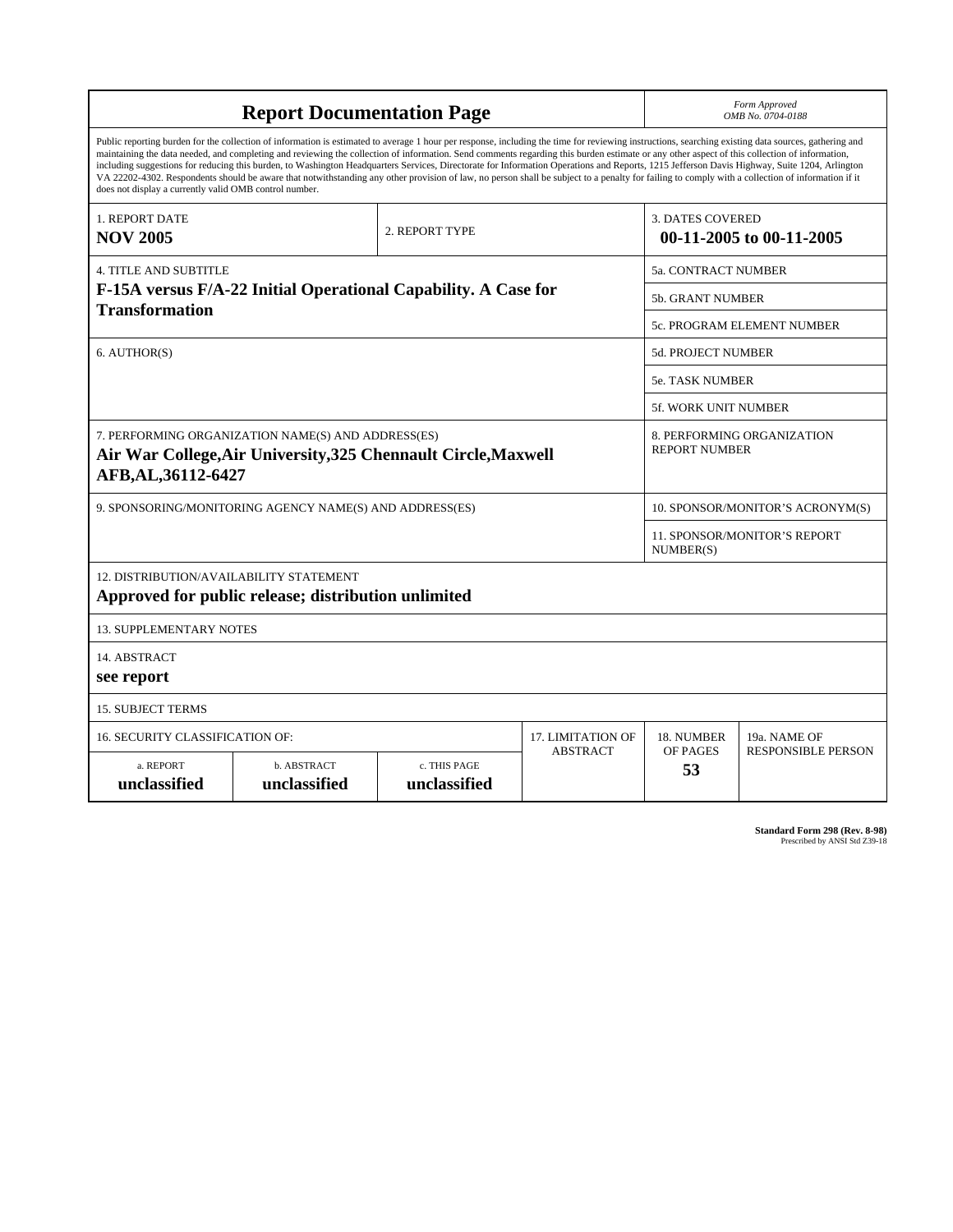AIR WAR COLLEGE AIR UNIVERSITY



# **F-15A versus F/A-22 Initial Operational Capability**

# **A Case for Transformation**

WILLIAM H. MOTT V Lieutenant Colonel, USAF

> Air War College Maxwell Paper No. 36

Air University Press Maxwell Air Force Base, Alabama

November 2005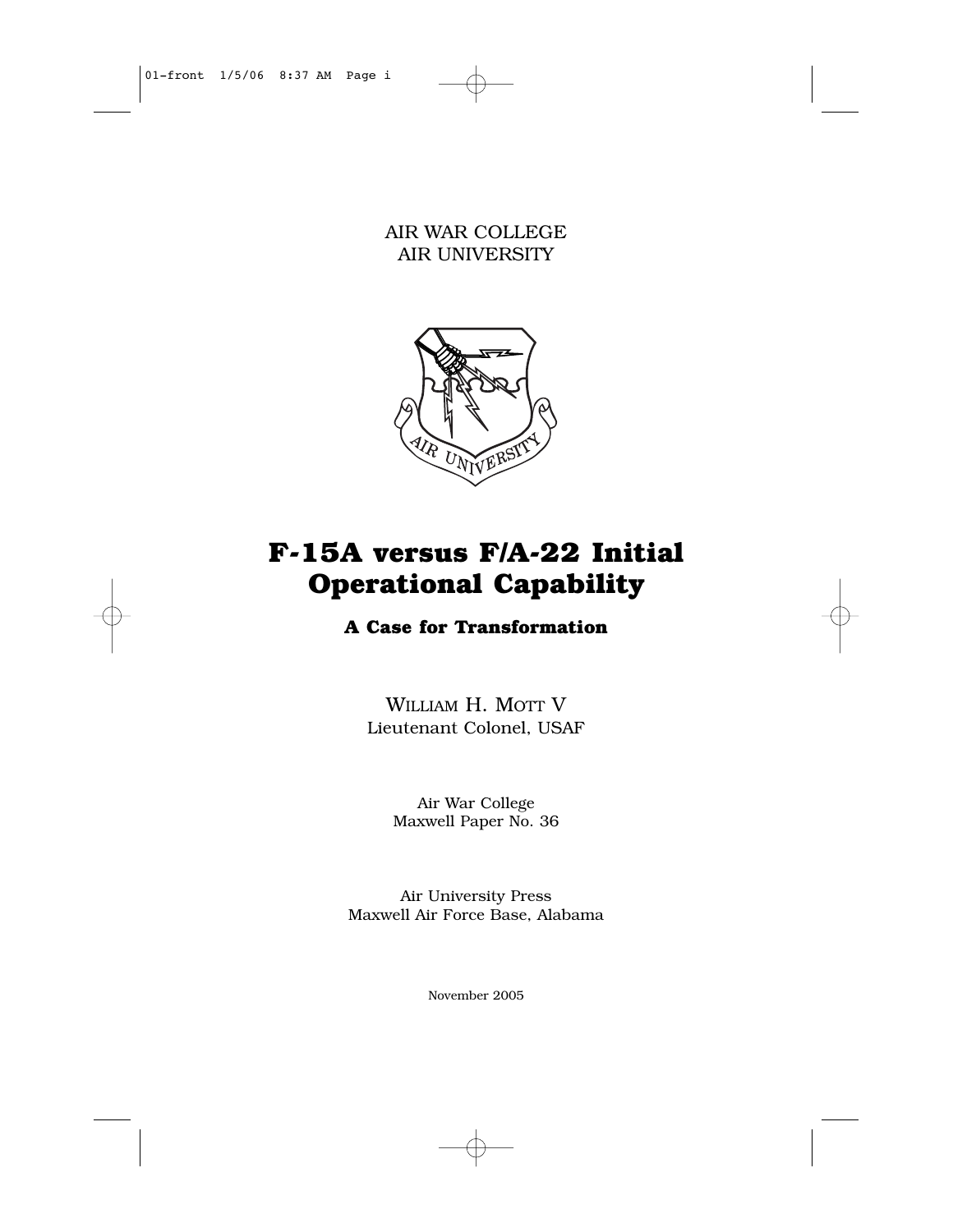This Maxwell Paper and others in the series are available electronically at the Air University Research Web site http://research.maxwell.af.mil and the AU Press Web site http://aupress.maxwell.af.mil.

#### **Disclaimer**

Opinions, conclusions, and recommendations expressed or implied within are solely those of the author and do not necessarily represent the views of Air University, the United States Air Force, the Department of Defense, or any other US government agency. Cleared for public release: distribution unlimited.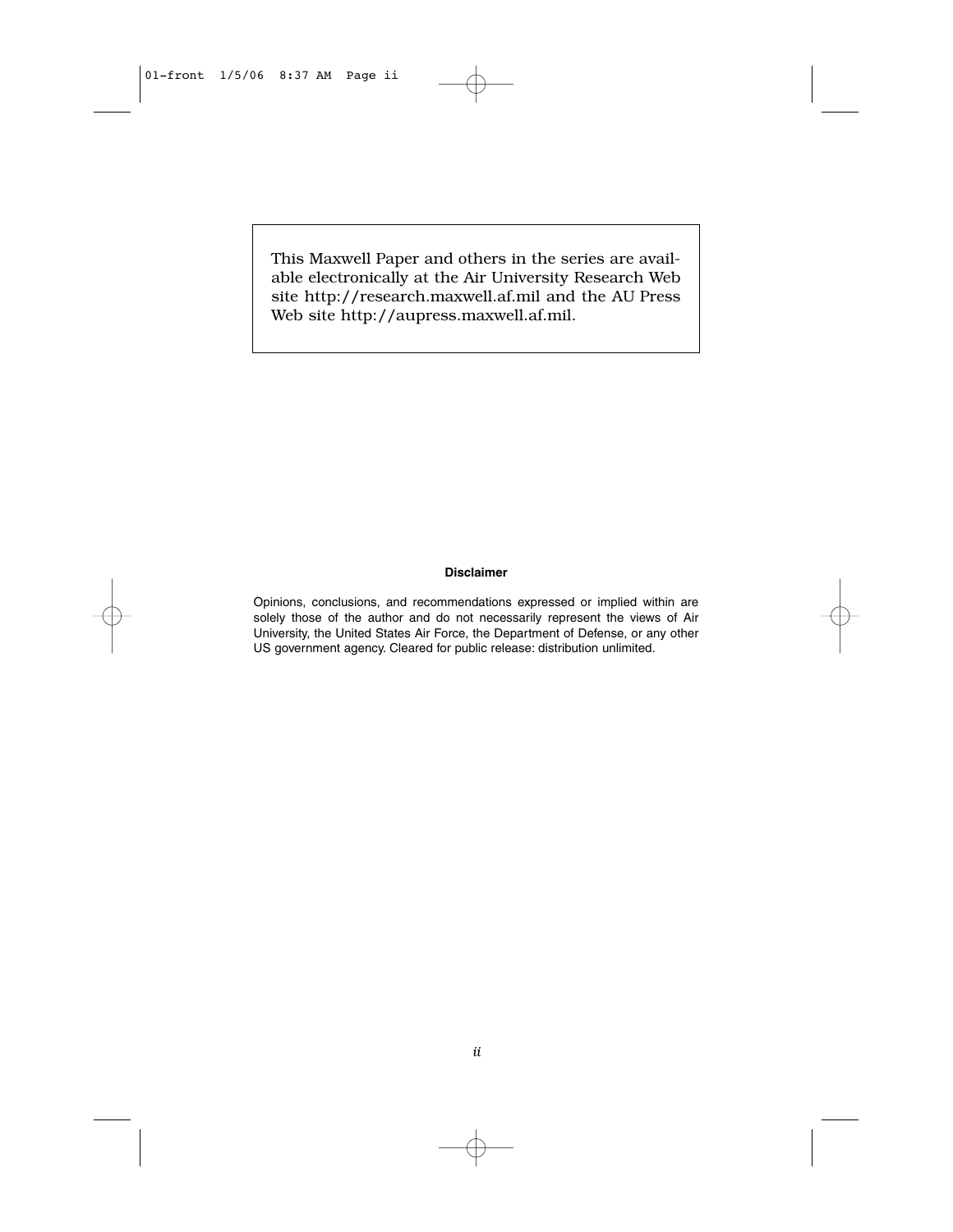# *Foreword*

The F/A-22 Raptor is a new weapons system replacing the F-15C Eagle. Its operational debut in 2005 comes at a time of constrained budgets, a changing global threat environment, and the ongoing global war on terrorism (GWOT). Because of the current security environment, the aircraft's more than 15 years of development, and the close scrutiny of the F/A-22's test and evaluation (T&E) program, the US Air Force needs the Raptor's initial operational capability (IOC) status to be successful. One means of achieving this is to recognize and implement the lessons learned from America's current air superiority fighter, the F-15 Eagle. And just perhaps the overall effect might be to challenge the US Air Force's approach to major weapons-system development.

The F/A-22's development, testing, and IOC declaration at Langley AFB, Virginia, in December 2005 closely parallels the F-15A's experience of 29 years ago. This paper provides background information on both aircraft, their T&E processes, and their first operational assignments to Langley AFB. Comparisons are made, differences highlighted, and recommendations offered. While it may appear that everything about the  $F/A-22$  is new, the path to its IOC is well worn.

A fresh look at F-15A development yields valuable insights for emerging twenty-first-century USAF weapons systems. Surprisingly, the overall lessons of the F-15A in 1976 still apply to the F/A-22 of 2005.

The 1st Fighter Wing is again tasked with birthing a major weapons system, and the difficulties of 29 years ago will again be met and overcome with the proven successful combination of leadership and teamwork. However, this paper not only focuses on the 1st Fighter Wing's path to IOC but also considers the USAF's T&E process.

Comparison of the two T&E processes has identified that the F-15A and F/A-22 used the same model for T&E (developmental testing and then operational testing). The programs faced milestones that were used to keep the programs on track and aligned with the contracts. Both had to react to changing oversight direction, both needed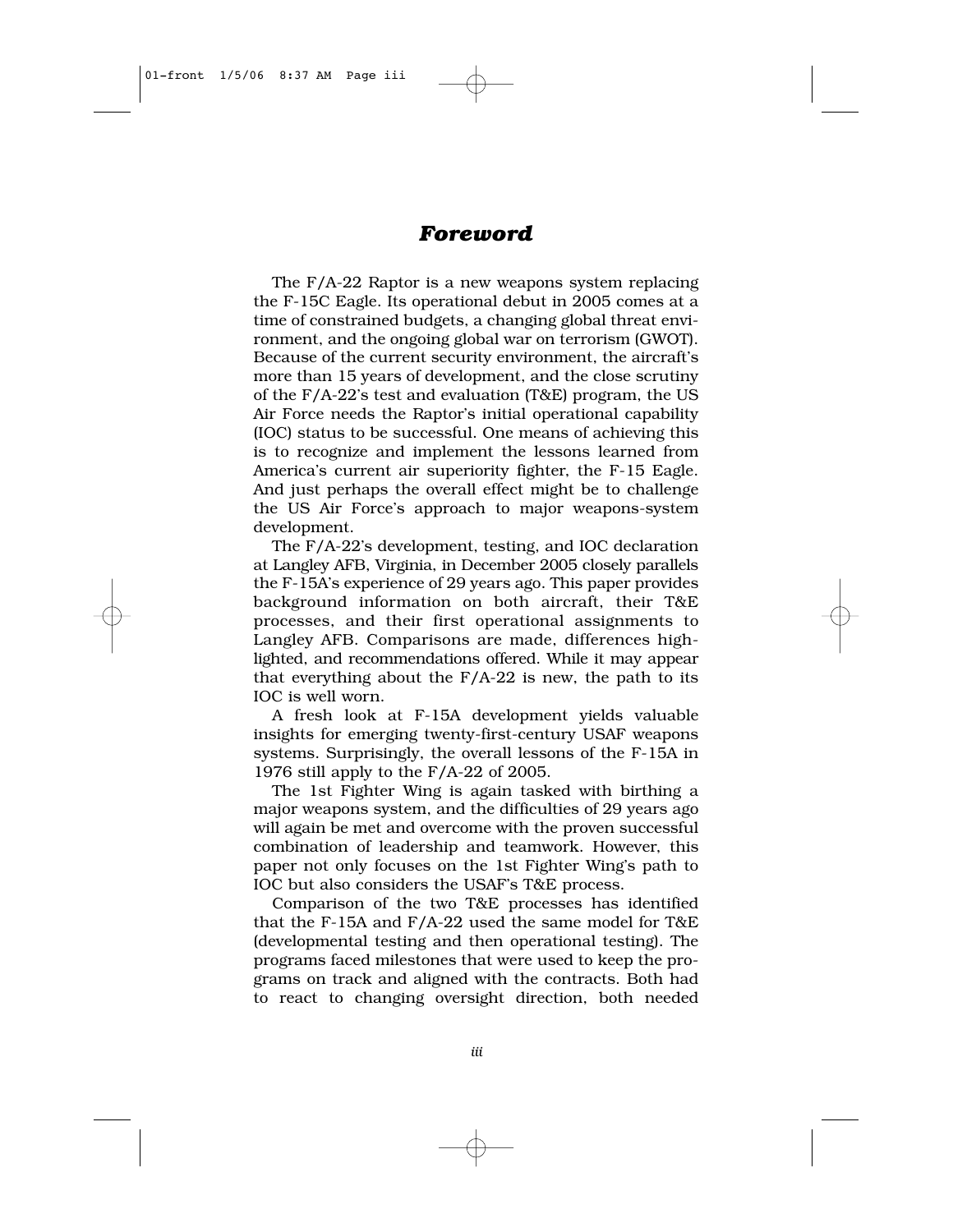greater operational involvement in the early phases of testing, and both completed their initial T&E processes immediately before IOC at Langley AFB, with further T&E to follow. Both programs introduced significant changes to the T&E process, but striking similarities after nearly three decades could point to a need for major transformational change in the USAF's T&E process.

In addition, the author identifies specific recommendations that could improve the IOC of new weapons systems. Some are relatively intuitive: units declaring IOC should gather data from other units undergoing the same process, capture the experience in the form of histories, and make an effort to get the aircraft "on the road" to better introduce it to the Combat Air Forces (CAF). A suggestion to implement an IOC advisory board to keep senior leaders informed of actions and benefit from senior officer experience also may have merit.

Recommendations such as improving the handoff between testers and operators or redefining the meaning and process of IOC are far-reaching suggestions, and their implementation would have an impact on organizations, processes, and funding that could transform the way the USAF acquires new weapons systems. Finally, Colonel Mott is clearly on target when he concludes that the initial Raptor units, whether test or operational, must capture, challenge, and doctrinally address the operational mind-set for employing the F/A-22. F/A-22s should not simply use F-15 tactics; the F/A-22's transformational nature must be nurtured and exploited to provide maximum combat effect for the war fighter.

Surprisingly, 29 years have not completely changed the nature of bringing a new weapons system to IOC at Langley AFB. The repetition of similar challenges such as T&E timeliness and completion, reaction to changes directed by oversight, assumptions about sortie production rates, maintenance factors, and technology choke points all combine to call for transformation of the USAF path to weapons-systems IOC. This study calls for transformational change to be considered within either the T&E process or the buildup to IOC such that IOC declarations of future weapons systems might be improved. By doing so, future war fighters will get a better weapons system at IOC than they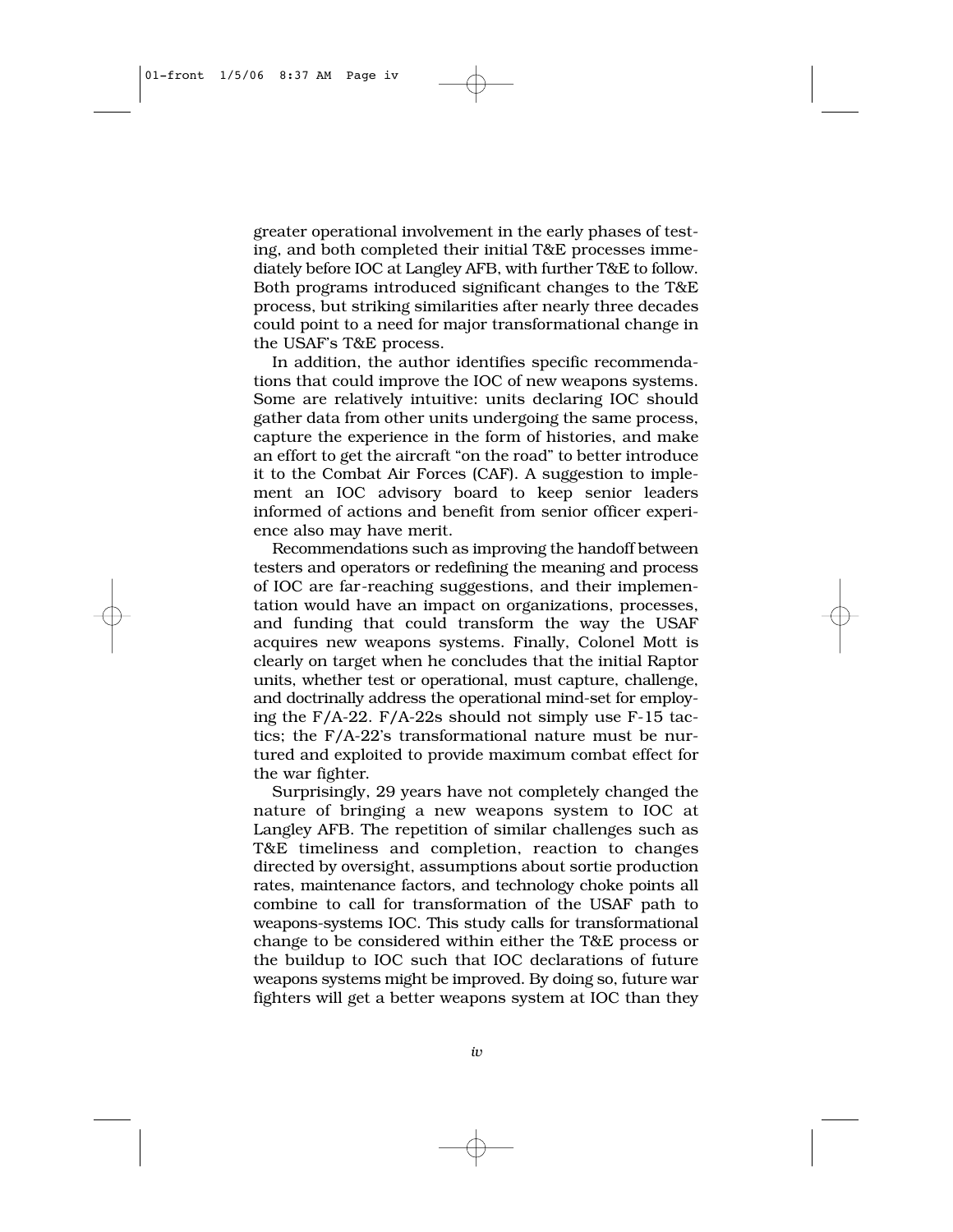have either in the past or currently. This study should encourage a critical look at the F/A-22's road to IOC, prompting thinking on changes that might be made to other new weapons systems like the Joint Strike Fighter or CV-22.

As with all Maxwell Papers, this research is provided in the spirit of academic freedom, open debate, and serious consideration of the issues. We encourage your responses.

ROBERT J. ELDER, Major General, USAF Commandant, Air War College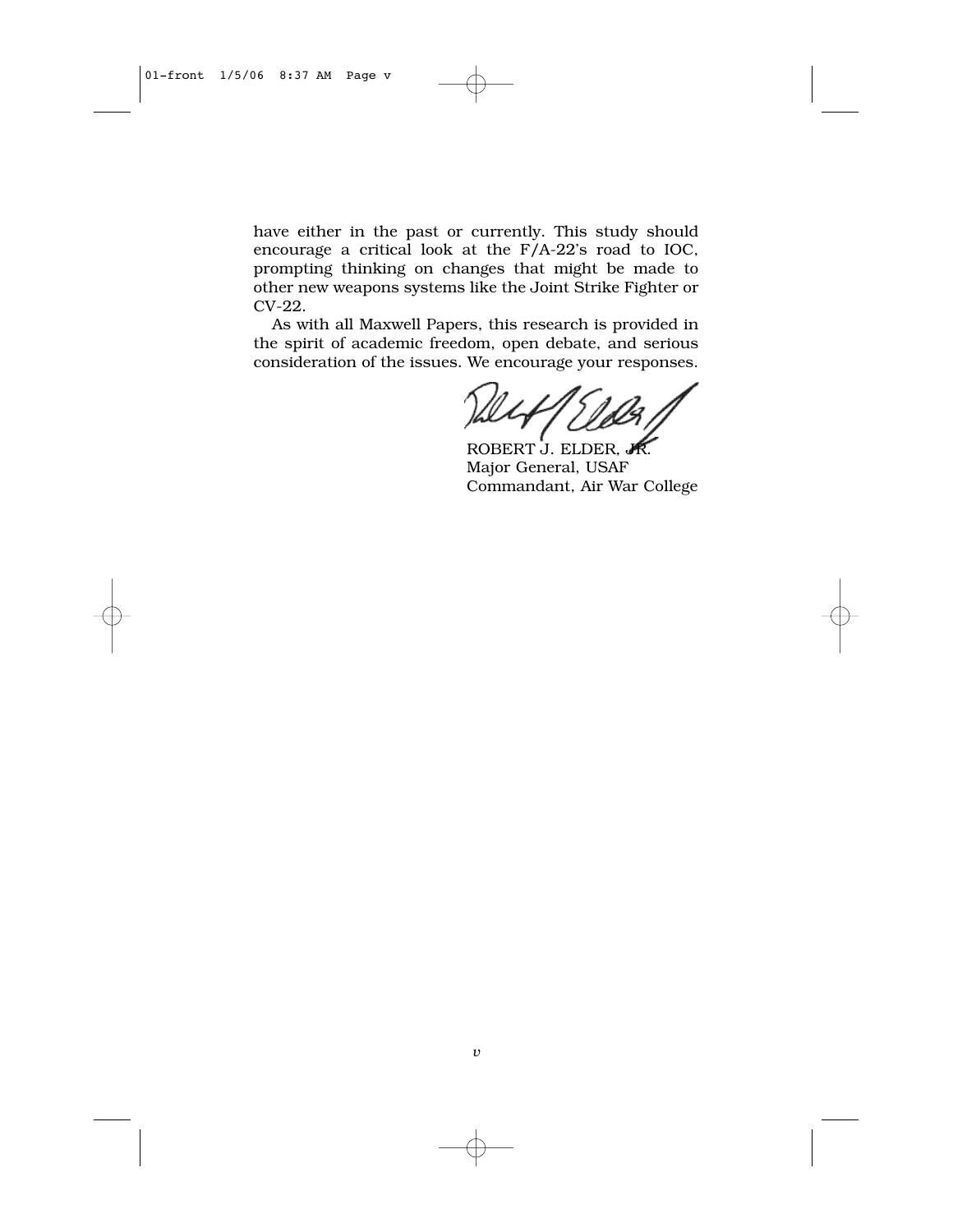# *About the Author*

Lieutenant Colonel Mott is assigned to Headquarters Air Education and Training Command, Randolph AFB, Texas. He is a command pilot with more than 3,000 hours in the F-15C. An F-15C instructor pilot, Colonel Mott is a USAF Weapons School graduate and former squadron commander. His assignment prior to Maxwell AFB, Alabama, was deputy group commander, 33d Fighter Wing, Eglin AFB, Florida. He has had operational tours at Nellis AFB, Nevada; Langley AFB, Virginia; and Bitburg Air Base, West Germany. In addition, he served as a J-3 action officer, Headquarters North American Aerospace Defense Command, Peterson AFB, Colorado. Colonel Mott is a distinguished graduate of the US Air Force Academy, Colorado. He holds master's degrees from Embry-Riddle Aeronautical University, the US Army Command and General Staff College, and the Air War College (class of 2005).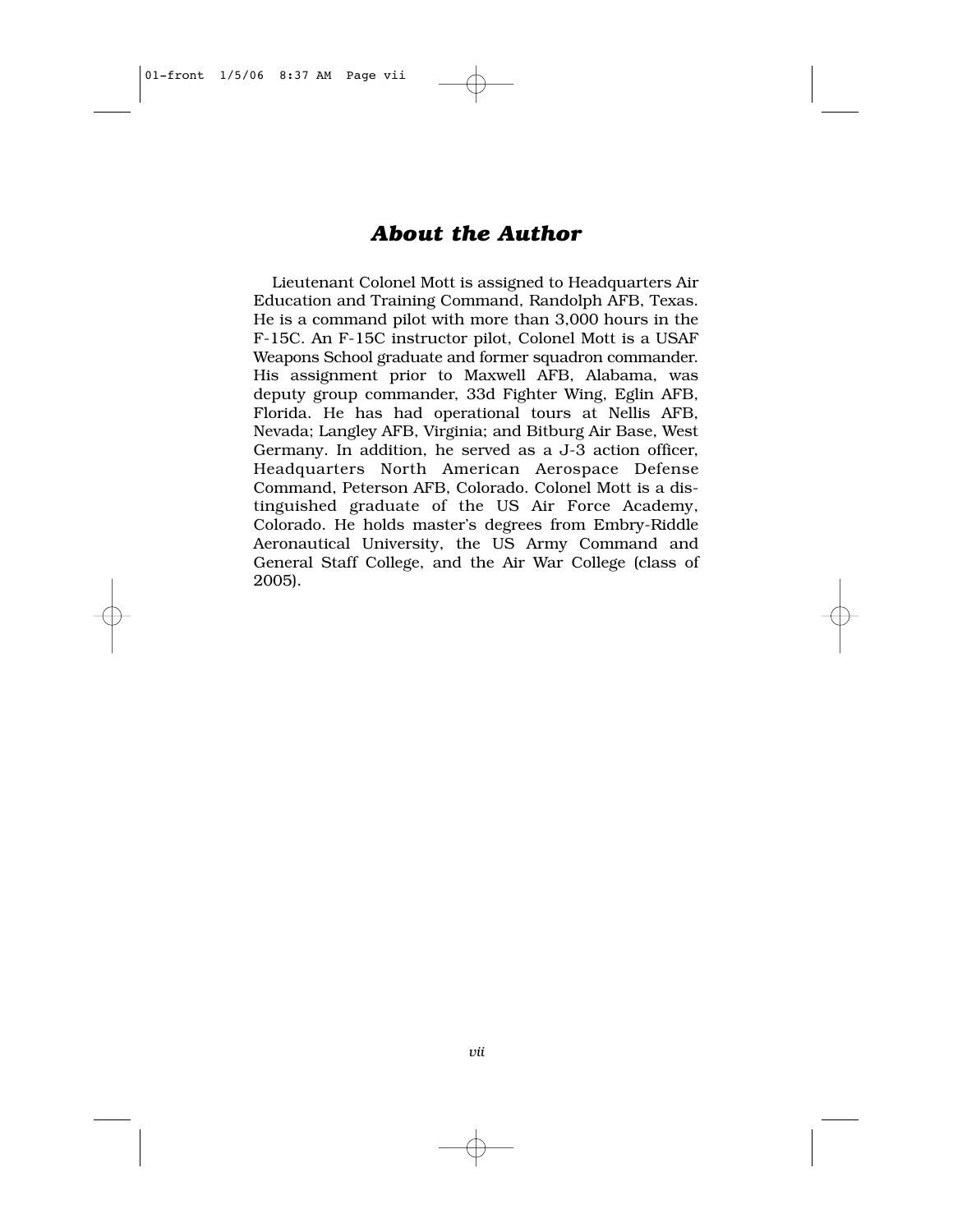# **F-15A versus F/A-22 Initial Operational Capability A Case for Transformation**

*You ask me a question about . . . air-to-air tactics. All I can say is that the cardinal rules of air tactics haven't changed one bit since World War I . . . formation integrity, good eyesight, aggressiveness, training, of course, a plan of action helps, integrity of flight. . . . All these things are well known to fighter pilots. Unfortunately, they are not so well understood by other members of the Air Force or by people who sometimes design airplanes and buy them.*

> —Col Robin Olds, Commander —8th Tactical Fighter Wing —12 July 1967

Although air-combat tactics have not changed during the last 100 years of manned flight, aircraft certainly have. The purpose of air-superiority fighters remains the same to maximize the warrior's ability to kill the enemy in the air and achieve the critical war-fighting enabler of air dominance. However, aerospace design, testing, and engineering development have combined to make the modern jet fighter a more complex and costly machine than ever before.

In 2005 we see the dawn of a new fighter—one that is specifically designed to dominate in every air battle, to provide the United States an undeniable ability to operate over enemy territory, to exploit an enemy's airspace, and to hold his entire nation at risk. That aircraft is the Lockheed F/A-22 Raptor. At a program cost of \$72 billion in fiscal year 2004 dollars, an F/A-22 costs twice what an F-15C costs in constant dollars during the later stages of its production and at a production rate half that of the  $F-15$ <sup>1</sup>

The F/A-22 is a multibillion-dollar acquisition program that is the center of controversy ranging from within the Department of Defense (DOD) to the United States House and Senate. The F/A-22 has the technology to dominate in air combat but at what cost? Is the aircraft an overpriced Cold War relic? Is it worth the investment in light of everincreasing costs associated with the current global war on terrorism (GWOT)? Even as late as December 2004 the total buy is uncertain, according to a defense consultant: "If the Pentagon's reported plan to reduce F/A-22 orders to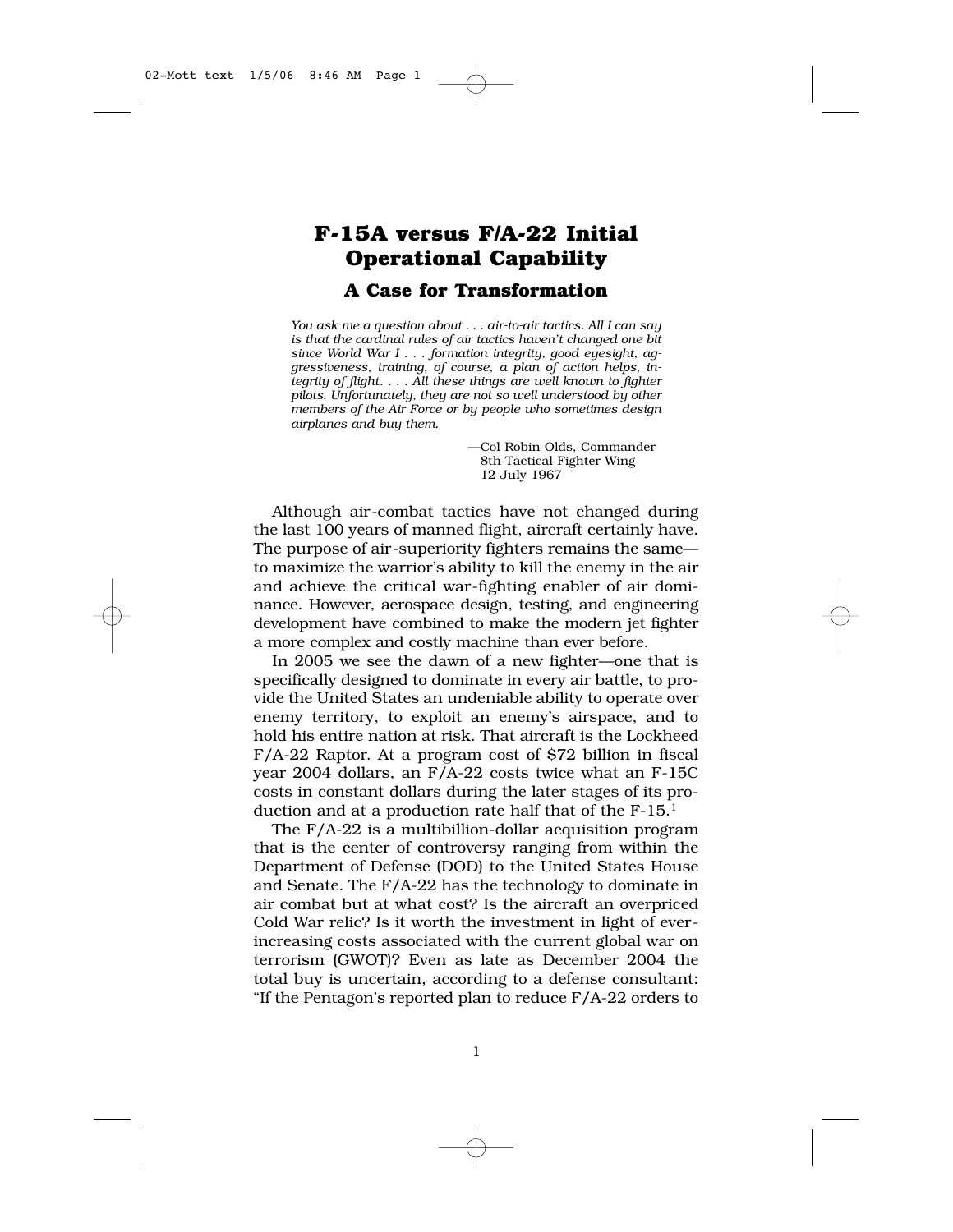

about 160 planes is approved, production cuts would start taking effect after the 2007 budget year and production could end by 2010."2 The military and political debate surrounding the F/A-22 has produced tremendous interest in its acquisition, oversight, and testing programs. Yet, how different will the first operational squadron of F/A-22s in 2005 be from the last grand opening of a squadron of airsuperiority fighters at Langley AFB, Virginia?

In 1976 the 1st Tactical Fighter Wing (TFW) declared initial operational capability (IOC) in the 27th Tactical Fighter Squadron (TFS) with the McDonnell Douglas F-15A Eagle. Like the F/A-22, the F-15A was—and still is—an outstanding air-superiority fighter. It was a generational leap in technology (beyond the F-4 Phantom it replaced) and the center of a new, if not controversial, acquisition process. The similarities are too great to evade the question: has the USAF learned anything from history? Or, are the F/A-22 pilots of 2005/2006 going to relearn the same lessons of 1976?

A complete comparison of the F-15A's and the F/A-22's acquisition programs is beyond the scope of this paper. This paper's focus is first on the background events that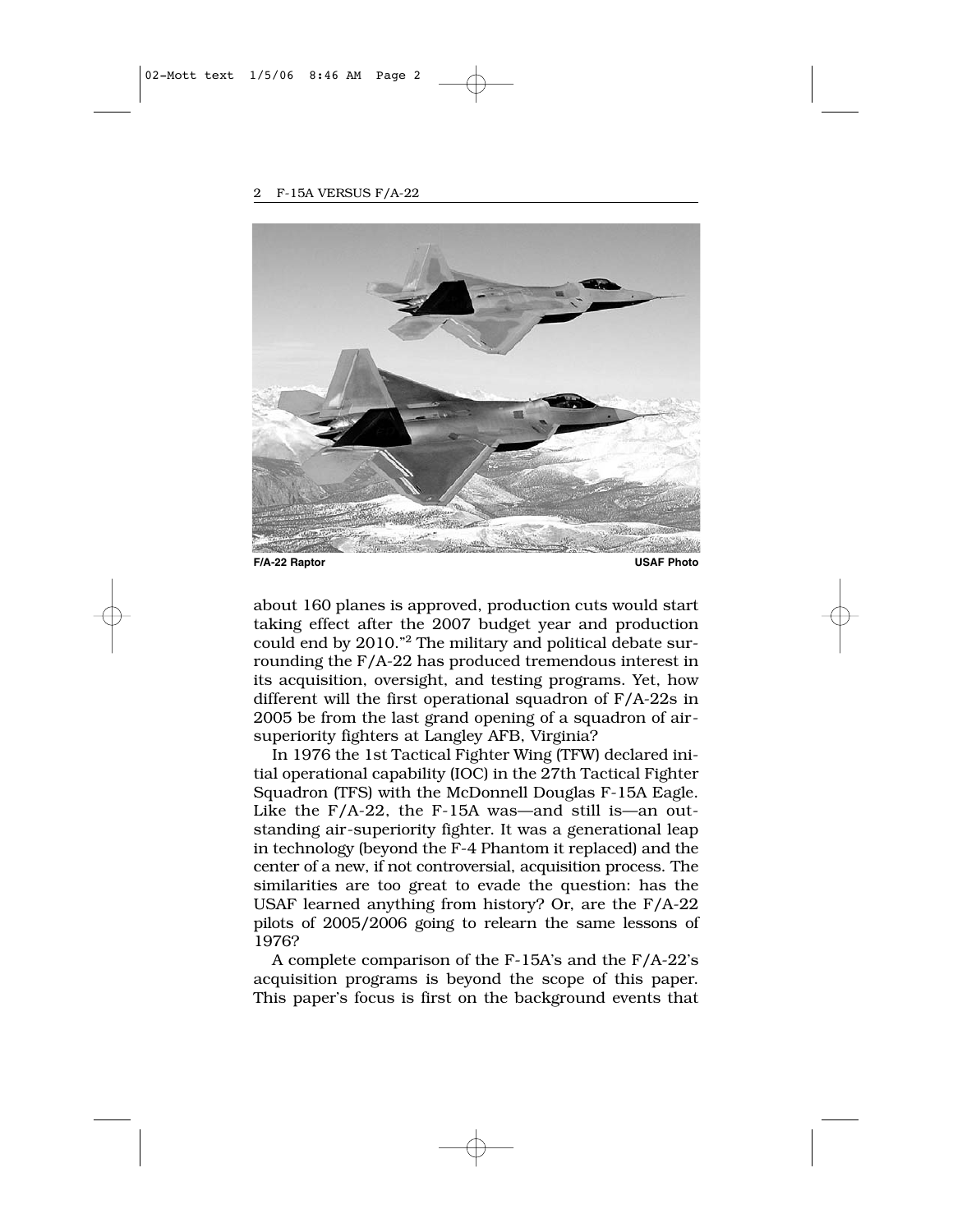

led to the development of the F-15A air-superiority fighter. It then considers the F-15A's test and evaluation (T&E) process and buildup to IOC at Langley AFB in 1976 and repeats this evaluation for the F/A-22. Finally, it recommends adjustments to the F/A-22's path to full operational capability (FOC) and for the Joint Strike Fighter's (JSF) IOC.

The declaration of IOC for both aircraft heralded a new era in American fighter technology and capability and is a critical point for review. By distilling the development process of the F-15A to its culmination as a weapons system ready for combat and comparing it to that of the  $F/A-22$ , it is possible to assess the F/A-22's efficacy at IOC. Obviously weapons systems introduced in 1976 have matured with time in the field, and the same is true in 2005 with the F/A-22. But should not this information age we live in produce a more complete, more capable system at IOC than we had 29 years ago?

## **F-15A Eagle Acquisition Process**

Procurement of the F-15A weapons system was a dramatic change for the USAF. Behind lay the tragedy of the Vietnam War, the abortive attempt in the F-111 to build one fighter for both the US Navy and the USAF, and the costly (and controversial) C-5A Galaxy acquisition process.3 Ahead lay the F-16 low-cost, multirole fighter; the A-10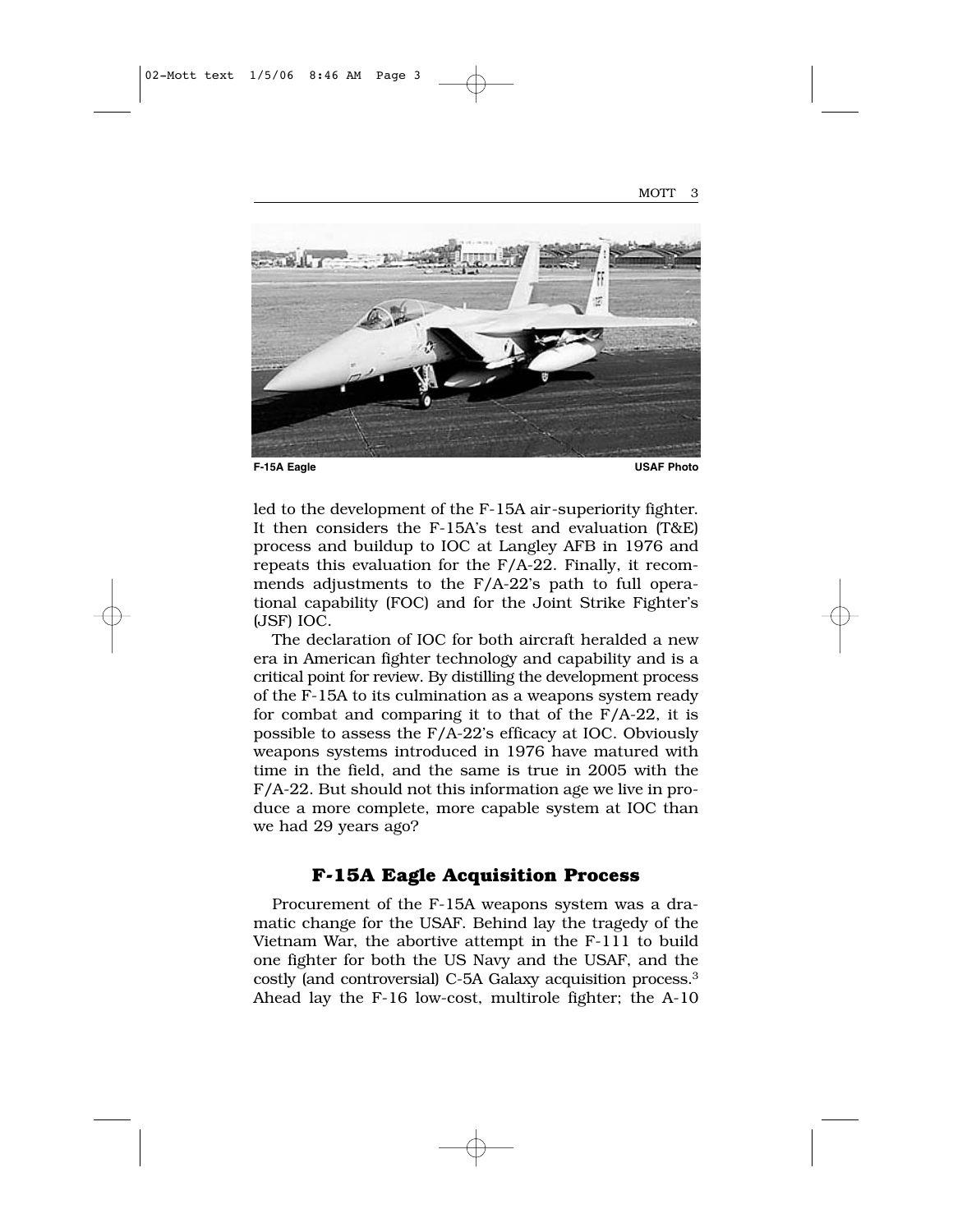tank-busting attack aircraft; and the on-again, off-again B-1 strategic bomber. The lessons learned with the F-15A would serve as a guidepost as the Cold War matured in the 1980s. The F-15A's format for development, engineering, and even testing would leave its mark on the future F/A-22 program.

The first step to understanding the F-15A's acquisition process is to examine the decision to build a fighter with a single mission. What drove the USAF to write a requirement for and Congress to fund the development of an airsuperiority fighter? The answer is found in the history of the USAF and its combat experiences of World War II, Korea, and Vietnam. During World War II, the Army Air Corps started with a doctrine of ground attack: "United States War Department Field Manual 31-35, 'Aviation in Support of Ground Forces,' 9 April 1942, allocated aircraft resources to ground units and placed pursuit aviation under Army control. It specifically prescribed that airpower's mission was to attack 'the most serious threat to the operations of the supported ground force.'"4

This apportionment of fighters to ground commanders contributed to defeat at Kasserine Pass and resulted in a change in doctrinal organization in January 1943 that was modeled after the Royal Air Force.<sup>5</sup> Suddenly, new doctrine ranked "the gaining of air superiority . . . the first requirement for the success of any major land operation, placing this function ahead of tactical air's interdiction and close air support missions."6 From North Africa, the role of the fighter continued to be focused on air superiority by supporting the USAF's daylight precision-bombing campaign against Germany. The influence of the P-47 Thunderbolt and P-51 Mustang on the air war in Europe is well known and ultimately led to the establishment of air superiority and the declaration of the supreme commander, Gen Dwight D. Eisenhower, that "if you see fighter aircraft over you, they will be ours."7

The importance of air superiority continued in the Korean War as the advent of the MiG-15 upped the ante for technological supremacy over the Korean peninsula. A harbinger of air superiority's importance came when B-29 attacks were operationally restricted, even to the point of flying only at night due to their being shot down by MiG-15s.<sup>8</sup>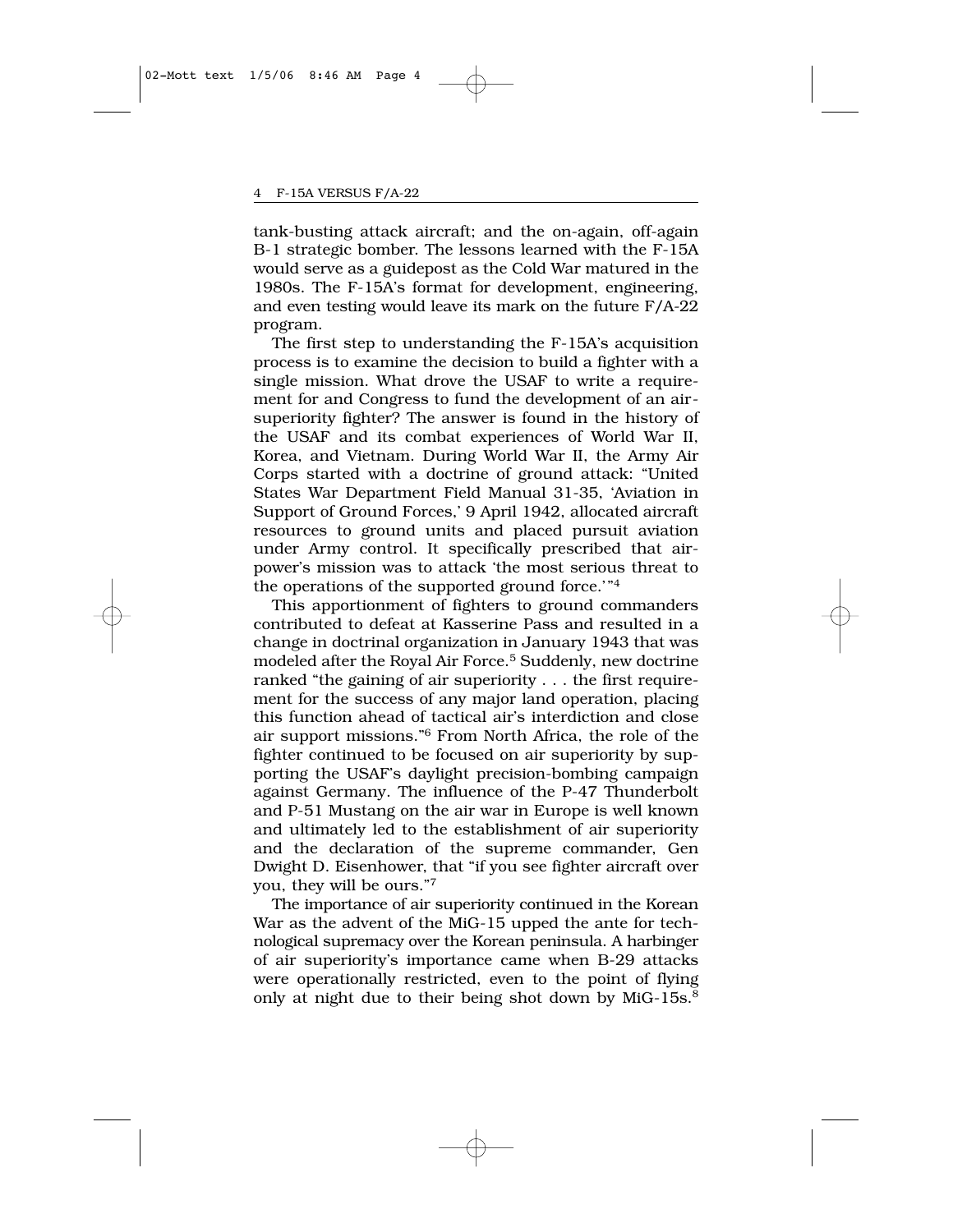The air war over "MiG Alley" and the Yalu River produced fierce fighting between the F-86 Sabre and the MiG-15. The USAF's F-86 Sabre proved equal to the task, ultimately achieving a kill ratio of 10 to one.<sup>9</sup>

The war in Vietnam saw the critical move away from airsuperiority fighters like the F-86. The 1960s saw a rise of the "bomber generals" that focused Tactical Air Command (TAC) on nuclear delivery and a gradual dulling of the skills of fighter air combat, commonly known as "dogfighting." Hanson Baldwin writes in the introduction to *Thud Ridge* that "there had been too much dependence on nuclear weapons and 'the bomber generals' in the Air Force had long down-graded the tactical air arm."10 Worse, the procurement of aircraft resulted in weapons systems ill suited for the conventional war over North Vietnam. Col Walter Boyne, USAF, retired, observes that "out of the 833 production aircraft, some 350 F-105's were lost to combat or other operational causes."11 Obviously, all F-105 combat losses cannot be attributed directly to its design and suitability for combat over North Vietnam, but the sheer number of F-105 losses is indicative of problems with the aircraft's operational record.

While the F-4 Phantom did achieve limited air superiority over North Vietnam, it was still not perfectly designed for air combat in that it was missing a gun, a fact that was not lost on Colonel Olds in the skies over Hanoi: "I gnash my teeth in rage to think how much better this wing could have done had we acquired a gun-carrying capability earlier."12 Fighter pilots in Vietnam found themselves in a shooting war with a motivated foe, and they didn't have the right aircraft for the mission. That dissatisfaction with the air war in Vietnam led to a great many changes in the USAF in the 1970s and 1980s. The desire to have a superior dogfighting aircraft led to the design of the F-15A:

Although air superiority remained the "prerequisite" for conducting any air operation, General Bruce K. Holloway, the Air Force Vice Chief, wrote in 1968 that plans to develop a new day fighter were continually sacrificed in favor of interceptor and fighter-bomber designs: "Penetration was more important than maneuverability, ordnance load-carrying capability more important than armament, alert status more important than sustained sortie rates. The tactical fighter became less and less an air superiority system and more and more what was once called an attack aircraft."13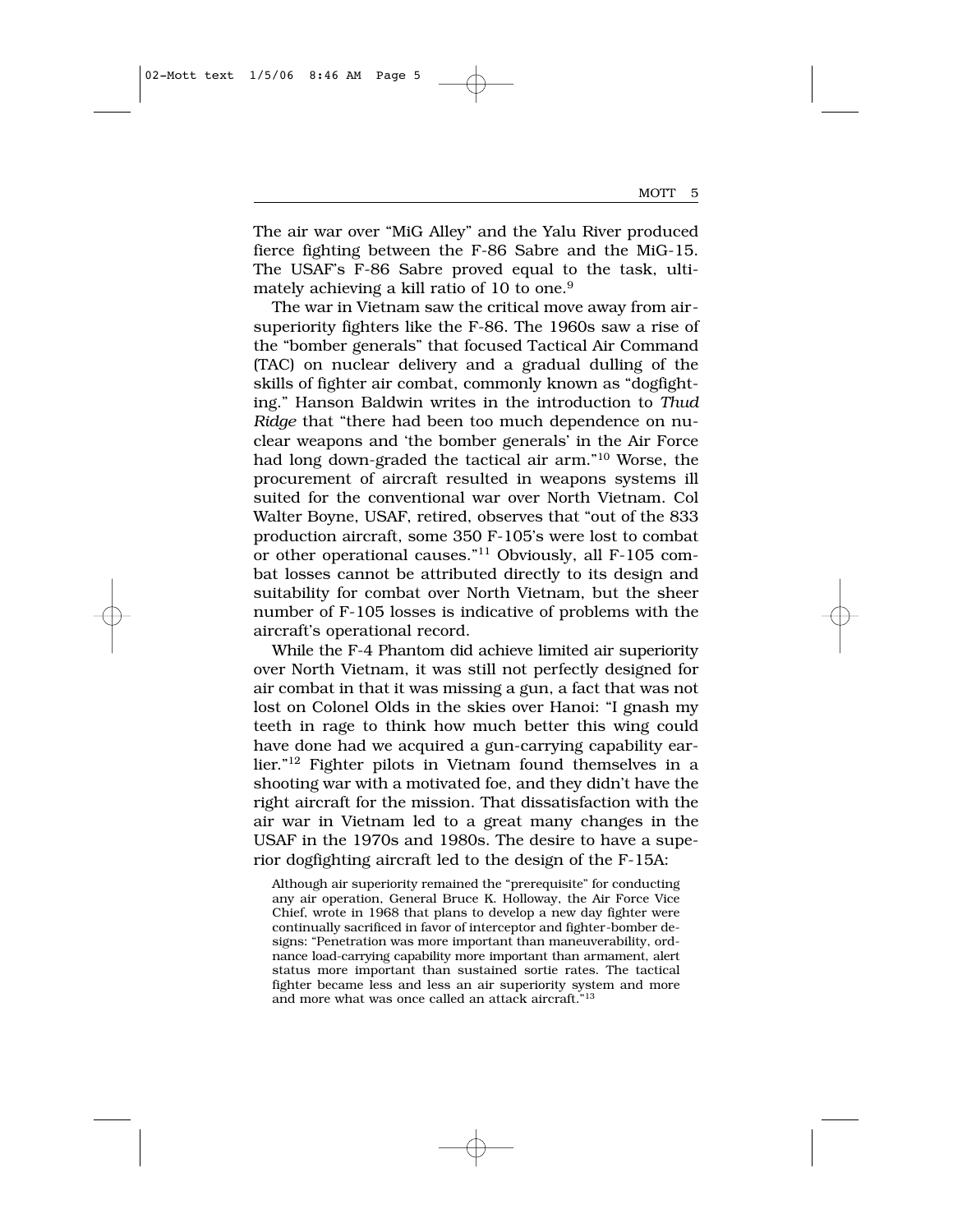By the late 1960s, the stage was set for the resurgence of single-mission aircraft, notably the F-15 and the A-10. While the debate between "not a pound for air to ground" versus a multirole fighter continues today, the USAF pursued a single-mission air-superiority fighter with the F-15A and again with the F-22. This was to last until 2002 when the F-22 Raptor was redesignated the F/A-22 by the chief of staff of the Air Force (CSAF).14

Armed with an understanding of *why* the F-15A was built, it is appropriate to look at *how* it was built. The birth of the F-15A came at a time when there was great concern for the ability of the government to successfully run a large aircraft-acquisition program. According to Lt Col Edgar M. Lewis, USAF, retired, "The Air Force was being severely criticized in the Research and Development/Program Management area because of the F-111 and C-5 problems. The F-111 cost over-runs, schedule delays, technical difficulties and operational introduction problems have been well documented in various Air Force and TAC . . . documents. The cost and schedule problems with the C-5 and in particular the wing fatigue problem were in the headlines in 1969."15 In addition, the F-15 was the technological lead agent for a family of systems developed during the later decades of the Cold War. In 1973 Col Thomas G. McInerney noted that "the F-15 engine, radar, avionics (tactical electronic warfare system, internal navigation system), and gun development programs will provide a family of systems that will be available for many other defense requirements throughout the 1970's and early 1980's, but for which the F-15 program has absorbed the brunt of development costs."16

Concerns for the F-15A program and the technical challenges faced by the engineers can be grouped into three categories: "blueline" (or streamlined) management, system program office (SPO) and TAC relationships, and cost versus contract. Analysis within these areas not only sheds light on the F-15A's history but also provides parallels to the F/A-22. Prior to 1969, DOD systems-acquisition policy consisted of highly centralized management and totalpackage procurement.17 The change in policy implemented by the DOD's senior leaders resulted in decentralized authority for programs and a use of prototyping rather than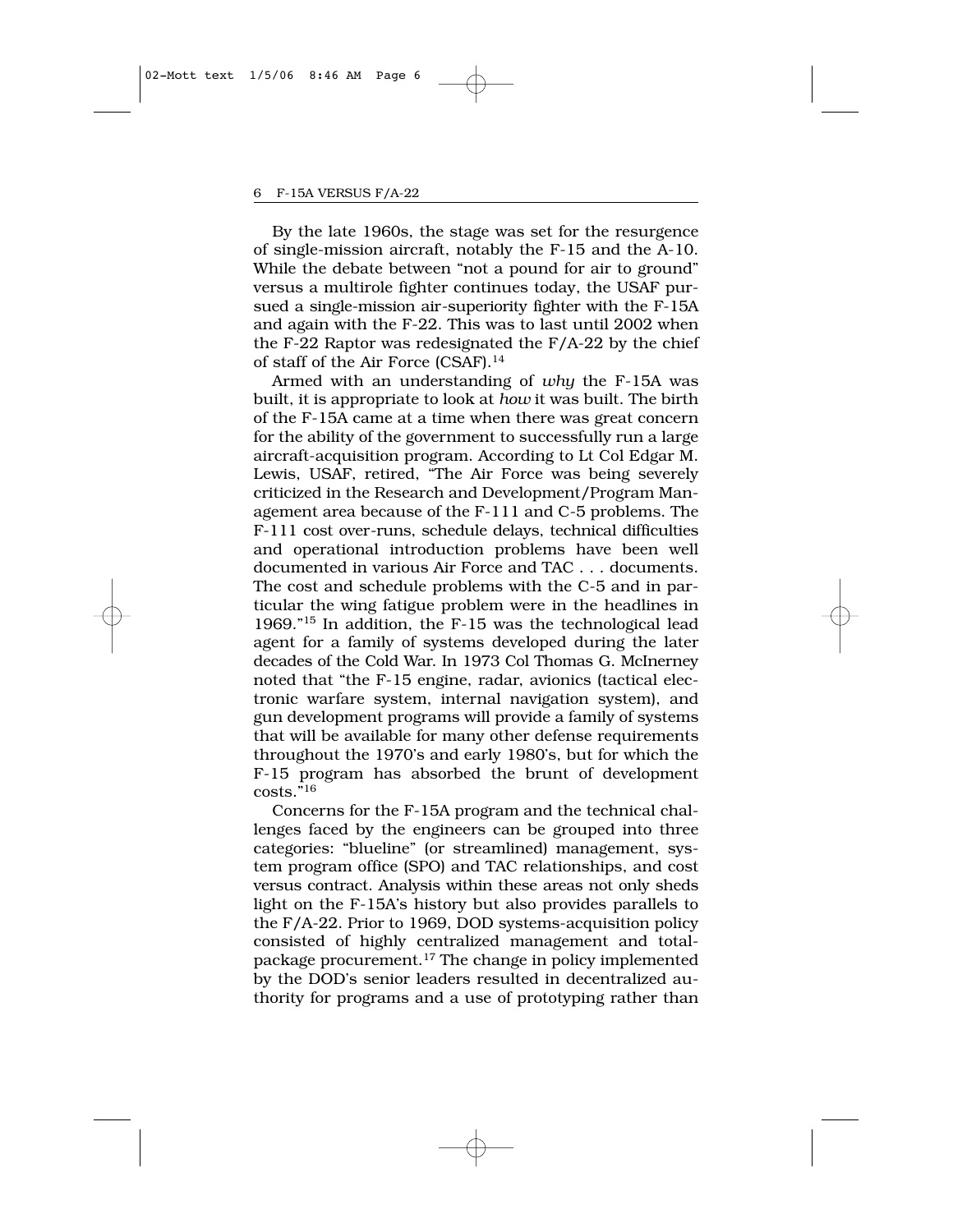paper studies to reduce risk.<sup>18</sup> This command relationship, when coupled with blueline management, meant that program monitors could rapidly gain access to senior USAF decision makers: "The F-15 was put under the 'Streamlined management' approach, wherein the System Program Director (SPD) reported directly to the Commander, Air Force Systems Command [AFSC], who in turn, reported directly to the Air Force Chief of Staff and Secretary and the Assistant Secretary of Defense (Mr. Packard)."19

Next the F-15A SPO (the developer) and TAC (the customer/user) established formal relationships that allowed TAC visibility into the development process. The efficacy of these relationships remains unclear. Research indicates a variety of comments. According to Colonel McInerney, in 1973 "the TAC/F-15 SPO relationship . . . [was] good," which he concluded from an interview with Brig Gen Walter Paluch, deputy chief of staff for requirements, Headquarters TAC.20 Yet, by 1975 Headquarters TAC had initiated monthly meetings/briefings to improve F-15 SPO/TAC communication.21 That same year Gen David C. Jones, the chief of staff, became involved in the detailed process of establishing "Super-PARs," or program assessment reviews, to assess major weapons systems.<sup>22</sup>

Further, the *History of the F-15 Eagle* report that Headquarters TAC generated addressed organizational hindrances to full coordination between TAC and the F-15 SPO. At Wright Patterson AFB, Ohio, "the senior managers/ directors were products of the Green Door/Blackbird (secret/closed access) society. The natural tendency was to maintain the same closed society, i.e.: don't discuss progress/problems with anyone outside of a very close knit group."23 This philosophy prevailed at Headquarters TAC as well:

The secretiveness even pervaded the TAC Staff. Problems were known and discussed only at the Director/DCS and Command section levels. The responsible Staff Officer often found out about a problem by accident, deduction or after it was resolved. The closed loop was insisted on by the F-15 SPO, or the flow of information would stop. In this manner "bad press" was avoided, but conversely "good press" was not available to engender support for the F-15 program throughout the Air Force.24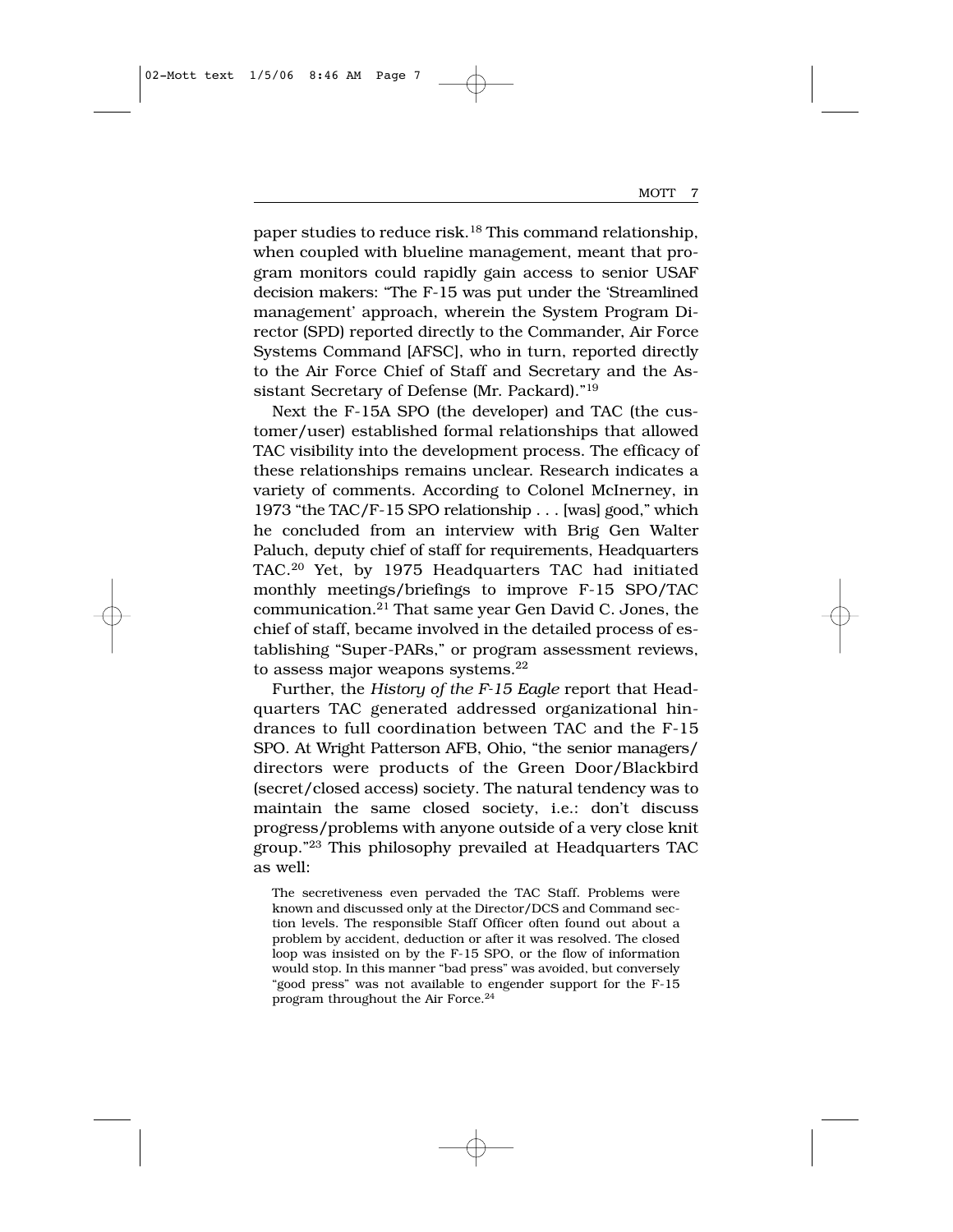Clearly, coordination was an issue in 1975–76. If this problem continues today, consequences could be significant. Aircraft are not developed in a short period of time: technology, management, congressional oversight, leadership, and even roles and missions can change from the time that the Operational Requirements Document (ORD) is signed until the aircraft's first flight. There should be a means to balance program changes versus engineering commitments during the development process. Without proper controls, costs can increase; even worse, the commitment to purchase the entire airframe can erode. Witness the 2004 US Army decision to cancel the Comanche attack helicopter and then redirect the funds to other aspects of US Army aviation requirements.25 The F/A-22 has also been crippled by cost overruns—"cost growth has been a problem for the Raptor program. Most cost increases have been due to government decisions that changed requirements, delayed development, reduced production rates or cut the size of the planned fleet. Costs also have been increased by technological challenges that were not fully anticipated."26

After streamlined management and TAC-SPO relations, another important factor in ensuring the F-15A's success was in its funding and contract development. The F-15A program's contract is full of buzzwords that today are familiar to acquisition officers. At the time, they were innovative and a result of lessons learned from the F-111's and the C-5's program shortcomings. The F-15 would be a cost plus incentive fee (CPIF) for development, and critical subsystems were developed competitively and selected on the basis of performance in a "fly-off."27 Milestones—or measures of performance—were included at significant development points to allow for decisions before further development. A Cost/Schedule Control System (C/SCS) was implemented that "provided meaningful performance measurement status by comparing an established budget baseline plan with actual resources expended."28 The F-15 program was not free from difficulties as its F-100 engine had numerous developmental problems early in its history, yet McInerney says in his 1973 research that "this is probably one of the best contracts ever written on such a complex development program despite the cost growth on the engine."29 It would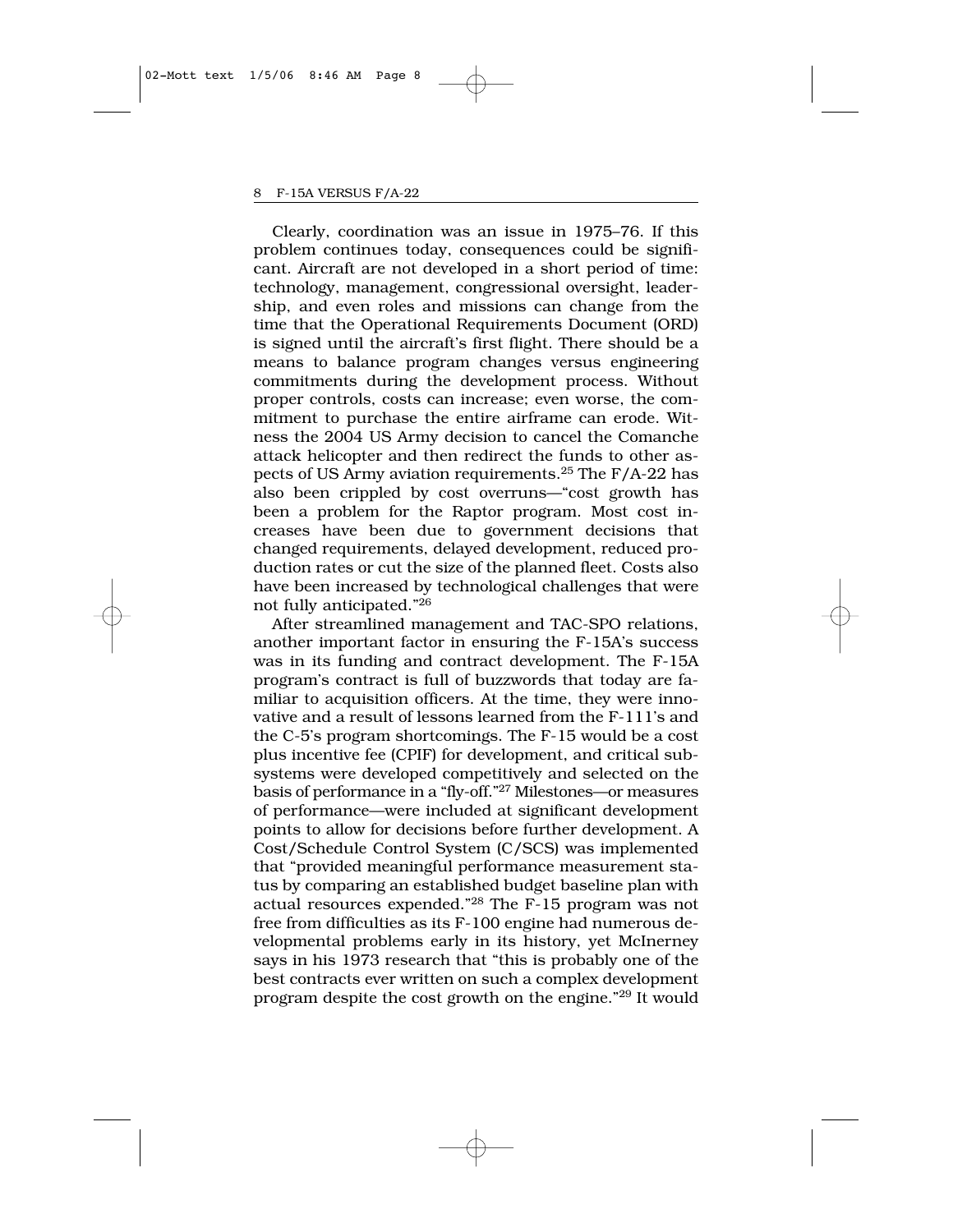not be an understatement to say that the lessons learned from the F-15's acquisition form a foundation that endures today. As discussed in the next section, perhaps the biggest aspect of the F-15A's development program that affected the IOC was the requirement to "fly before you buy."

## **F-15A Test and Evaluation Process**

Fly before you buy acquisition means to develop program milestones that demonstrate an appropriate level of technical and flight-test confidence before decisions are made to further obligate US government funds.<sup>30</sup> Not only does this develop a flight-test program that supports the aircraft's engineering and production, it also develops operational insight before the weapons system reaches IOC. The different T&E steps occurred at different bases, were flown by different pilots, overlapped in content and scope, and yielded a four-year process from first flight to IOC at Langley AFB (fig. 1).

#### **Contractor Developmental Test and Evaluation**

Contractor developmental test and evaluation (CDT&E) was conducted from first flight on 27 July 1972 to the end of 1974.31 This piece of the overall development was conducted by contractor pilots (McDonnell Douglas Corporation) at Edwards AFB in California. As would be expected, this phase of testing focused on translating the F-15A's designed performance into actual aircraft-handling qualities. While not the focus of this paper, some of the findings during this period resulted in changes (called engineering change proposals [ECP]) to the raked wingtips, the dogtooth horizontal stabilators, the enlarged speed brake, and 20 other engineering or manufacturing refinements.<sup>32</sup>

#### **Air Force Developmental Test and Evaluation**

Similar to the contractor tests, Air Force DT&E (AFDT&E) ran from April 1974 to mid-1975.<sup>33</sup> Conducted by USAF pilots at Edwards AFB, it again focused on the airframe and the basics of getting the components to work together as prescribed by the engineers. In this phase of development,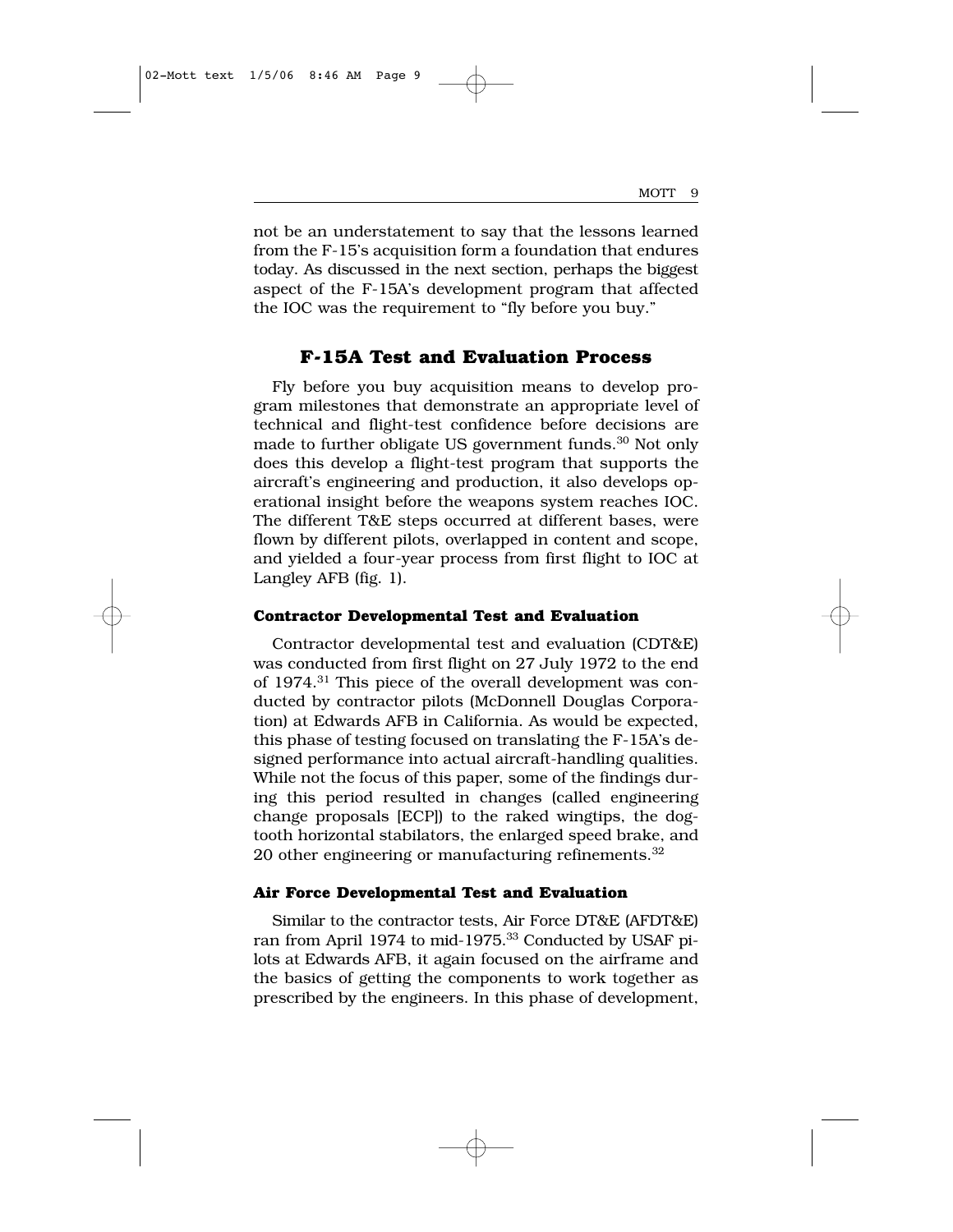

**Figure 1. F-15A developmental test (DT)/operational test and evaluation (OT&E) schedule and milestones**. (Data compiled from sources cited in notes 3, 4, 33, 49, and 53.)

the F-15 SPO took a step back and allowed the Air Force Test and Evaluation Center (AFTEC) to take the lead in testing the F-15A. Contractor and Air Force DT&E produced a common goal but with a different focus. The contractor focused on meeting the USAF's requirements while at the same time refining and developing production methods at the factory. Although the USAF was also concerned with qualifying the design versus contractual requirements, it was more concerned with operating the aircraft with minimum contractor support.<sup>34</sup>

A key point to F-15A testing is that CDT&E and AFDT&E occurred hand-in-hand. They both flew at Edwards AFB, and both had a clear arrangement for test objectives and processes. But on 11 February 1971, the deputy secretary of defense established a new test policy for the Air Force that required testing by the operator, in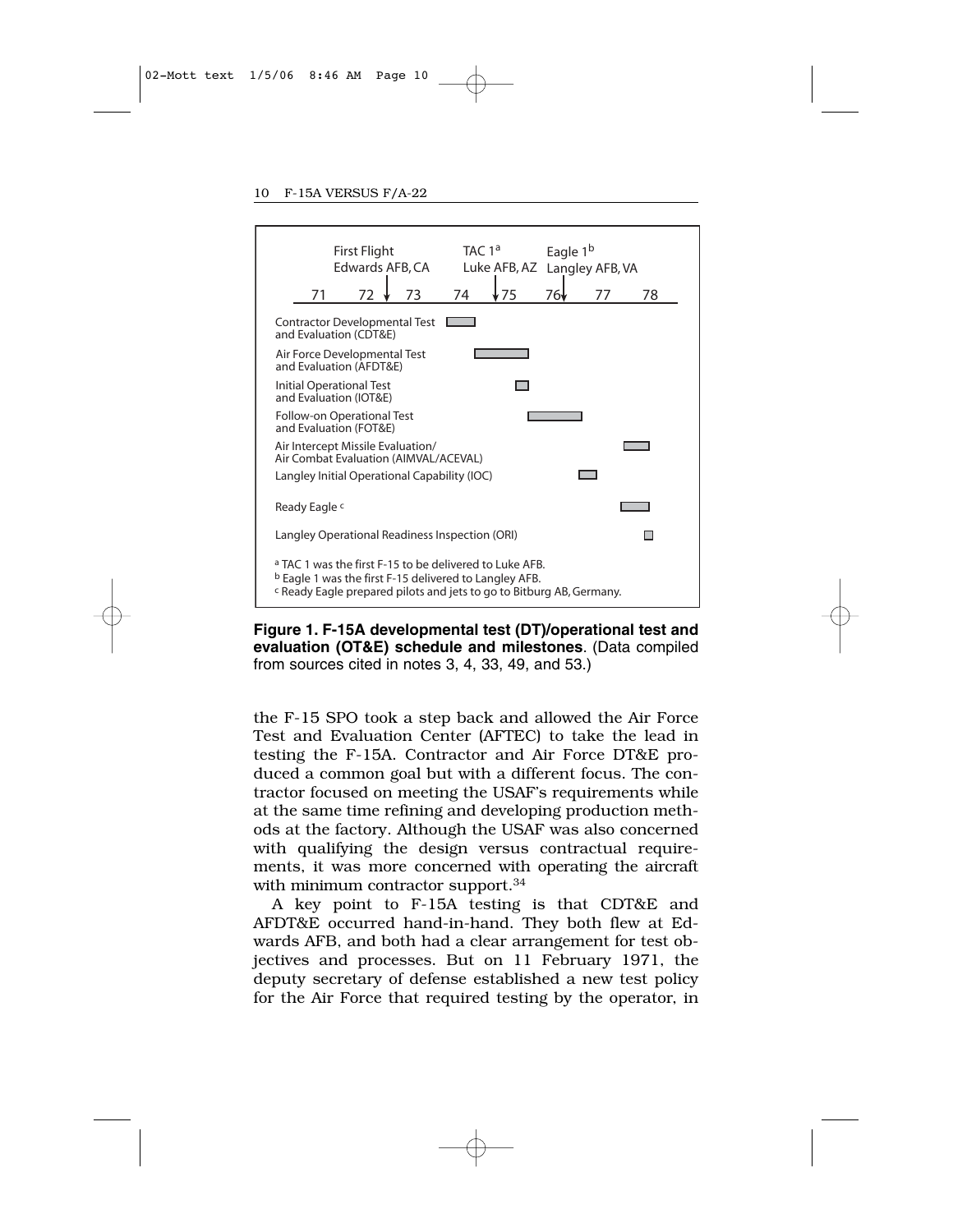addition to that performed by the contractor and developer of the airframe.35

#### **Initial Operational Test and Evaluation**

Initial operational T&E (IOT&E) was a critical and yet unique phase in the development of the F-15A. It was a vital complement to contractor and Air Force testing that let the operator—TAC—have a say in the evaluation process. A 1977 AFSC history explains that the "F-15 IOT&E was jointly conducted with the Air Force/contractor development, test, and evaluation. This IOT&E was Air Force directed, TAC conducted, and AFTEC monitored. The IOT&E provided estimates of system operational effectiveness and suitability and also identified the need for modifications early in the acquisition process."36

Now this description of IOT&E sounds great, but a "peeling of the onion skin" reveals a few unmistakable factors. A briefing by Lieutenant Colonel Robbins to the TAC/CC in 1976 summarized the key points of IOT&E: "1) No dedicated IOT&E flights, 2) Fulfill IOT&E objectives to the extent possible on Air Force Preliminary Evaluation/Contractor Test missions, [and] 3) Emphasis on basic aircraft handling qualities, flying and operational qualities."37

It is remarkable that the F-15A's IOT&E was an add-on to the developmental tests and that it was very limited in scope. Today we expect IOT&E pilots to fly the jet in the same fashion as operational pilots will fly the aircraft. The same was true in 1976 but in a much more limited sense. The following test events for IOT&E demonstrate the simplistic nature of this evaluation phase at that time:

- 1) Preflight: Start, taxi, ground operations
- 2) Takeoff: Flying qualities, gear retraction
- 3) Climb and en route: Cockpit visibility, formation
- 4) Maneuvering: Flying qualities, buffet, stall, tracking, performance, offensive and defensive maneuvers
- 5) Recovery: Approach, landing, rollout
- 6) Mission equipment: One-man operability38

The list of test items is suggestive. Did taxi and takeoff receive as much evaluation as offensive and defensive maneuvers? How complex was this phase of the testing? It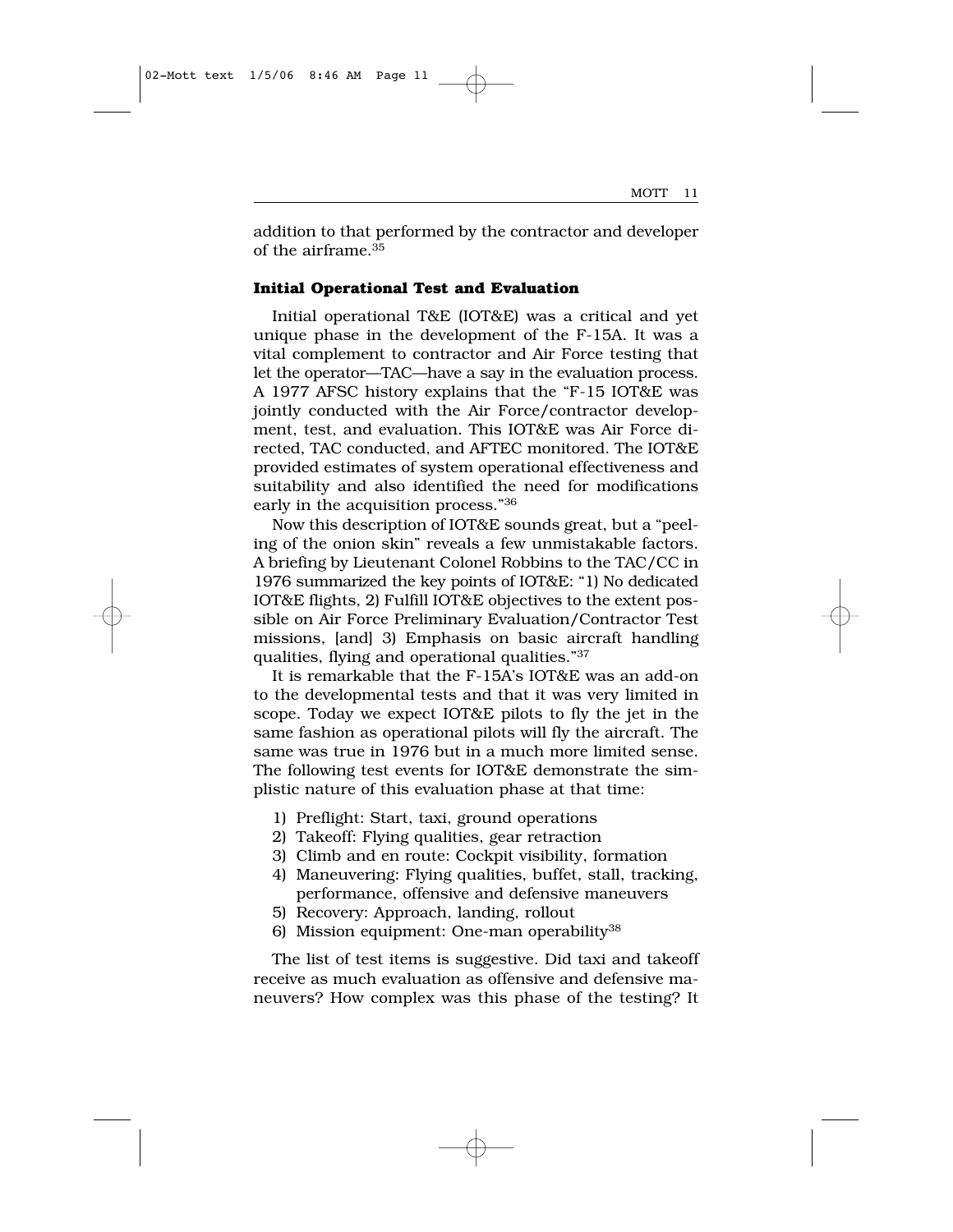almost seems like an afterthought to the F-15's test process for two reasons. First, the USAF Historical Research Agency at Maxwell AFB, Alabama, contained no IOT&E report. Second are the comments of Lieutenant General Starbird, the deputy director for T&E, Office of the Director of Defense Research and Engineering (DDR&E), to researcher Colonel McInerney in 1973 that "he would have liked to see a 'heavier' IOT&E phase and the Tactical Electronic Warfare System was not available for testing prior to the production decision."39 The research here implies that the F-15A's IOT&E was of limited utility because of its addon nature, the limited focus of the testing, the possible nonavailability of the results, and the comments of leadership at the time. The scope and nature of the next phase of testing also tend to confirm this hypothesis.

#### **Follow-On Operational Test and Evaluation**

Follow-on OT&E (FOT&E) was conducted at Luke AFB, Arizona, between March 1975 and July 1976. The test report's executive summary notes that the "purpose of the evaluation was to verify the operational effectiveness and operational suitability of the production F-15A weapon system."40 It appears that FOT&E was the major evaluation used to prepare the F-15A for operational service. During the test, live weapons were employed; maintenance was evaluated; operational deficiencies were found requiring immediate corrective action; and specific operational and planning factors were determined, such as cost of ownership.41 The specific test objectives to measure operational effectiveness were more detailed than in IOT&E:

- 1) Verify the operational effectiveness of the F-15A aircraft in its primary role as an air-superiority fighter.
- 2) Verify the operational effectiveness of the F-15A aircraft in its secondary role as an air-to-ground weapons system.
- 3) Verify the operational effectiveness of the F-15A aircraft during routine phases of flight.
- 4) Evaluate the reliability and maintainability characteristics of the F-15A and assess system availability and logistical supportability.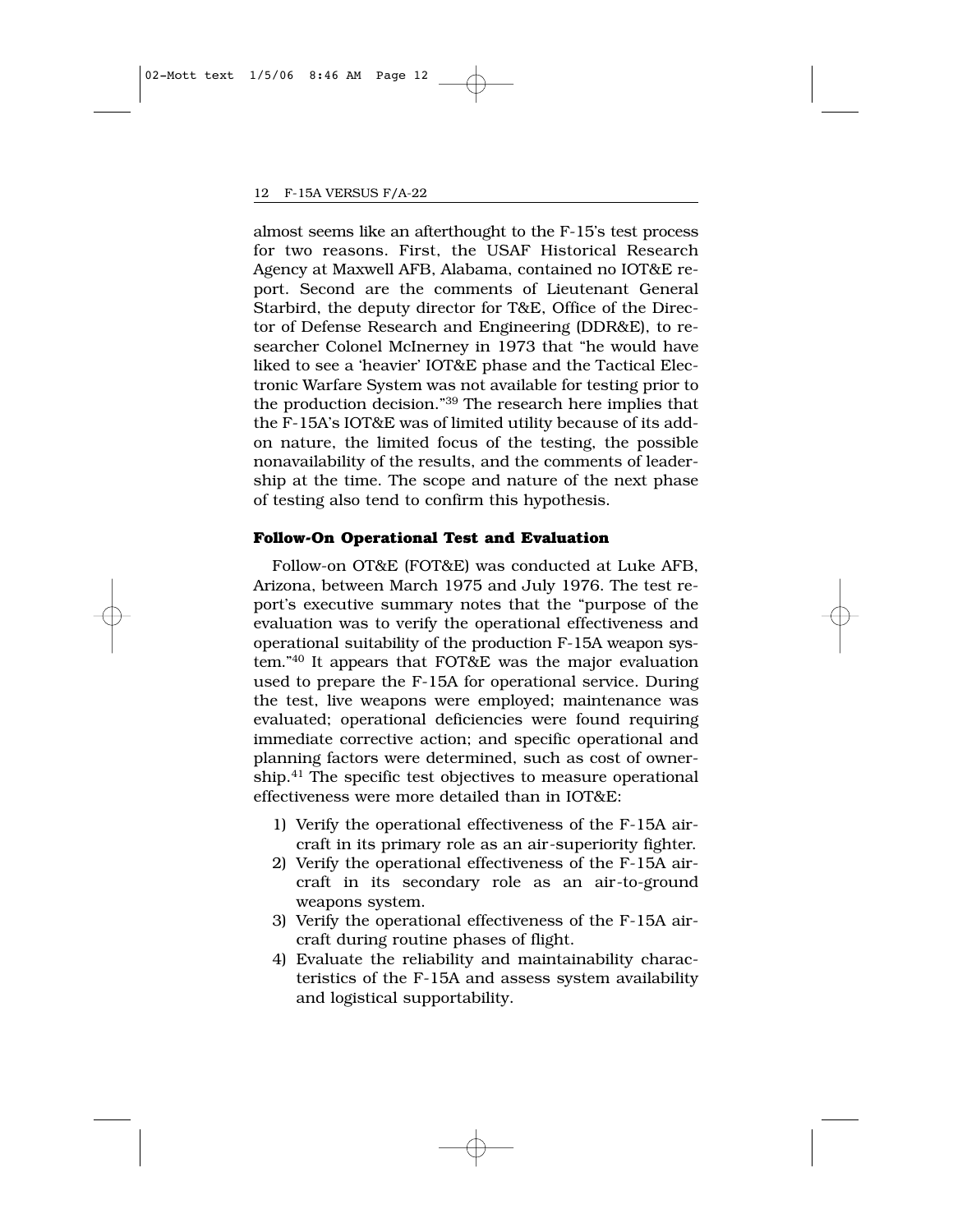- 5) Estimate the probability that the F-15A will successfully complete representative missions.
- 6) Determine manpower requirements for operation and support of the F-15A.
- 7) Evaluate the cost of ownership for the F-15A.42

As the last step in T&E for the F-15A, a number of aspects come to light. This test was completed four months before IOC at Langley and was concurrent with the pilottraining programs for the Langley IOC pilots. It also went into considerable depth of evaluation versus the IOT&E. FOT&E utilized 1,111 F-15A sorties and approximately 900 support sorties.43 Also, over 1,000 bombs were dropped, demonstrating the secondary capability of the F-15A.44 However, the weapons systems were not fully tested. The AIM-9L, the major weapons change from the F-4 Phantom, was not available for FOT&E. A recommendation from the report was that "incorporation of the AIM-9L missile should be expedited,"45 and, indeed, this weapon would not be fired from the F-15A until the end of 1977.<sup>46</sup> While FOT&E was more detailed than IOT&E, the research conclusion here is that the F-15A weapons system was not tested in its entirety until nearly one year after IOC.

Illustrative conclusions can be drawn from this review. The F-15A's T&E process was remarkable and produced a superior flying fighter. But hindsight from 2005 yields some interesting observations. IOT&E was added onto developmental testing, and FOT&E was not completed until four months prior to IOC. Given these developments, how much information, in a completed form, was available to Langley's IOC pilots? The limited nature of operational testing and the short time from its completion to IOC must have posed difficulty in transferring lessons learned to IOC pilots. Certainly, this must have resulted in the F-15A at IOC being less of a weapons system than it would be in a matter of one or two years. The question remains—should tactics, techniques, and procedures be developed after IOC or before? With the F-15A, they seem to have been developed after IOC.

The F-15A's T&E process foreshadows the current system but without the detail and time needed for a complete and timely report. Further evidence of this lies in the execution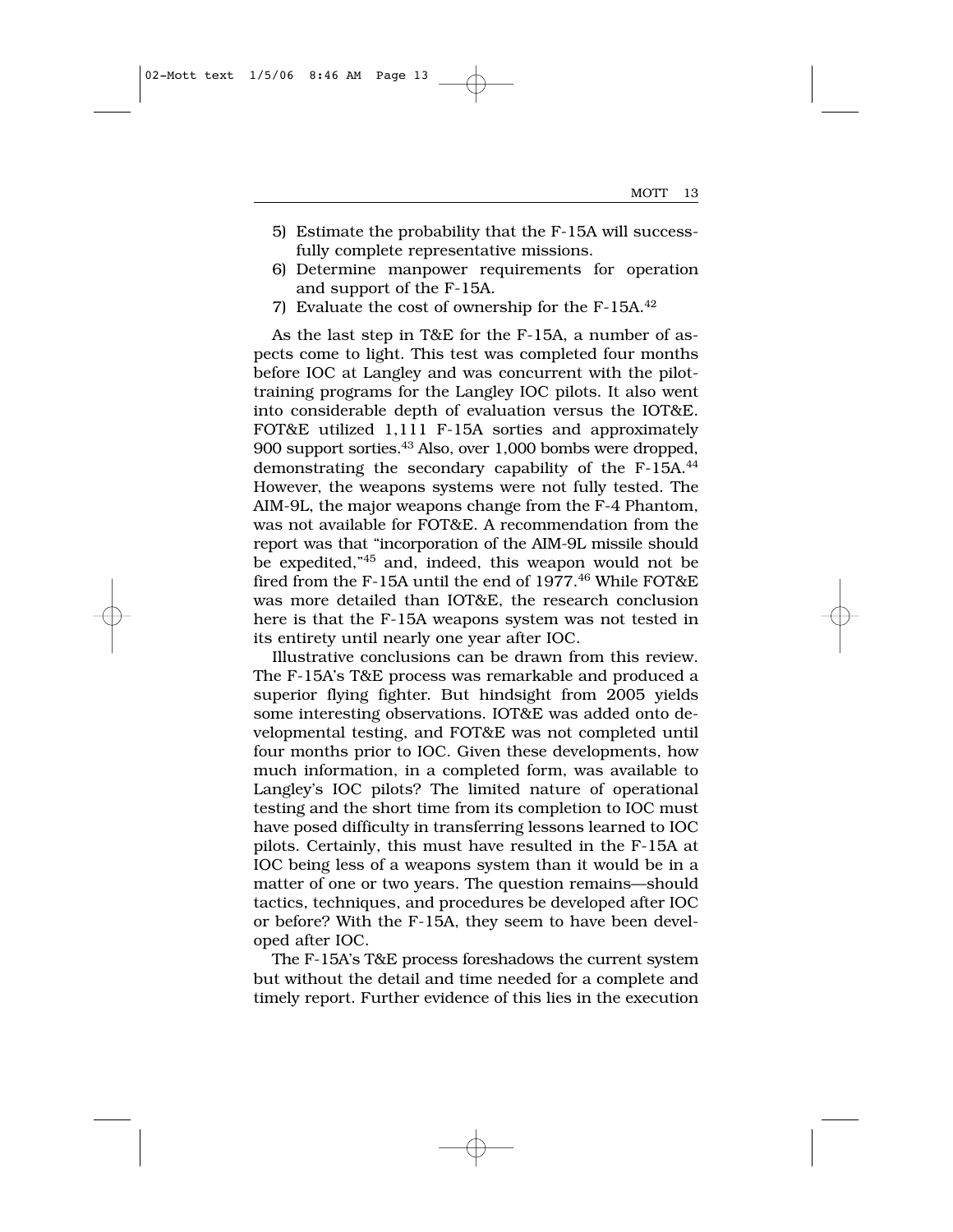of an additional F-15A test called Air Intercept Missile Evaluation (AIMVAL)/Air Combat Evaluation (ACEVAL). AIMVAL/ACEVAL culminated in June–November 1977, half a year after IOC.<sup>47</sup> The testing was flown on the Nellis AFB, Nevada, test ranges with F-15s and F-14s fighting F-5Es in scenarios illustrative of the projected scenario of visual air combat in the 1985 time frame.<sup>48</sup> And the results of the AIMVAL/ACEVAL tests? Some would argue, as this author and F-15C instructor pilot (IP) does, that the tests in 1977 were the first evaluations of the F-15A's weapons system in the configuration and with the weapons that it was designed to use. However, many saw the actual results as problematic:

The AIMVAL/ACEVAL exercises were badly flawed and very expensive. The flaws . . . had to do with an unrealistic scenario, incorrect assumptions on missile capabilities, and somewhat arbitrary rules on equipment carriage. . . . Due to the aggressive and competitive nature of fighter pilots, this quickly changed from a good-natured evaluation of hypothetical missile concepts to as close as one can get to combat without actually firing weapons.49

Clearly, the AIMVAL/ACEVAL test was late and imperfect, but it was the test that was perhaps needed to close F-15A development before IOC was declared. It serves to summarize the F-15A's T&E program—magnificent but incomplete and overdue. The F-15A's T&E needed earlier operational involvement (IOT&E) and integration of the AIM-9L into the aircraft. Ultimately, developmental programs must achieve a balance between testing in the IOC configuration and meeting production milestones. Unfortunately, when the developmental program fails to meet milestones, the only solution is either to slip the IOC date or to finish developmental testing after IOC (as AIMVAL/ACEVAL did). In either case, the operational unit assumes the risk and must rise to the task during preparation for IOC. The next section evaluates the 1st TFW's experience with the F-15A's IOC process.

## **F-15A IOC at Langley AFB, October 1976**

The F-15A's IOC was the culmination of the Eagle's development process that put the weapons system in the war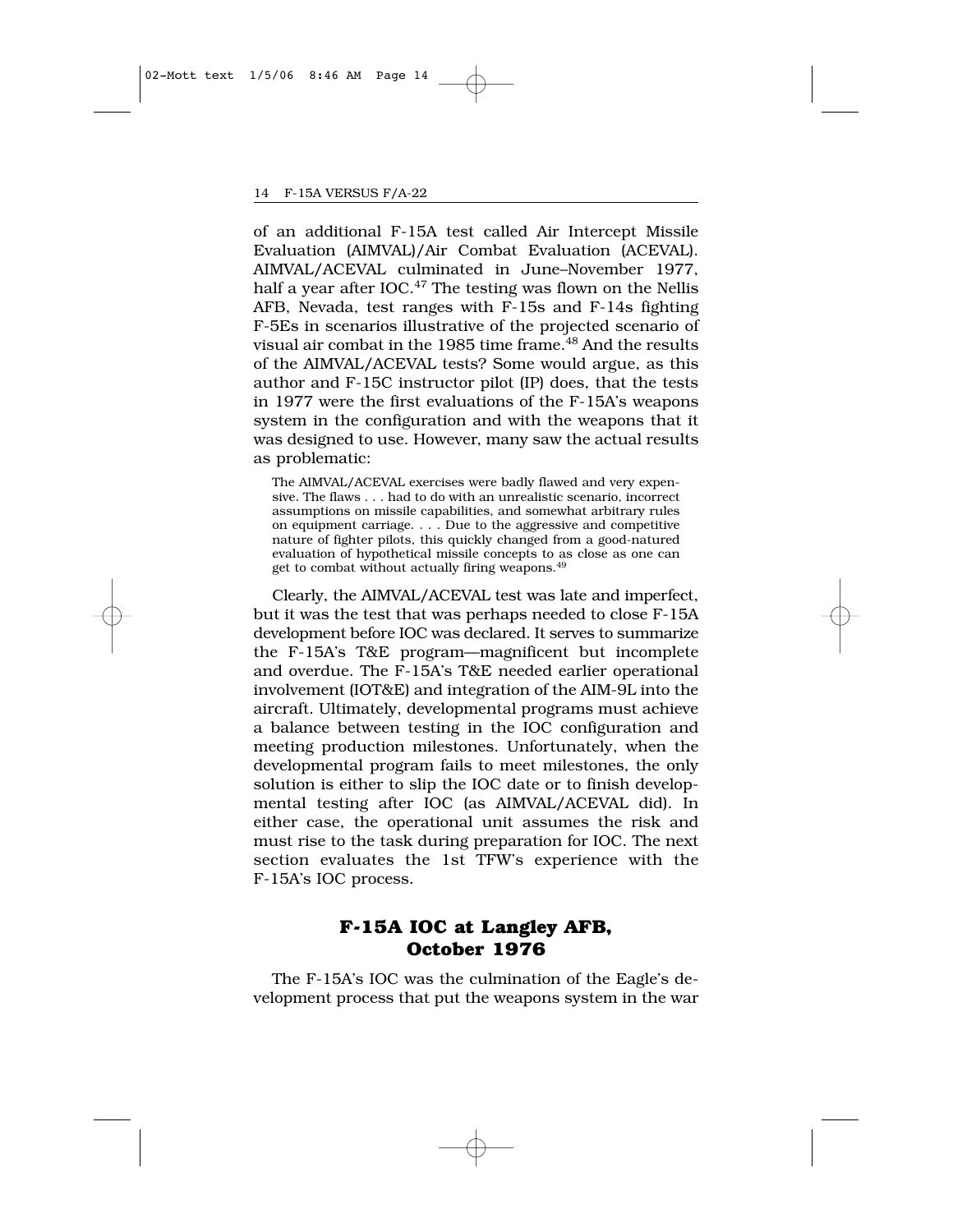fighter's hands. While testing at Nellis AFB would continue, 1976 marked a shift in focus from operational testing to combat/training operations in the field. A number of lessons are noteworthy regarding this stage of development.

The actual celebration of the F-15A's arrival at Langley AFB—Eagle Day on 9 January 1976—was attended by members of Congress, generals, and of course, the men and women of the 1st TFW.50 Comments on record from visiting dignitaries testify to the excitement associated with the arrival of the F-15A. Virginia's First District congressman concluded by saying that "every American can breathe a little easier when he knows the Eagle is on the perch."51 The F-15's revolutionary impact on TAC was expressed by Gen Robert J. Dixon, TAC commander, as he spoke to the 1st TFW:

You will set the pace for all who will follow . . . you into the F-15, but, more importantly, you will set the pace for those—like you who will be first in the AWACS [Airborne Warning and Control System], A-10 and the F-16. You have the . . . responsibility to test the validity of our research and development of our maintenance concepts and procedures, . . . our tactics and training . . . and to set . . . higher standards that . . . become the baseline for those who follow.52

During 1975 the 1st TFW's focus on beddown issues revolved around three areas—facilities development, wing organization, and initial training.<sup>53</sup> The change from the F-4 to the F-15A necessitated many facility changes, and the shift to line replaceable unit (LRU) maintenance and intermediate-level maintenance necessitated changes in hangars and work centers at Langley.<sup>54</sup> A critical aspect of facilities was the "need to coordinate . . . [their] development . . . with the flow of incoming aircraft, equipment, and personnel."55 Transition in 1976 from the two-seat F-4 Phantom to the single-seat F-15A Eagle also required a change in manning, resulting in organizational changes. Such changes faced by the 1st TFW in 1976 due to the loss of the second aircrew were not duplicated in the F/A-22's IOC and are not considered in this research.

Initial training for both maintenance crews and pilots seems to have been the most critical issue for the wing in 1976. Obviously, aircraft knowledge and training were achieved via the testing process and the Replacement Training Unit at Luke AFB, Arizona; they were transferred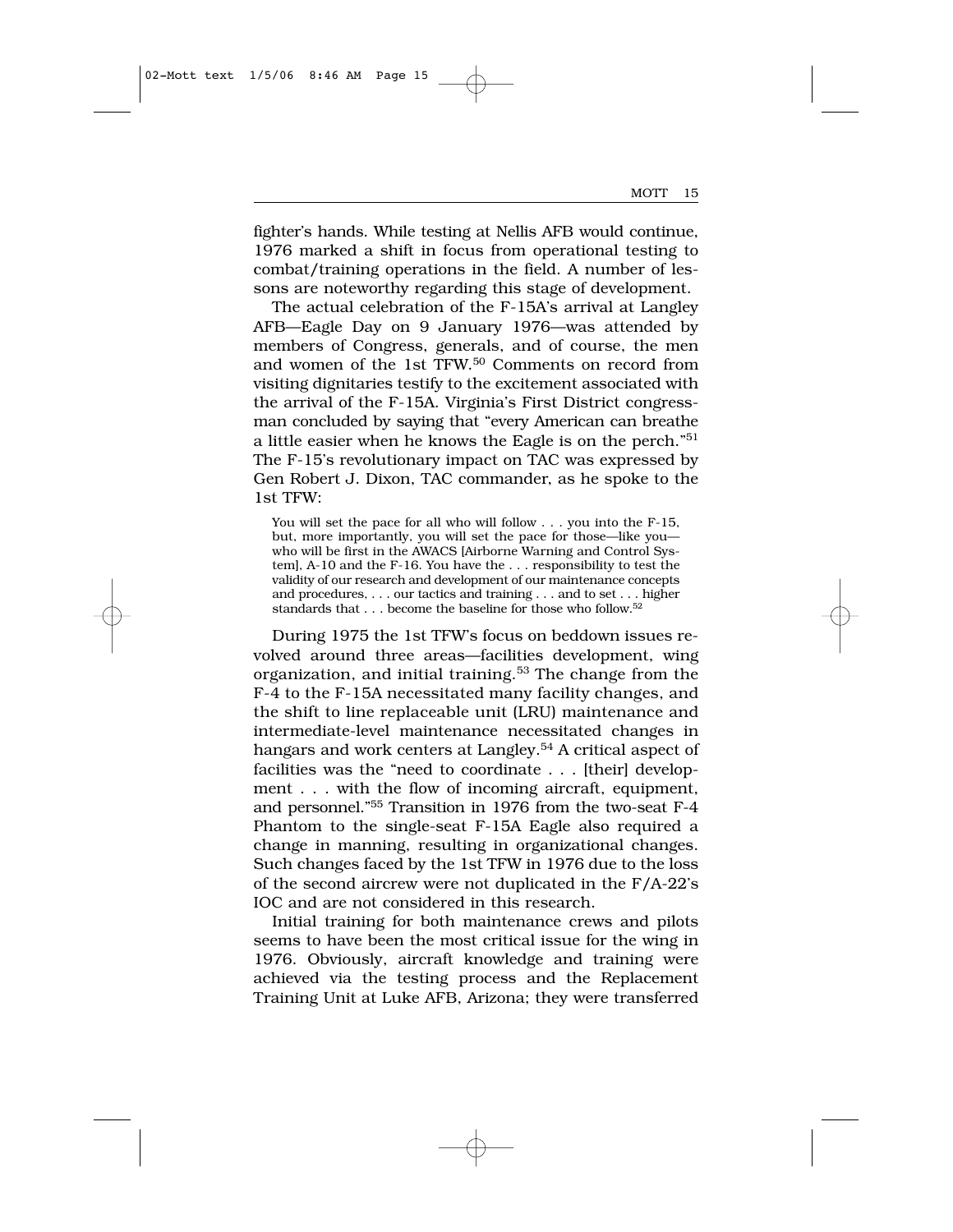to the 1st TFW by means of written guidance as well as the likely transfer of experienced personnel to Langley AFB. Pilot training at Luke AFB included the following aspects:

Conversion training, F-15, was conducted at Luke AFB by the 555th Tactical Fighter Training Squadron. The training was divided into two phases, conversion and aerial attack. IPs received a third phase. . . . Completion of the phases is concurrent with an 88 hour academic program comprising 8 classes. . . . Sorties for line pilots were lowered to 21. . . . Cockpit Procedural Trainers were used to complete 38 lessons to augment academic and flying training. . . . For simulator training . . . aircrews had to go to St. Louis, MO.<sup>56</sup>

But the real training issue, which resided at Langley AFB, was almost a catch-22 situation between operations and maintenance. Operations needed to fly, and fly a lot, so as to gain and maintain proficiency obtained from the Luke F-15 course. But that required jets on station and a steadily increasing sortie-production rate. Paradoxically, the first quarter of 1976 saw a limit placed on sortie production: "The training of the 1 TFW pilots prior to the wing possessing aircraft and slower than programmed aircraft delivery resulted in fewer than required sorties being available this quarter. The wing was some 78 sorties short of meeting the minimums for Mission Ready, Mission Capable, and Basic Proficiency Aircrews."57 To mitigate the effects, the wing sent pilots to Holloman AFB, New Mexico, for T-38 sorties and also received loaner F-15s from Luke AFB.<sup>58</sup>

Looking at aircraft beddown would help in understanding the nature of the sortie-generation problem. The first F-15 for maintenance training arrived in October 1975,<sup>59</sup> the first aircraft for operational use arrived on 18 December  $1975$ ,  $^{60}$  Eagle Day was 9 January 1976, and IOC was declared in October 1976. As F-15s arrived, sortie production increased from 26 in January, to 93 in February, and to 183 in March. $61$ 

But actual sortie production was still beneath planned production. The reasons for this shortfall—planning assumptions, maintenance, and technology—provide insight when one considers sortie generation with new aircraft. Captains Tom Lennon and Jim Wray of the 1st TFW describe the biggest misconception regarding sortie production as "overcommitment . . . result[ing] . . . from excessive optimism based on data from contractor, developer and user test programs. Consequently, operations in TAC started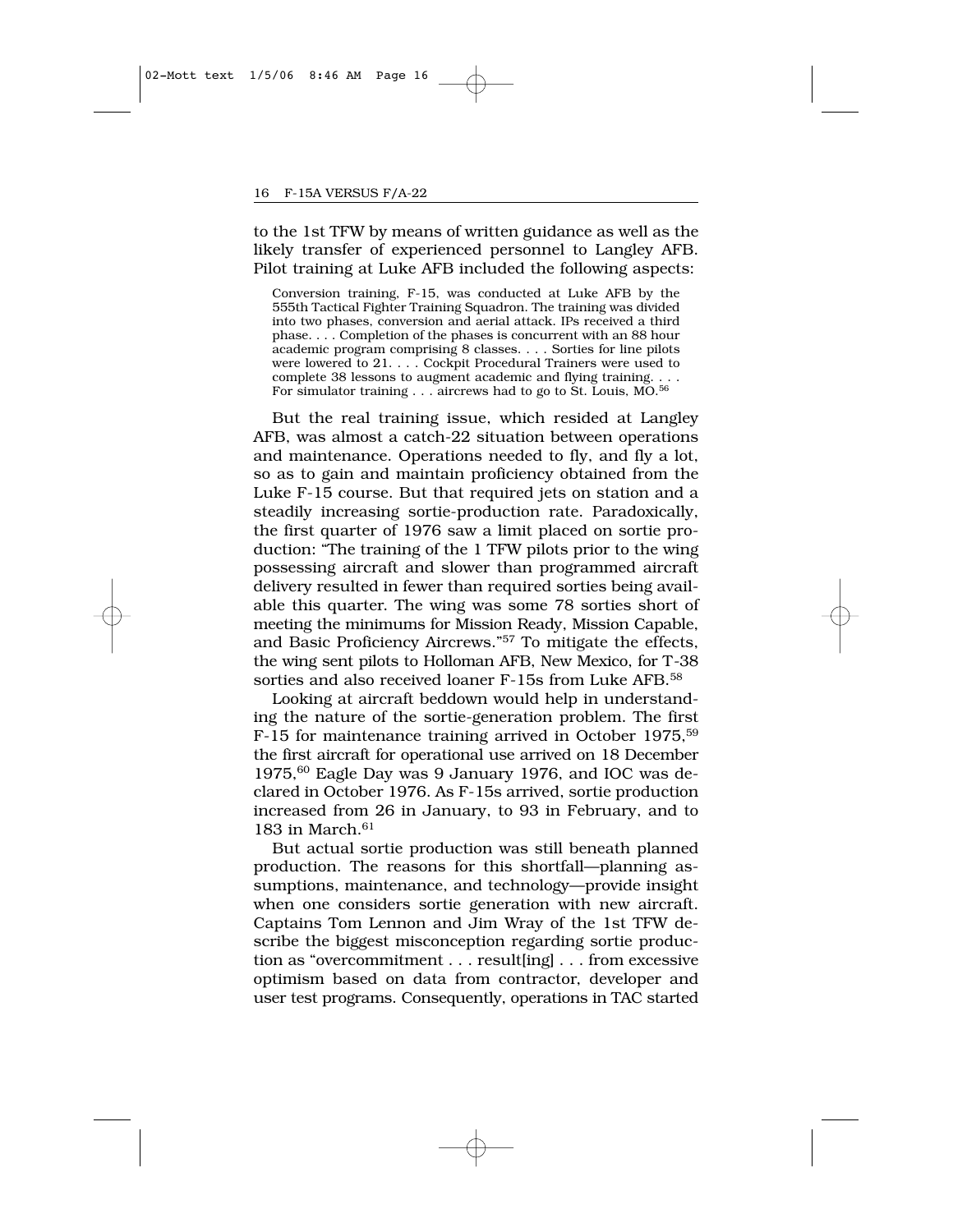with an advertised capability of 1.13 sorties per aircraft per day. . . . Initial tasking was based on what was thought to be a conservative .9 sortie production rate (SPR). However, in practice, a .61 SPR was the best achieved, and even then only with considerable difficulty."62 If Langley AFB in 1976 experienced a sortie rate 60 percent of that planned, then many pilots and maintainers watched jets that sat on the flight line as they fell further behind on the path to IOC.

Maintenance was the reason for low sortie rates during the final push to IOC. It was further explained that "aircraft reliability in that first year measured by mean time between failures (MTBF) was less than one-half that predicted. It took considerably longer to repair each failure, and spare parts did not cover the needs."63 In hindsight it is logical to expect that repair time would be longer with a new aircraft and that spare parts availability would limit sortie production. Like sortie rates, a greater percentage of downtime for maintenance must be allocated when dealing with new aircraft.

Finally, new technology was a contributing factor for low sortie rates. The F-15A was the lead aircraft under the maintenance concept of LRU repair at home station:

One of the most painful lessons learned in introducing the F-15 was the avionics automated test station area. The concept included a built-in (BIT) system in the aircraft to isolate failure to any one of 99 LRU's. The failed LRU was to be removed and replaced—or if no spares were available to base supply—removed, repaired, and replaced. The faulty unit was then repaired in the base-level intermediate shop where computer-driven test stations were used to isolate the problem to a single shop replaceable unit (SRU).<sup>64</sup>

This was a great maintenance technological idea that continues today, but in the 1976 time frame the practical result was that while Langley could test and repair 92 of the 99 F-15 LRUs, an average of only 48 percent were actually repaired at base level—the remainder went back to the contractor for repair because test stations were down for extended periods.<sup>65</sup> Clearly, the LRU maintenance idea captured efficiencies to decrease maintenance downtime, but the overall system then had an unforeseen Achilles' heel—test-station failures—that negatively affected IOC.

Assumptions, maintenance, and technology combined to create challenges for sortie production and, ultimately, training limitations for IOC. In a surprising move, the 1st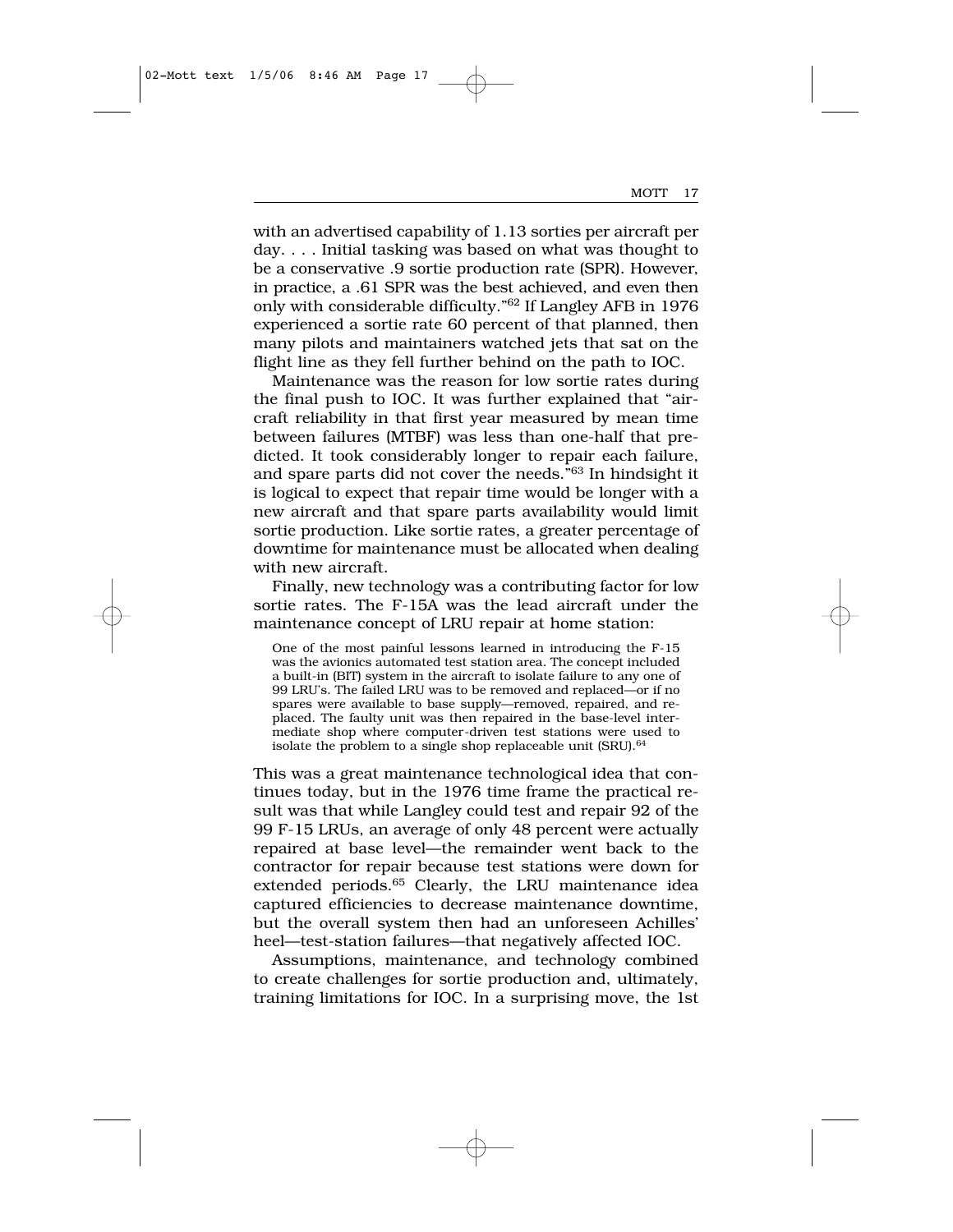TFW's leadership selected a unique method for preparing for IOC—deployments.66 The 1st TFW's F-15As participated in four 30-day deployments during 1976.<sup>67</sup> Seventeen days after the first squadron had received 24 aircraft, the 27th TFS deployed to Nellis AFB for Red Flag training.<sup>68</sup> While assuming risk by taking a new weapons system away from home station, the decision to conduct operations on the road was crafted around three focused reasons:

First, the F-15 represented a much larger advance in air superiority capability than had been previously experienced by those associated with the F-15 program and it was obvious that tactics to exploit these capabilities were lagging. . . . Secondly, since training sorties were the most precious resource available, it made sense to go where sorties were the most productive. The third reason is somewhat more controversial but, in the opinion of 1st TFW leaders, the F-15 support system was geared in attitudes and pace to the development and training cycle rather than to operational demands. Early deployments produced beneficial pressures to shift gears and the support system responded.69

The 1st TFW's deployment to Nellis AFB was the catalyst that overcame the system's early shortcomings. How deployed operations could correct problems with maintenance and training is a significant point. By replicating combat conditions in a training environment, the Red Flag deployment placed an artificial "need" for the F-15A weapons system to perform—the "beneficial pressures" that Lennon and Wray point out. This aspect of the F-15A's IOC points to the power of leadership: the 1st TFW should have been able to perform better at home station, yet morale and unit pride combined with demanding and realistic off-station training, became keys to Langley's successful IOC.

In summary, facilities, training (operations and maintenance), sortie production (assumptions and technology), and deployability seem to be focus areas for the F-15A's IOC. Training and sortie production were the limiting factors, while deployments were used as a solution. Was the F-15A's IOC a success in October 1976? The USAF had one squadron IOC with a second to follow in three months. Even more telling was the wing's ability to train and generate a squadron of jets bound for Bitburg Air Base, West Germany, by April 1977.<sup>70</sup> Clearly, the F-15A's development process put "iron on the ramp," with an ability to de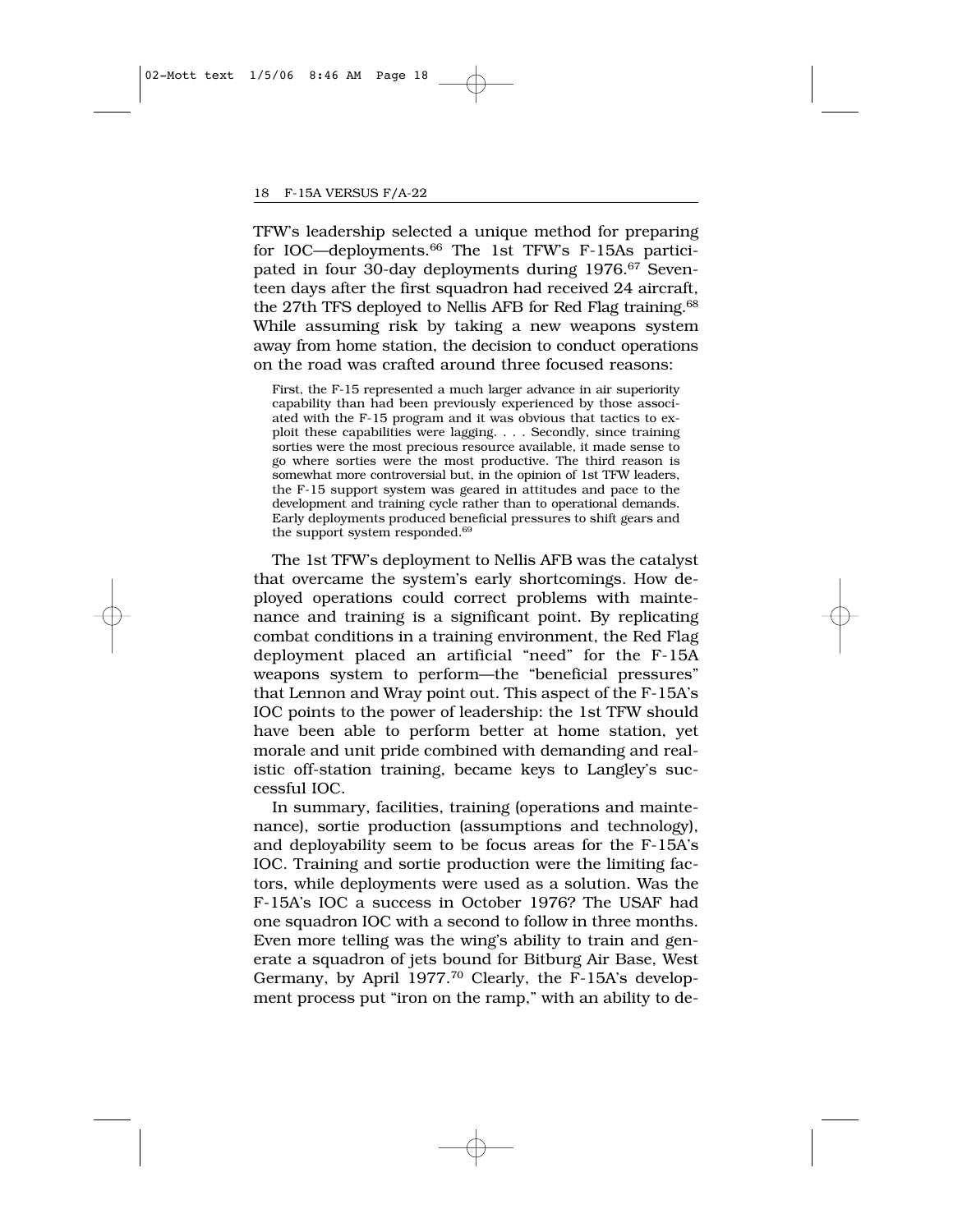ploy and train soon after delivery. The F-15A's T&E was late and incomplete, but with the exception of the AIM-9L missile, the combatant commander (COCOM) who would use the F-15A at IOC would have a significant improvement over the F-4 Phantom. That successful IOC was a result of the challenges met and overcome by the 1st TFW. Would these challenges be repeated in the F/A-22's IOC 29 years later?

## **F/A-22 Test and Evaluation Process**

The F/A-22 Raptor is a great leap in aircraft technology. It is a Cold War–legacy weapons system that has undergone careful scrutiny and emerged as a needed paradigm shift for the air and space expeditionary force (AEF) of the twenty-first century. The Cold War's end and the review of the aircraft's need have combined to forge the F/A-22 into a complex and comprehensive developmental program:

The overall development goal for the F/A-22 is to achieve a balance between performance, survivability, reliability, maintainability, and affordability. The F/A-22 must have proven lethality to ensure first look, first kill in all operational environments, and maneuverability and acceleration to ensure superiority over any known or predicted threat in the close-in fight. It must have the survivability to conduct its air superiority missions over enemy territory. It will do this through a balanced combination of supersonic cruise (without afterburner), reduced signatures, tailored countermeasures, and maneuverability. The F/A-22 systems must provide the pilot significantly improved beyond visual range situational awareness using its highly integrated offensive and defensive systems. The Air Force will field the F/A-22 with current generation weapons, but it must be capable of taking advantage of improved and follow-on weapons.<sup>71</sup>

The F/A-22's road to IOC is very similar to the F-15A's but with a few marked differences that demonstrate the refinement of the USAF's T&E process. The F/A-22's program is under careful DOD oversight but still attempts to give the war fighter a capable fighter at the outset of IOC. The milestones—decision points—of the F/A-22's production and testing phases serve several vital functions (fig. 2). First, they serve to keep the USAF, Office of the Secretary of Defense (OSD), and Congress informed as to program status. Second, they allow decision makers the means to ensure that the weapons system is meeting expectations during development. This means that the aircraft purchased not only meets the ORD but also keeps the con-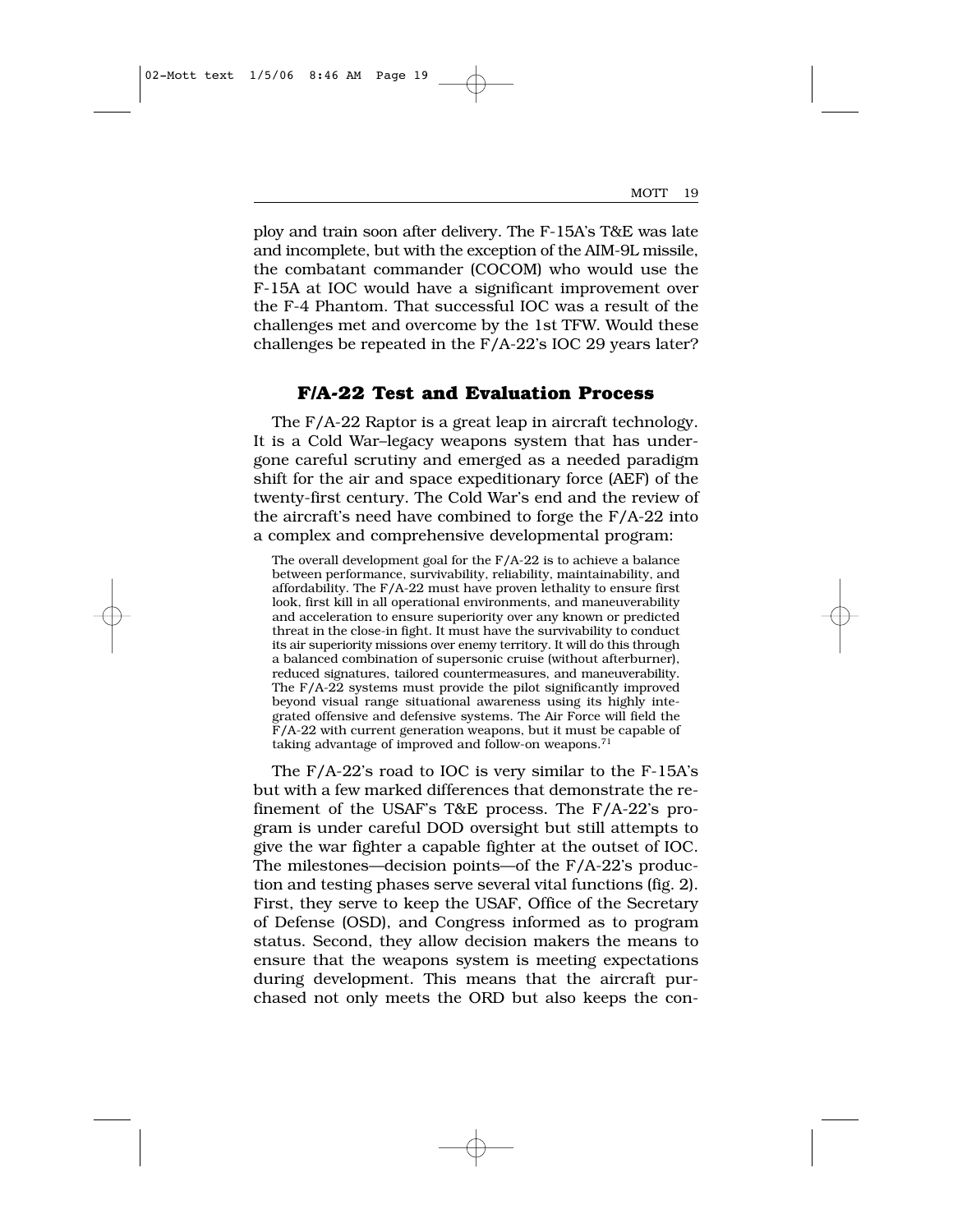

Figure 2. F/A-22 milestones. (From Lt Col Scott Ruflin, HQ ACC DR-F/A-22, Langley AFB, VA, Power-**Figure 2. F/A-22 milestones**. (From Lt Col Scott Ruflin, HQ ACC DR-F/A-22, Langley AFB, VA, Power-Point briefing and notes, subject: F/A-22 Raptor, 18 June 2004.) Point briefing and notes, subject: F/A-22 Raptor, 18 June 2004.)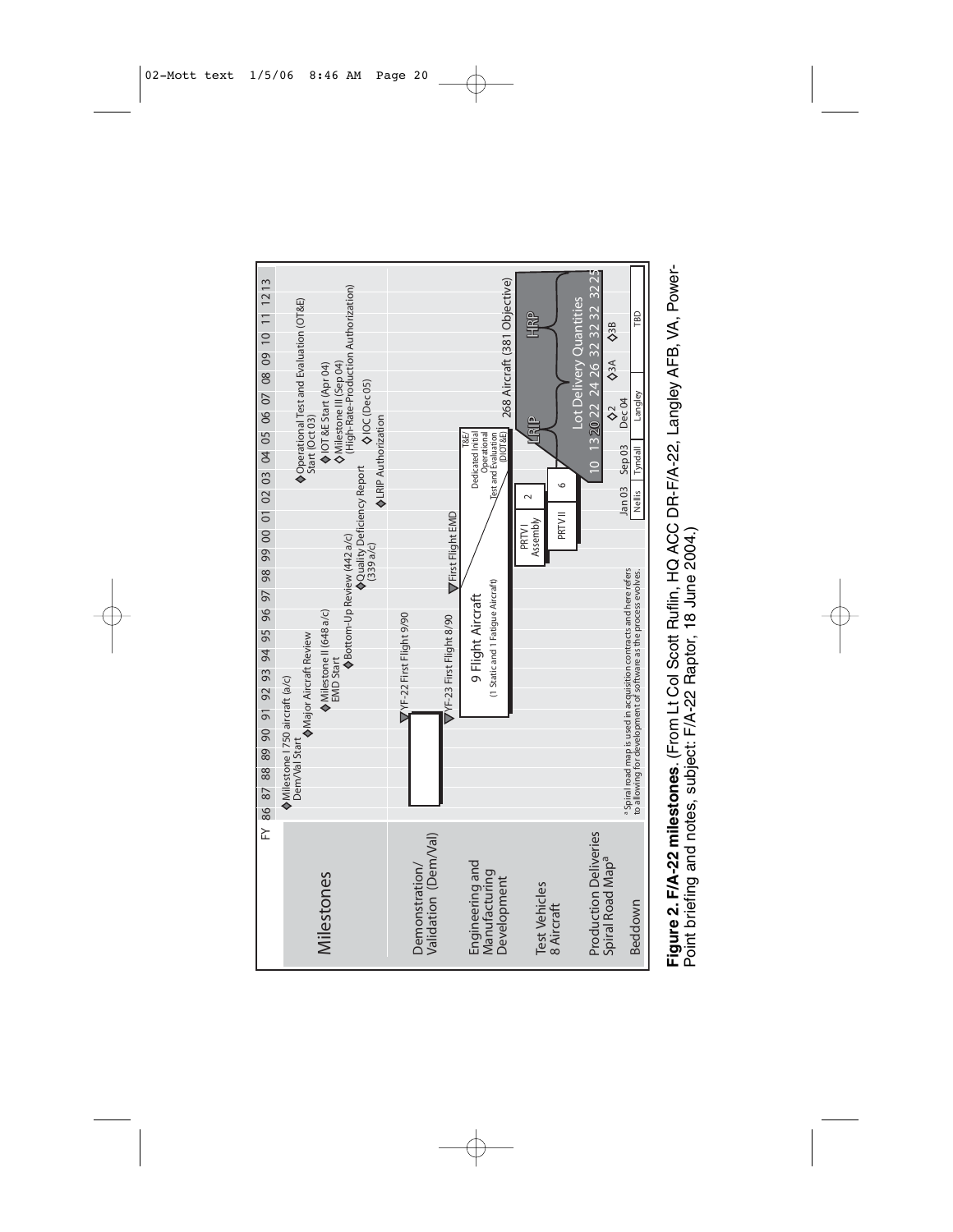tractor from having to react to changes to contracts or expectations by the military. Figure 2 demonstrates how the F/A-22 proceeded from a first-flight aircraft to a prototype and then to a high-rate production aircraft off the assembly line. This process yields the following terms: *validation aircraft* (YF-22A), *engineering and manufacturing development* (EMD) *vehicles*, *production representative test vehicles* (PRTV), *low-rate initial production* (LRIP) *vehicles*, and, finally, *full-rate production* (FRP) *vehicles*. These aircraft combine to yield a T&E fleet used for developmental and operational testing.

Like the F-15A, the F/A-22's test program was divided between developmental and operational testing. Key agencies are the F/A-22 SPO (developer), Air Combat Command (ACC) (operators, replaced TAC in early 1990s), and Air Force Operational Test and Evaluation Center (AFOTEC) (evaluators, replaced the AFTEC). Interestingly, the ties between these agencies occur early in the process. The F/A-22's first flight was in 1990, AFOTEC was involved with development from 1996, and operational testing did not begin until 2003. AFOTEC's final report on the F-22 states that the "AFOTEC team has been fully integrated with the development effort from early on to ensure an in-depth understanding and comprehensive insight in preparing for the OA (operational assessment). Since 1996, AFOTEC has supported virtually all F-22 IPT (integrated process teams) and working groups."72

Another "F-22" test program necessity was to determine how best to evaluate the fighter and attack missions of the F/A-22: "The [F/A-22's] . . . IOT&E will focus on the 'F' or air superiority fighter capability of the  $F/A-22$ .... FOT&E, currently scheduled to start in June 2005, will focus on closing out unresolved and deferred IOT&E issues and on the 'A' or attack capability."73 Just as the F-15A "morphed" into an attack version—the F-15E Strike Eagle—so did the F/A-22 shed its single-mission façade and became an airand-space dominance vehicle.74

#### **Developmental Test and Evaluation**

Like the F-15A, F/A-22 DT&E remained a contractor and USAF Combined Test Center mission. The test emphasis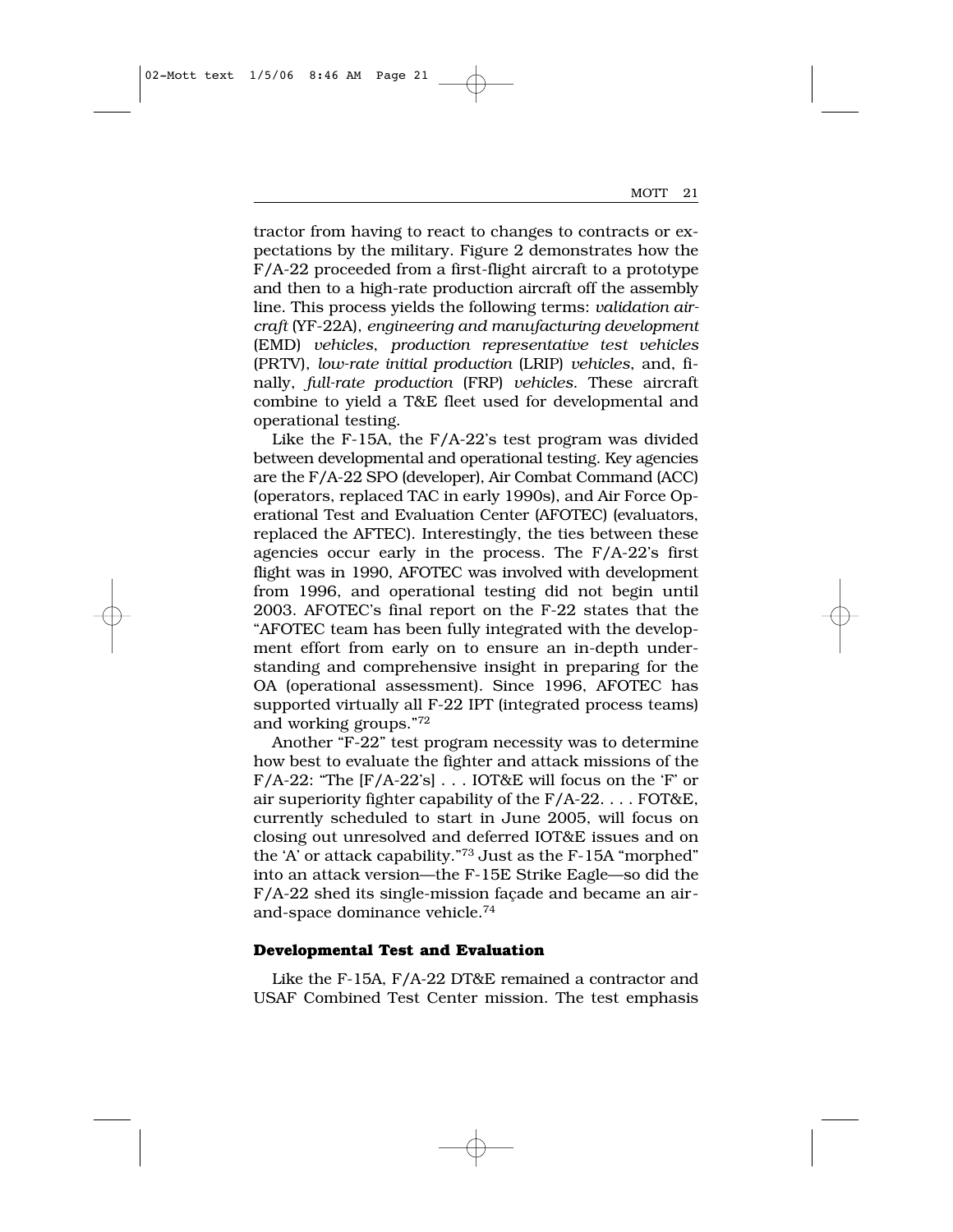was on airframe certification and EMD process certification and modification. The basics of ORD validation were accomplished in this phase. The F/A-22's DT&E was a critical step in the testing of a new weapons system, but it did have limitations for the operational pilot. AFOTEC's final report on the F-22 weapons system also indicates that "it is important to note that this stage of DT&E includes virtually no mission avionics testing because those capabilities have yet to be included in the test fleet. As a result, data for Operational Assessments includes results of F-22 testing from a variety of sources including various laboratories, models and simulations, and the Flying Test Bed (FTB)."75

While DT&E had a distinctly contractor/test-pilot flavor, the F/A-22's DT&E did attempt to look forward to operational testing by incorporating an operational pilot. Lt Col David M. "Doc" Nelson, a graduate of the USAF Weapons School and Test Pilot School, flew the F/A-22 during DT&E to assess its Military Utility Testing (MUT),76 designed to provide "an unprecedented degree of operational insight into developmental testing with corresponding benefits to both phases of testing."77 Colonel Nelson's evaluation of the F/A-22's ability to be ready for operational testing reviewed such areas as signature, speed, flying qualities, airrefueling handling qualities, agility, and so forth.78 However, "MUT was not completed until one month prior to dedicated operational test. This left no time to implement any changes based on MUT findings."79

This brief look at the F/A-22's DT&E yields three observations. First, as for the F-15A, DT&E remained focused on airframe and manufacturing development. Second, the need to "look ahead" to operational testing is recognized (via MUT) yet remained difficult to accomplish. Finally, the need to have cooperative and overlapping T&E (developer to operator) is a necessary part of the acquisition process.

#### **Operational Assessment**

The Defense Acquisition Board (DAB) established the requirement for an operational assessment to support the decision to proceed with F/A-22 LRIP in August 2001.80 The F/A-22's OA ran from January 1998 to December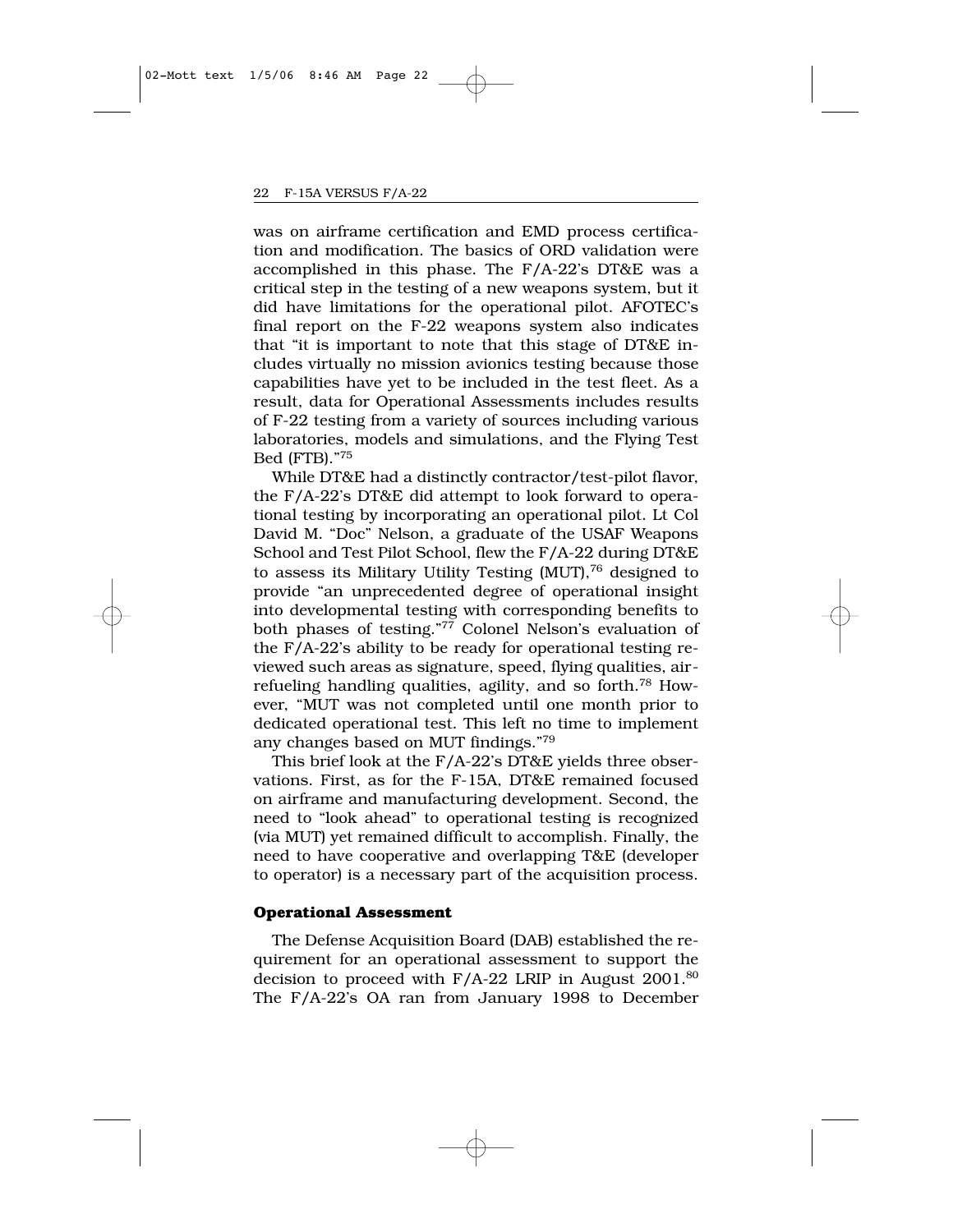2000 and, using the results of the DT&E missions, ultimately supported the certification of system readiness for operational testing.81 In supporting the LRIP decision, the OA evaluated the F/A-22 against "the user's concept of operations (CONOPS), the ORD, and joint employment concepts to define F-22 system requirements and the environment in which it is expected to operate."82 The OA also looked at the challenges or issues with further operational testing and considered the operational environment that the F/A-22 would operate in. Specifically, the OA contains the critical operational issues (COI) and key performance parameters (KPP) (table 1):

### **Table 1. F/A-22 critical operational issues and key performance parameters**



*Reprinted from* AFOTEC Final Report 00-27, *F-22 Weapons System Operational Assessment for LRIP* (Kirtland AFB, NM: Air Force Operational Test and Evaluation Center, 2000), 5.

The COI/KPP product frames the entire OT&E process to produce meaningful results. Note that COIs one through four were tested in IOT&E, while COI five is held for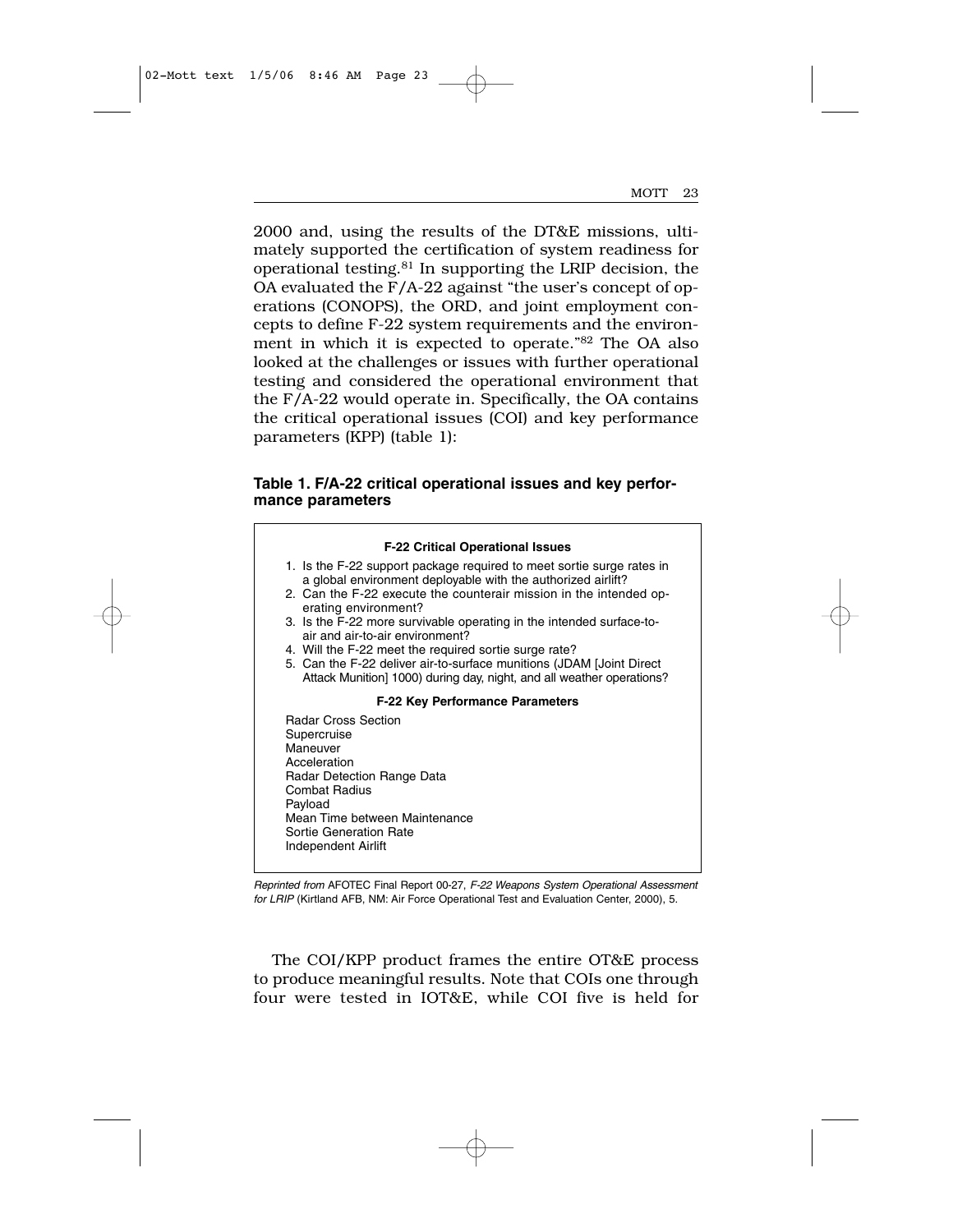FOT&E. ("As directed by SAF/AQ in the Program Management Document, AFOTEC will defer this COI until Joint Direct Attack Munition development has been completed.")<sup>83</sup>

#### **Combined Developmental Test/Operational Test**

Like the F/A-22's OA for LRIP, another aspect of F/A-22 testing that is distinct from F-15A testing is the combined developmental test (DT) and operational test (OT) relationship. In the F-15A, IOT&E was an addition to the developer's/contractor's testing. With the F/A-22 the relationship is formal, fulfills a specific purpose, and meets Title 10 *US Code*: "The term 'combined testing' means testing conducted by the developmental and operational testers when, because of cost, schedule, or test item availability, they must share test facilities, data or resources. Combined DT/OT serves as a bridge between the DT&E and IOT&E test programs."84

The major activities of combined DT/OT testing are sensor integration, offensive-weapons integration, survivability, suitability, climatic testing, and MUT.<sup>85</sup> Combined DT/OT testing meets the Title 10 legal requirements to evaluate separately but still achieve economies. The beauty of the combined DT/OT testing, when matched with the OA, is that it better prepares the evaluators to provide a superior product (in the form of reports and the actual weapons system) to the operator at IOC. Formal DT/OT integration is necessary to reduce cost, minimize duplication of effort, and push operational considerations further forward into the EMD process; it also clearly defines necessary program separations demanded by Title 10: "DT and OT may share data and resources; however, OT evaluators must evaluate and report data independently."86 Finally, it is useful to have some familiarity with the timelines for developmental and operational testing (fig. 3).

#### **F/A-22 to F-15C Comparison Testing**

An interesting aspect of US fighter development is that the T&E process is not set in stone. The DOD can inject changes to the process to meet political, budgetary, or oversight requirements. An example of this occurred in 1977 with the F-15A's program when the AIMVAL/ACEVAL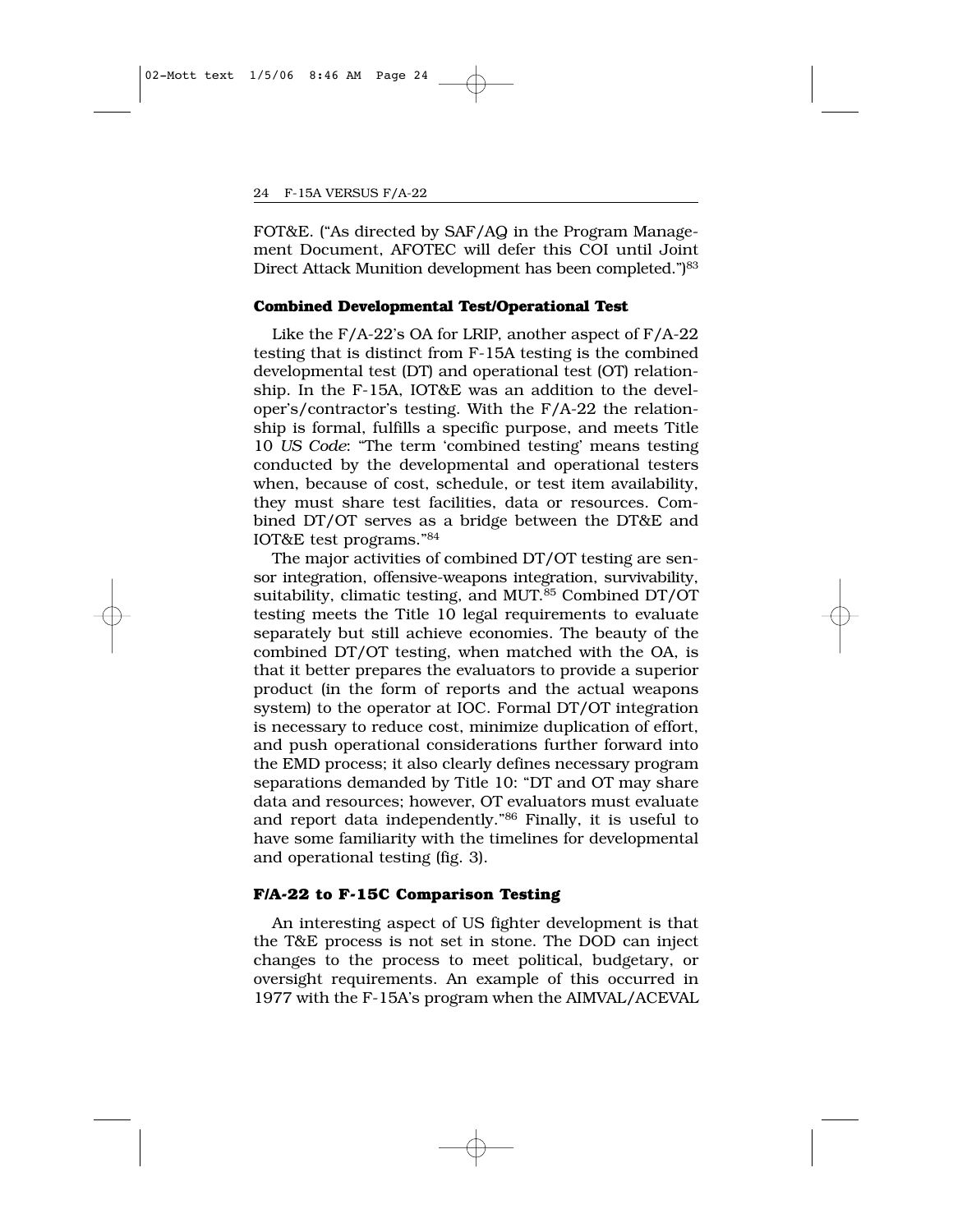**Calendar Year**

| 1997          | 1998 | 1999                                       | 2000                          | 2001 | 2002                   | 2003             | 2004 |
|---------------|------|--------------------------------------------|-------------------------------|------|------------------------|------------------|------|
|               |      | <b>Combined DT/OT</b><br>Dedicated   FOT&E |                               |      |                        |                  |      |
|               |      |                                            | <b>Operational Assessment</b> |      |                        | <b>IOT&amp;E</b> |      |
| 1st<br>Flight |      |                                            | LRIP                          |      | IOT&E<br>Certification | Milestone        |      |

**Figure 3. Timelines for developmental testing/operational testing**. Air Force Operational Test and Evaluation Center, *F-22 Combined DT/OT Requirements Document* (Kirtland AFB, NM, 2000), 1–3.

test was guided by the director of defense research and engineering as a joint Navy/Air Force program with the Navy designated as executive service.<sup>87</sup> AIMVAL/ACEVAL looked at air combat in 1985, and "the results identified advantages and deficiencies of current air superiority aircraft in a fighter sweep scenario and suggested changes in research and development efforts, procurement, training and tactics to meet a forecast highly lethal, all-aspect threat in the visual arena."88

In the case of the  $F/A-22$ , a comparison between the F-15C and its replacement, the F/A-22, was directed via an acquisition decision memorandum (ADM) in 1992 to compare effectiveness as a prerequisite for passing the FRP decision.<sup>89</sup> AFOTEC was directed "to compare the mission effectiveness of the F/A-22 to the F-15C at the Nellis Test and Training Range (NTTR) with a criterion of 'two times better' under identical open-air conditions."90

To meet the ADM's requirements, F-15C and F/A-22 aircraft flew identical missions with specific methods of evaluation and performance to prove the F/A-22's twotimes-better superiority. These missions are representative of current air-to-air doctrine and included force protection; high-value airborne-asset attack; and first-look, first-kill (FLFK) events.91 This final event is unique in that it focuses on the prime reason for the F/A-22's superiority and also enables the evaluators to focus on weapons-system avionics: "ACC's top-level ORD requirement for the F/A-22 is that it achieve a first look, first shot, and first kill. Therefore, the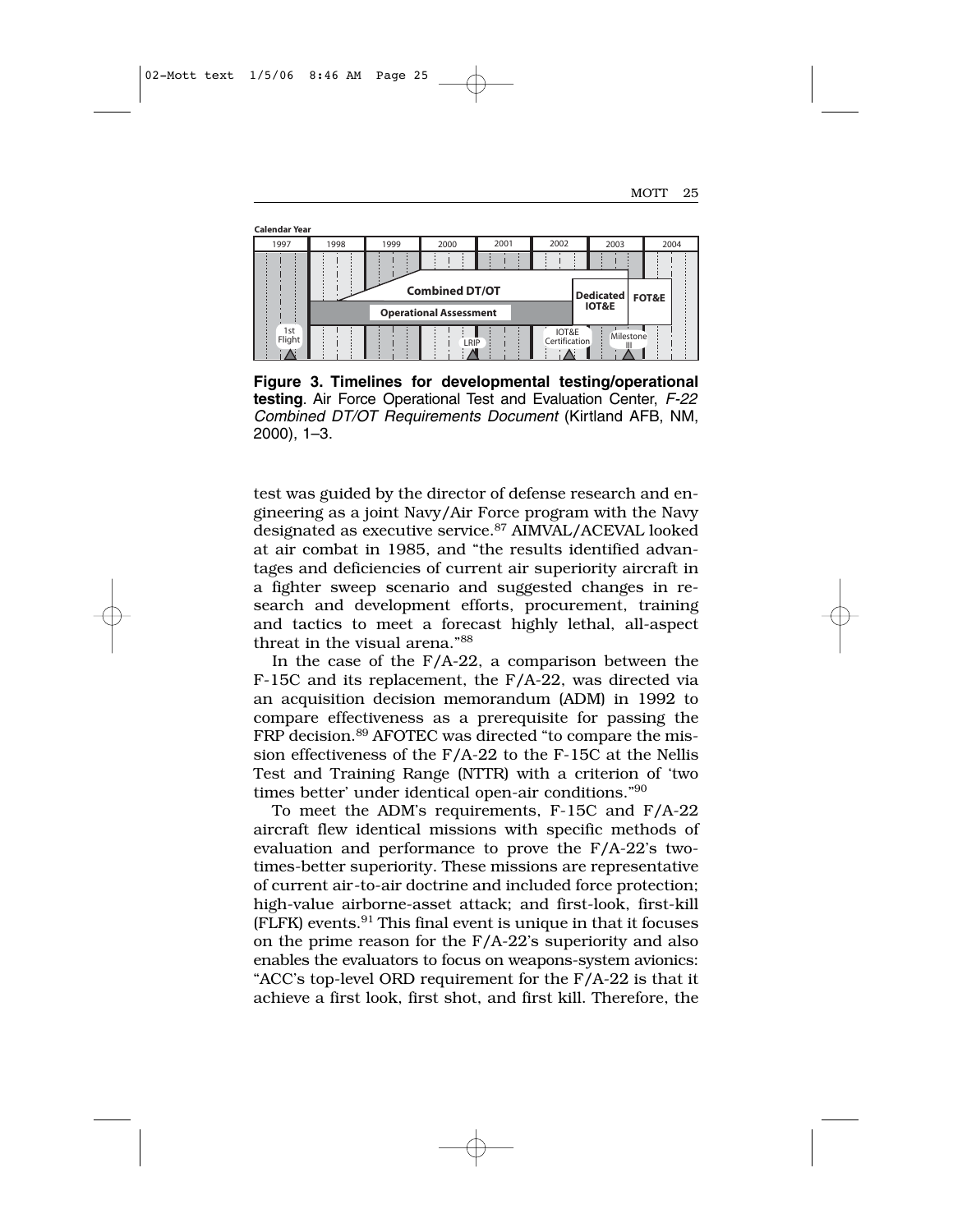purpose of the FLFK is to determine the extent to which the F/A-22 and F-15C have an opportunity to detect, engage, and launch a missile that reaches endgame before the Red AI [airborne interceptor] has an opportunity to  $l$ aunch a missile." $92$ 

#### **Phase One Operational Test and Evaluation**

As with comparison testing (CT), Phase One OT&E  $(OT&E[1])$  is an ADM-directed adjustment to the  $F/A-22$ 's test program that demonstrated flexibility and a committed focus to operational evaluation. While OT&E(1) baselined the F/A-22's performance, it also incorporated open-air missions and simulator sorties at the Marietta Air Combat Simulator (ACS) facility.<sup>93</sup> The point to OT&E(1), however, is not the specific tests or number of missions flown, but the attitude that it demonstrates. OT&E(1) was the introduction, or warm-up, for IOT&E. As such, it demonstrated a commitment to make IOT&E as real, challenging, and "evaluate-able" as possible: "The IOT&E pilots will fly openair OT&E(1) and IOT&E trials at the Edwards AFB Ranges and NTTR and then 'fly' 240 IOT&E trials in the ACS. It is critical that they stabilize at a high level of F/A-22 flying proficiency and also be highly proficient in F/A-22 tactical employment before starting OT&E(1) and IOT&E."94

As a warm-up for IOT&E, OT&E(1) emphasized that the F/A-22's IOT&E was more complex than the F-15A's (the "add-on" to DT). It was more detailed in scope—more operational and tactical measures of effectiveness than the F-15A's evaluation of offensive and defensive maneuvers—and demonstrated a desire to train the evaluators to a higher standard than the F-15's IOT&E or even its FOT&E. The F/A-22's pilot, maintenance, and test-support personnel were all trained via OT&E(1) before IOT&E.<sup>95</sup> OT&E(1) also established a commitment to enter testing when ready. AFOTEC calls this an active ready-to-test effort, which includes "quarterly reviews of all issues by AFOTEC/CC, Air Force Flight Test Center Commander, ACC Director of Requirements, AFOTEC Director of Operational Test and Evaluation, the F/A-22 SPO Director, and others as appropriate."96 The mission of OA, CT, combined DT/OT, and OT&E(1) was to pave the way towards a smooth and effec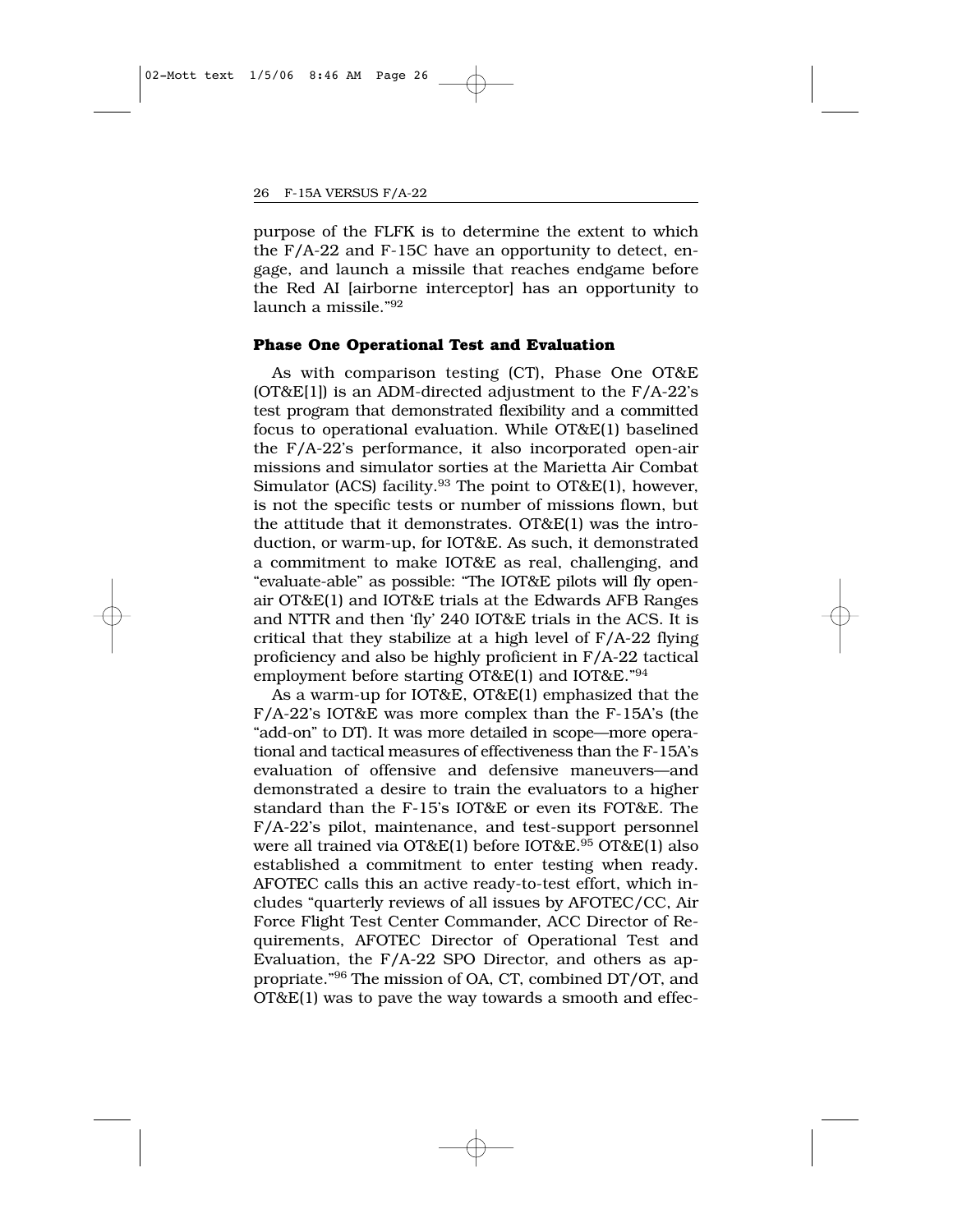tive initial operational test of the F/A-22. This represents a major change, even improvement, over the F-15A's T&E.

#### **Initial Operational Test and Evaluation**

IOT&E was conducted between April and August 2004.97 The test report was not available at the time this research paper was written. Missions were similar to OT&E(1), with some as large as four F/A-22s against eight threat aircraft.98 During the test, efforts were made to ensure that the test aircraft were configured similarly to production aircraft: "This includes efforts to eliminate all production representative differences with respect to effectiveness, such as mission planning, systems integration, employment, and interoperability, as well as with respect to suitability such as those that affect reliability, maintainability, and availability."99

However, the aircraft available for IOT&E were not "fullup." That is, they had limitations to their flight envelope the program imposed aircraft operating limitations that were active through IOT&E.100 But again, these restrictions were not expected to complicate or invalidate IOT&E results as the impact was accountable by the pilots, and the production aircraft will have improved G and airspeed capabilities over the IOT&E aircraft.<sup>101</sup>

#### **Follow-on Operational Test and Evaluation**

FOT&E is the final step in T&E for the F/A-22 en route to IOC at Langley AFB in December 2005. FOT&E began on 29 August 2005: "FOT&E will focus on air-to-ground attack and re-testing selected areas and capabilities found either before or during IOT&E to be deficient. Also, AFOTEC will test and evaluate those combat capabilities that are not released until FRP, yet still required for full operational capability. Deferred testing includes: JDAM, ferry mission demonstration, and pilot training system."102

It is notable that FOT&E begins four months before Langley declares IOC; the inferable impact is that any critical lessons learned from FOT&E could be simultaneously passed to the operators as they build up to IOC. But while lessons learned might be passed, changes to the aircraft or its avionics advised by FOT&E will not be possible. In ad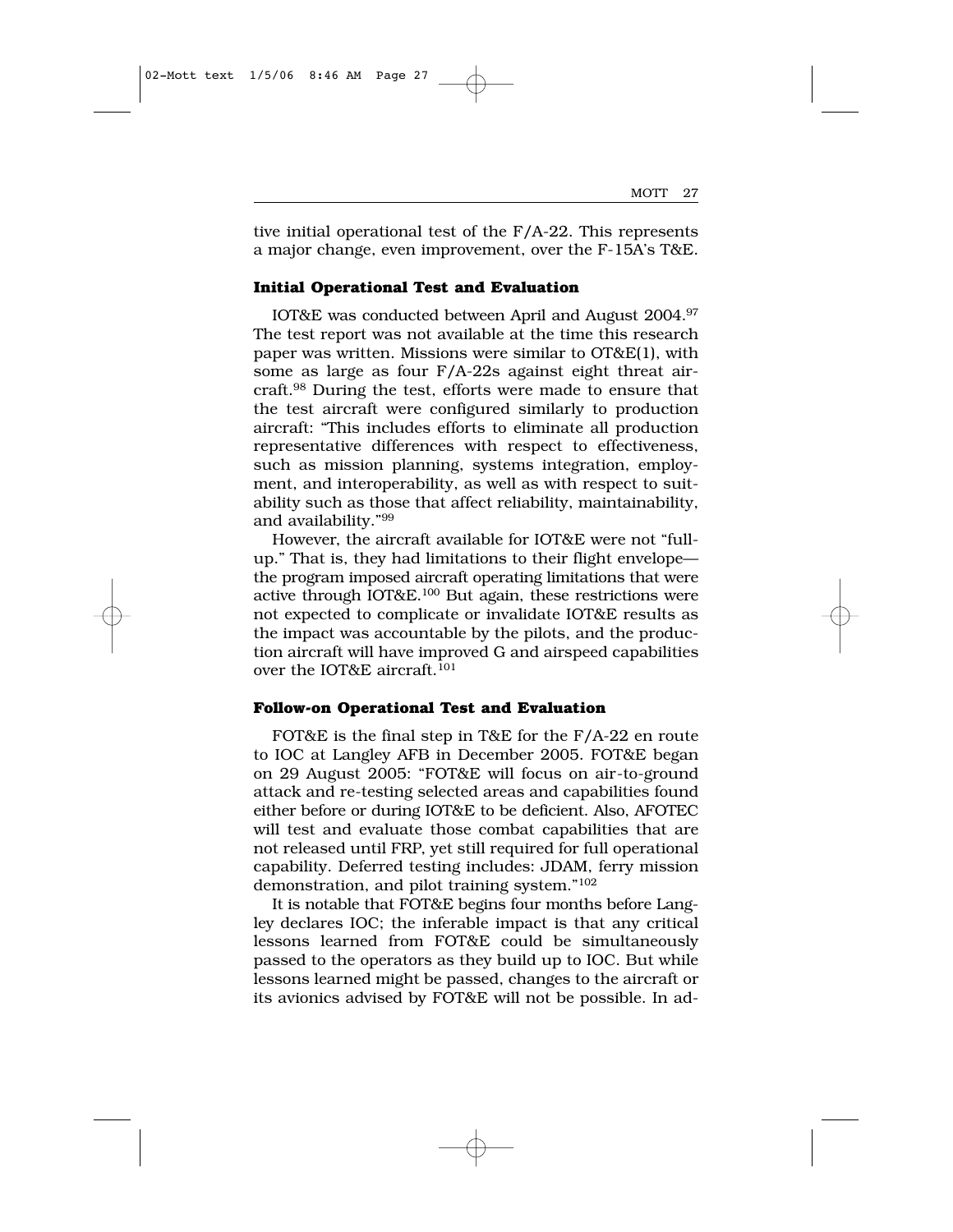dition, FOT&E will compete with IOC buildup for sortie generation and maintenance priorities. Unfortunately, as was the F-15A's FOT&E, the F/A-22's is late, relative to IOC. However, it will be "complete" in that the weapons and avionics in FOT&E match those of the IOC aircraft.

#### **Summary**

The various phases of T&E for the F/A-22 combine to form an interesting picture of the overall process that is easily compared to the F-15A's experience. The F-15A's T&E proceeded from contractor, to USAF, to operational testing (add-on initial and then follow-on during the buildup to IOC at Langley AFB), and finally to AIMVAL/ACEVAL testing after IOC to satisfy questions from oversight organizations. The process fielded a capable weapons system at IOC, but this researcher's overall impression of the testing was that it was incomplete and late.

By the time the F/A-22 was developed, the process had changed. The program was milestone-dominated to support production decisions, and in the case of the OA for LRIP decision, data from developmental testing was used for the OA. DT&E began the process, economies were achieved to allow combined DT/OT testing, and operational testing occurred in the familiar forms of initial and follow-on. But IOT&E(1) was added as a warm-up to initial operational testing, and oversight guidance was honored by CT of the F/A-22 versus the F-15C. As was the case with the F-15A, FOT&E will be accomplished during the final months of IOC buildup at Langley AFB.

Is the F/A-22's T&E incomplete and late, as it was with the F-15? The comparison is striking, yet the answer is not definite—clearly the F/A-22's process has yielded a weapons system that has been tested to an operational standard far exceeding that of the F-15A. The testers and evaluators have "done more" with the F/A-22 than was done with the F-15A. The current test program shows the unmistakable signs of the computer and the information age—more detail in the test plan, more organizational involvement, and a greater depth of evaluation than was possible in the 1970s. While the F/A-22's COIs/KPPs do not address every aspect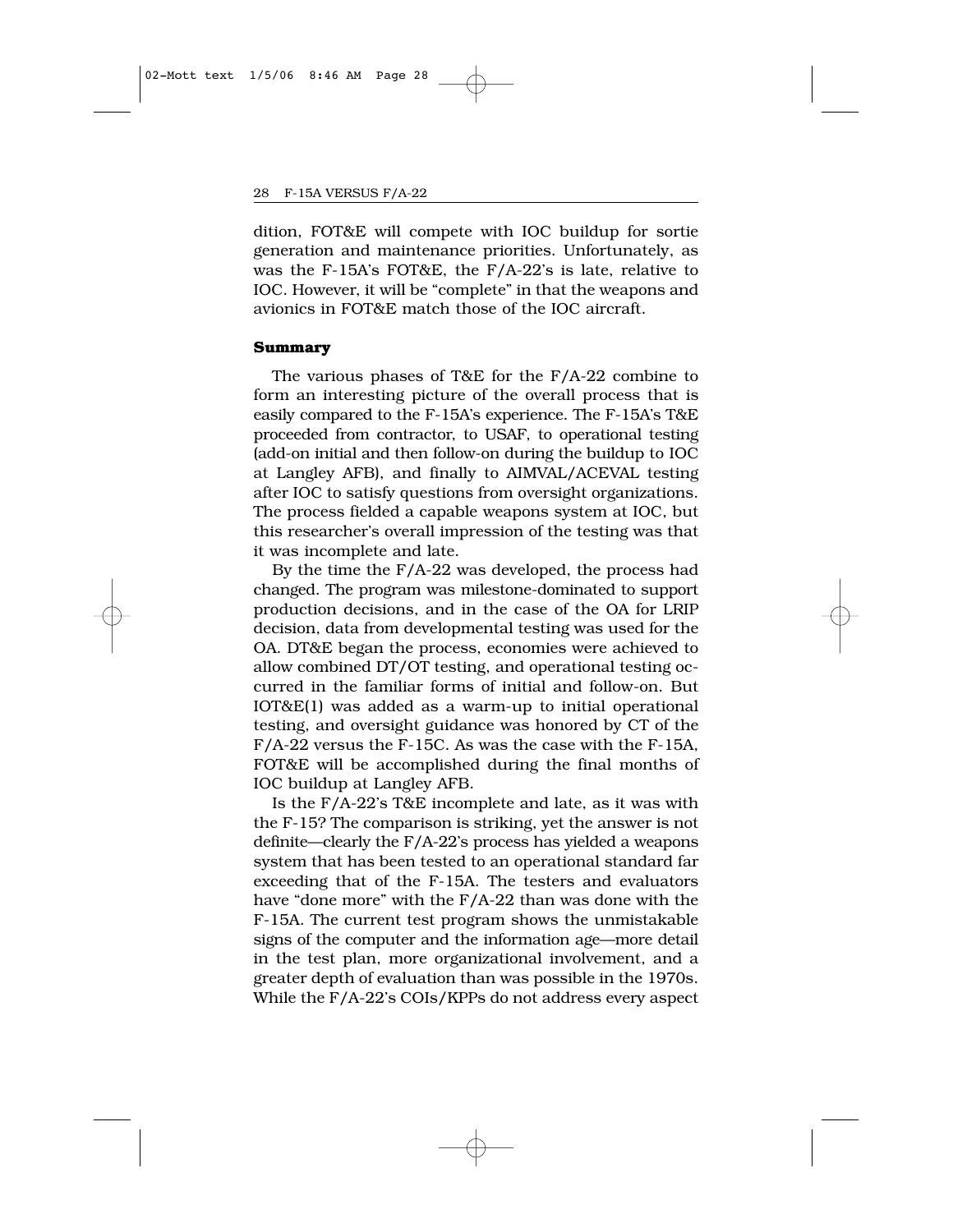of operational employment, they certainly go beyond the scope of assessment of the F-15A's IOT&E and FOT&E.

The best conclusion regarding the F/A-22's T&E is that it used the same basic model as the F-15A, but with positive changes that attempted to push operational testing further forward in the process. However, the same challenges were met, and the same timing/delivery issues were repeated. But the USAF's experience of the past 29 years along with the concurrent march of technology—has produced an aircraft with more capability at IOC than its predecessor. Like the F-15A, the brunt of the work for IOC still falls to the 1st Fighter Wing (FW) at Langley AFB. Perhaps the real question after comparing the F-15A with the F/A-22 is whether or not the T&E process has transformed during the last 29 years. That question will be considered after reviewing the F/A-22's IOC.

## **F/A-22 IOC at Langley AFB, December 2005**

The first F-15s arrived at Langley AFB in December 1975, and so too the F/A-22 Raptor is destined to become IOC at Langley in December 2005. The buildup to IOC, as well as issues and concerns, is similar for both aircraft. Ironically, the comparison between IOC activities at Langley



**F-15C and F/A-22 in formation over Langley AFB, Virginia USAF Photo**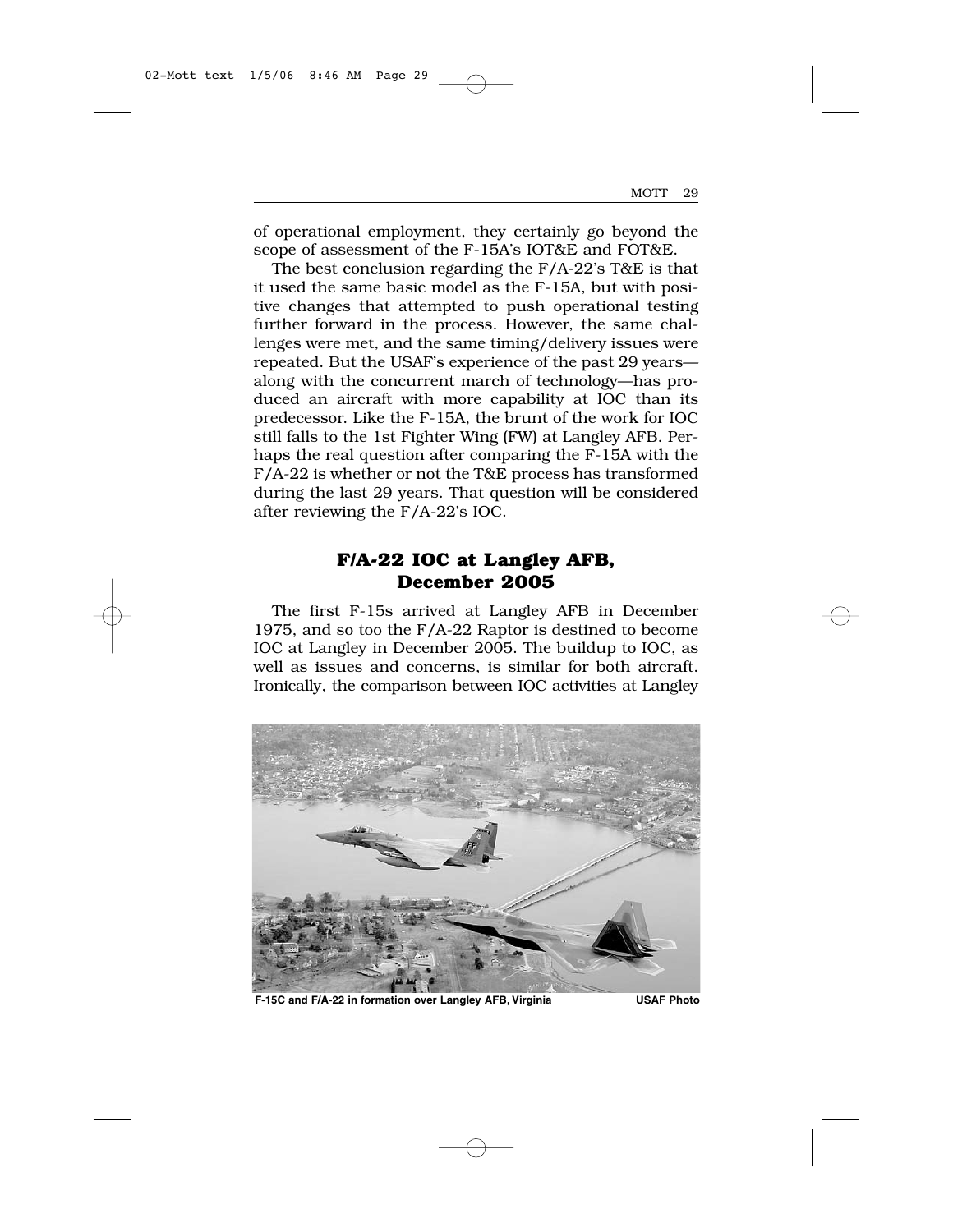AFB for each aircraft bespeaks a 30-year technological gap; unfortunately, similarity remains at the core of both programs. The critical issues for the F/A-22's IOC in 2005 are virtually identical to those in 1976—facilities, training (operators and maintainers), sortie production (assumptions and technology), and deployability.

#### **F/A-22 Facilities Issues**

Beddown of the F/A-22 at Langley AFB is closely monitored and planned at the wing and major command (MAJ-COM) levels by means of Site Activation Task Force (SATAF) analysis, program management review (PMR) coordination, and briefings to the ACC commander (COMACC). The PMR briefings codify issues as either red, yellow, or green with respect to their impact on IOC (table 2). The chart indicates that planners have addressed construction issues but that they have not identified potential limitations to IOC. However, a problem that was not experienced with the F-15A at Langley is the intense classification requirements associated with the F/A-22 and the squadrons, hangars, and other maintenance facilities needed. This problem is similar to the security issues associated with the F-117 and the B-2. While not significant, innovative solutions are part and parcel of the 1st FW's leadership at Langley AFB during the  $F/A-22$  beddown.<sup>103</sup>

#### **F/A-22 IOC Training Issues**

IOC calls for an aircraft, weapons, a support system, a CONOPS for combat employment, and the people trained to operate the weapons system. This presents a problem since the aircraft has to fly in order for both pilots and maintainers to get training. Training is accomplished through academic courses, transfer of lessons learned from test and fighter training unit (FTU) operations, maintenance trainers, and simulators. All of these training methods were in place for the F-15A, but the march of time has definitely left its mark—technology has changed the means of learning and the degree of expertise required. By way of analogy, replace the F/A-22 with a 2005 Cadillac, and compare it to the technology, repair, and training needed to operate a 1976 Cadillac. The computer is the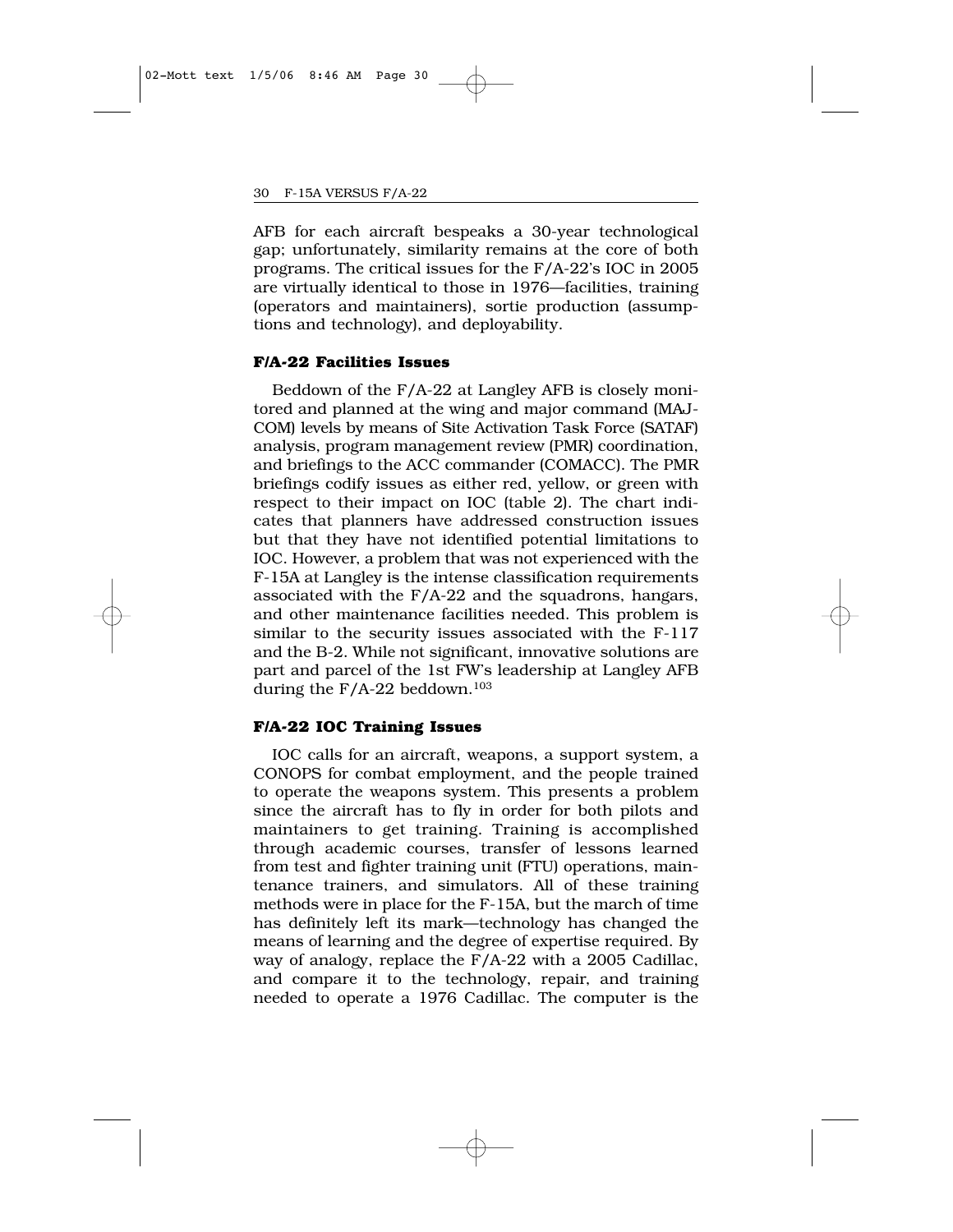| Item                                                                      | <b>Current Status</b>                                                                                 | <b>Assessment</b> |
|---------------------------------------------------------------------------|-------------------------------------------------------------------------------------------------------|-------------------|
| Low Observable and<br>Composite Repair<br>Facility (LO/CRF)               | <b>Configuration Review Board</b><br>(CRB) has some control<br>problems being corrected               | Yellow            |
| <b>Flight Simulator</b>                                                   | Boeing working electrical<br>concerns w/their equipment.<br>Estimated completion date<br>(ECD)-Dec 04 | Yl/Gr             |
| <b>Hush House Repairs</b>                                                 | Hush House #2<br>ECD-30 Nov 04:<br>Hush House #1<br>ECD-24 Dec 04                                     | Green             |
| <b>Weapons Load Trainer</b><br>(WLT) Repair                               | <b>Awaiting Noise/Exhaust</b><br>Data Report from SPO<br>to begin design                              | Yellow            |
| Missile Storage<br>(Munitions Storage<br>Area [MSA])                      | Preconstruction meetings<br>complete by 1 Dec 04                                                      | Green             |
| Aerospace Ground<br>Equipment (AGE)/<br>Maintenance (MX)<br>Storage (MSA) | Preconstruction meetings<br>complete by 1 Dec 04                                                      | Green             |
| <b>Munitions Assembly</b><br>Conveyor (MSA)                               | Preconstruction meetings<br>complete by 1 Dec 04                                                      | Green             |
| <b>Munitions Storage</b><br>Igloo (MSA)                                   | Preconstruction meetings<br>complete by 1 Dec 04                                                      | Green             |
| Squadron Ops 2 & 3                                                        | On Track                                                                                              | Green             |

#### **Table 2. 1st Fighter Wing facilities status**

*Adapted from* Thomas Tinsley, commander, 1st Operations Group, Langley AFB, VA, PowerPoint briefing and notes, subject: 1st Fighter Wing F/A-22 Status of Operations, 1 Nov. 2004, slide 2.

largest single technological change, and the simulator is a good example of the differences between the F-15A's and the F/A-22's IOC.

Unlike the F-15A's pilots, who did not have a simulator to use at Langley AFB until late 1976, the F/A-22's pilots have two simulators available. The simulator at Langley AFB was open for use in May 2005, and the ACS facility at Lockheed in Marietta, Georgia, is also under contract for pilot training.104 IOC pilots have had access to simulator training at their home station for six months prior to IOC and to the ACS facility for nearly a full year. But simulators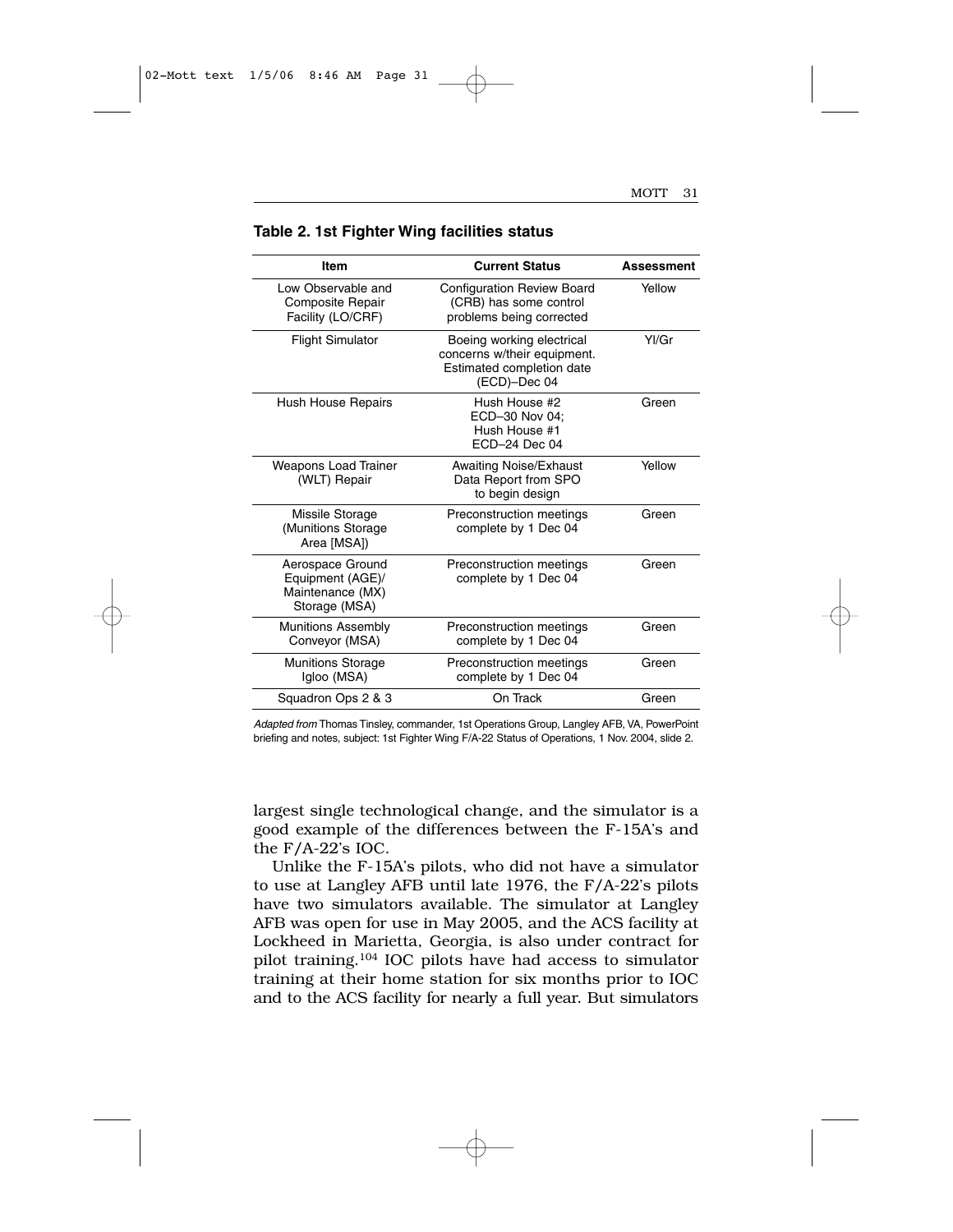do not replace real flying. In terms of fighter-pilot proficiency, simulators augment sorties, and it is in this area that IOC meets its greatest challenge.

#### **F/A-22 Sortie Production**

The key to IOC from the operations perspective is to have proficient pilots at IOC, and that necessitates the need to generate sorties.105 IOC requires a combination of aircraft, trained pilots from Tyndall AFB, Florida (the FTU), and proficient pilots. As it did for the F-15A's IOC, Langley AFB will receive loaner jets from Tyndall AFB (Luke in 1976) for maintenance training and operations flying.106 The 1st FW built a plan that used the best data for aircraft delivery from the F/A-22 SPO, determined the proper level of flying for pilot proficiency (modeled on current fightertraining standards), and made sortie-generation assumptions based on the F/A-22's performance at Tyndall AFB.

The 1st FW made some key assumptions that show an understanding of the lessons of the F-15A. First, the sorties required for pilot proficiency are adjusted from those used by a fully operational aircraft. Headquarters ACC's Ready Aircrew Program (RAP) is designed to codify the training-sortie rates needed for proficiency and thereby create planning factors for sortie rates and the ability to justify flying budgets.107 What Langley has done is allow for a monthly increase in RAP requirements leading to IOC. Pilots will receive increasing numbers of sorties per month approaching December 2005 (fig. 4). The second key assumption is expected sortie rate. In 2004 F/A-22s at Tyndall AFB flew on average 13 times per month—or an aircraft utilization rate (UTE) of 13 sorties per month per aircraft.<sup>108</sup> Currently, the 1st FW's leadership is programming for a UTE that starts at five sorties per month per aircraft and increases to 12 as IOC is approached (fig. 4).<sup>109</sup> This allows for maintenance limitations (training, proficiency, availability of tech-order data, etc.) and spare-parts issues (availability, priority, etc.) with the F/A-22 that are similar to those of the F-15A. The 1st FW's leadership is counting on a learning curve that will allow near parity with Tyndall's performance by IOC. Failure to reach these planned UTE rates provides significant issues for pilot proficiency at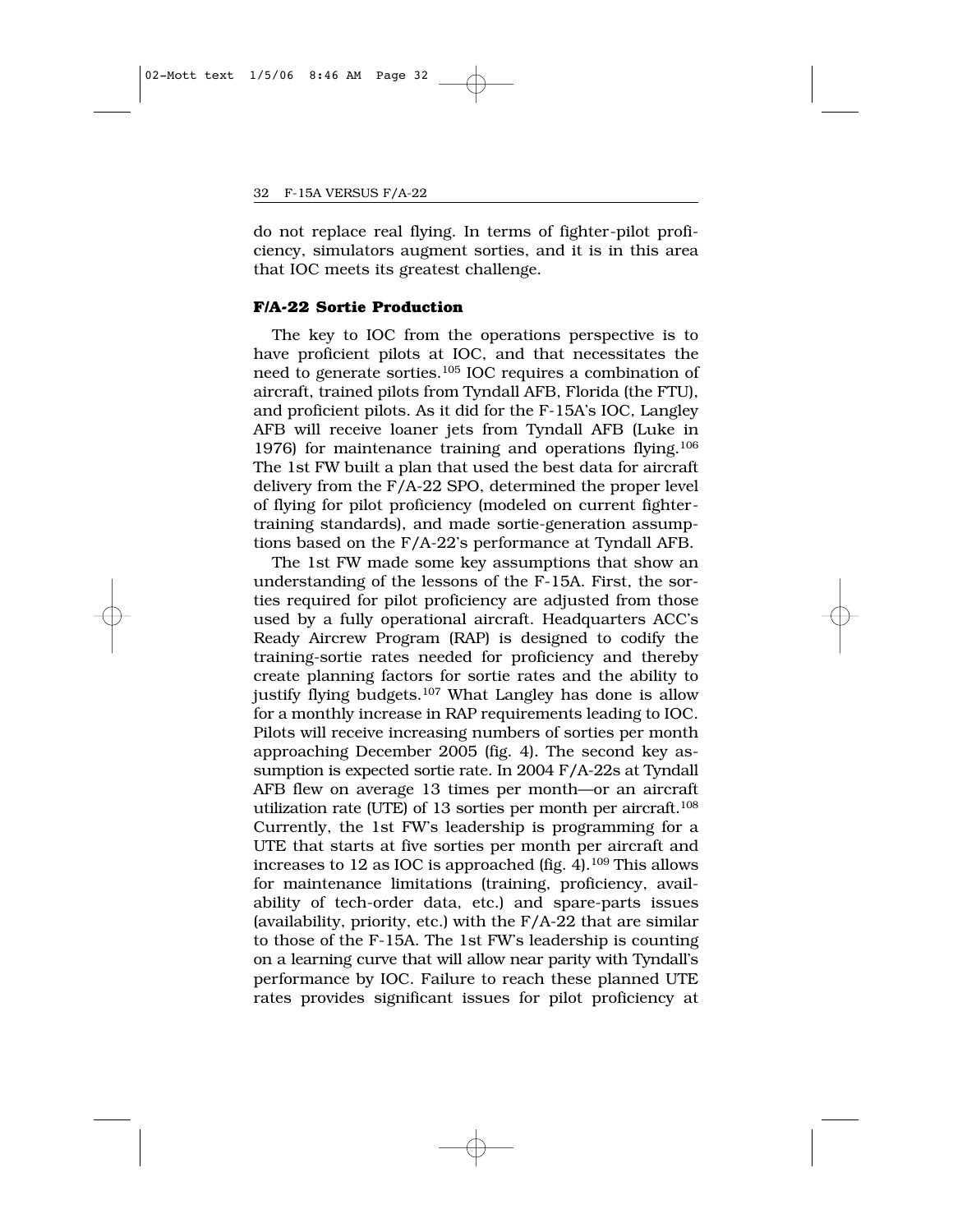

**Figure 4. Langley AFB RAP sortie requirements**. (From Col Thomas Tinsley, commander, 1st Operations Group, Langley AFB, VA, PowerPoint briefing and notes, subject: 1st Fighter Wing F/A-22 Status of Operations, 1 Nov. 2004, slide 6.)

IOC. If sortie-production rates are less than anticipated, then IOC will either be declared with pilots with lower flying proficiency or with fewer pilots meeting RAP-mandated levels of proficiency.

Sortie production is critical to the F/A-22's IOC. An issue for all phases of T&E, it will likely remain the frustrating aspect of IOC and the area requiring planning flexibility. Sortie production may even be a constant that cannot be overcome amongst all new major weapons systems.

Just as planning assumptions translate sortie production into pilot/maintainer proficiency at IOC, so will the F/A-22's new technology affect IOC. The F/A-22 represents a technological leap in combat performance. Its technological advances permeate the entire program and create choke points for sortie production. Two specific areas that affect IOC at Langley AFB are modifications to the aircraft after they leave the factory and a specific system called Integrated Maintenance Information System (IMIS). While these issues are not "showstoppers" to IOC, they could be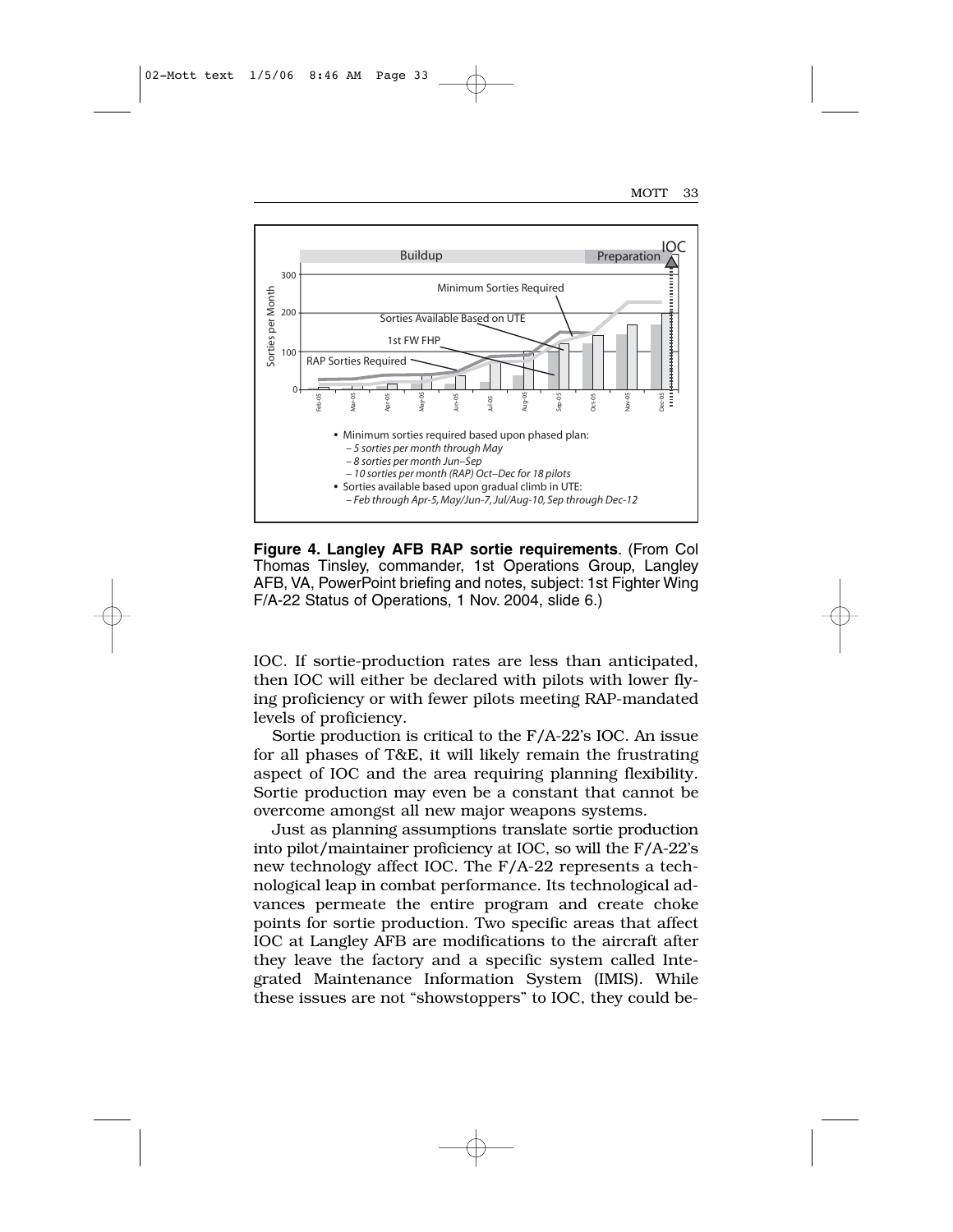come the source for lower sortie rates that, in turn, reduce pilot proficiency at IOC.

The F/A-22's production line is maturing as the testing proceeds. EMD aircraft serve to refine the production-line process, and LRIP aircraft allow for incorporation of modifications identified as needed during DT&E and OT&E. The actual incorporation of the needed modifications into the fleet is, however, problematic. Aircraft are of different lots or production periods and have slight differences requiring careful program management. This problem is eradicated as the aircraft move into FRP and as changes to the airframe or avionics are minimized, eliminated, or made consistent between all fielded aircraft. When modifications are needed, changes can slow aircraft production and delivery or require aircraft downtime in the field for modifications to be made.

Three such F/A-22 modifications affect the aircraft for Langley AFB: Lot three Operational Flight Program (OFP) software changes, infrared countermeasures (IRCM) shroud installation, and night air-to-air refueling (NAAR) lighting changes.<sup>110</sup> The details of these modifications are beyond the scope of this paper, but the solutions and impact on IOC are noteworthy.

The NAAR lighting modification is a solution offered in response to testing that identified a difficulty with nighttime refueling of the F/A-22 by the KC-135. The solution is to change the existing lighting and paint scheme around the air-refueling receptacle.<sup>111</sup> The installation plan is to accelerate the retrofit kit production and divide the modification work between the factory and Langley AFB.112 This solution is common in fighter-aircraft production and modification and uses the terms *Group A* and *Group B* modifications. Group A is the work that can be done immediately during production or with parts on hand, while Group B is the portion of the modification that can be completed after retrofit kits are available from the supplier and are usually installed at the operational location. This Group A/B solution maximizes the factory's production time while minimizing the downtime that the operational site has to use for the modification. A response to flight testing, IRCM shroud modification, was also solved via a Group A/B solution with factory and operational-site in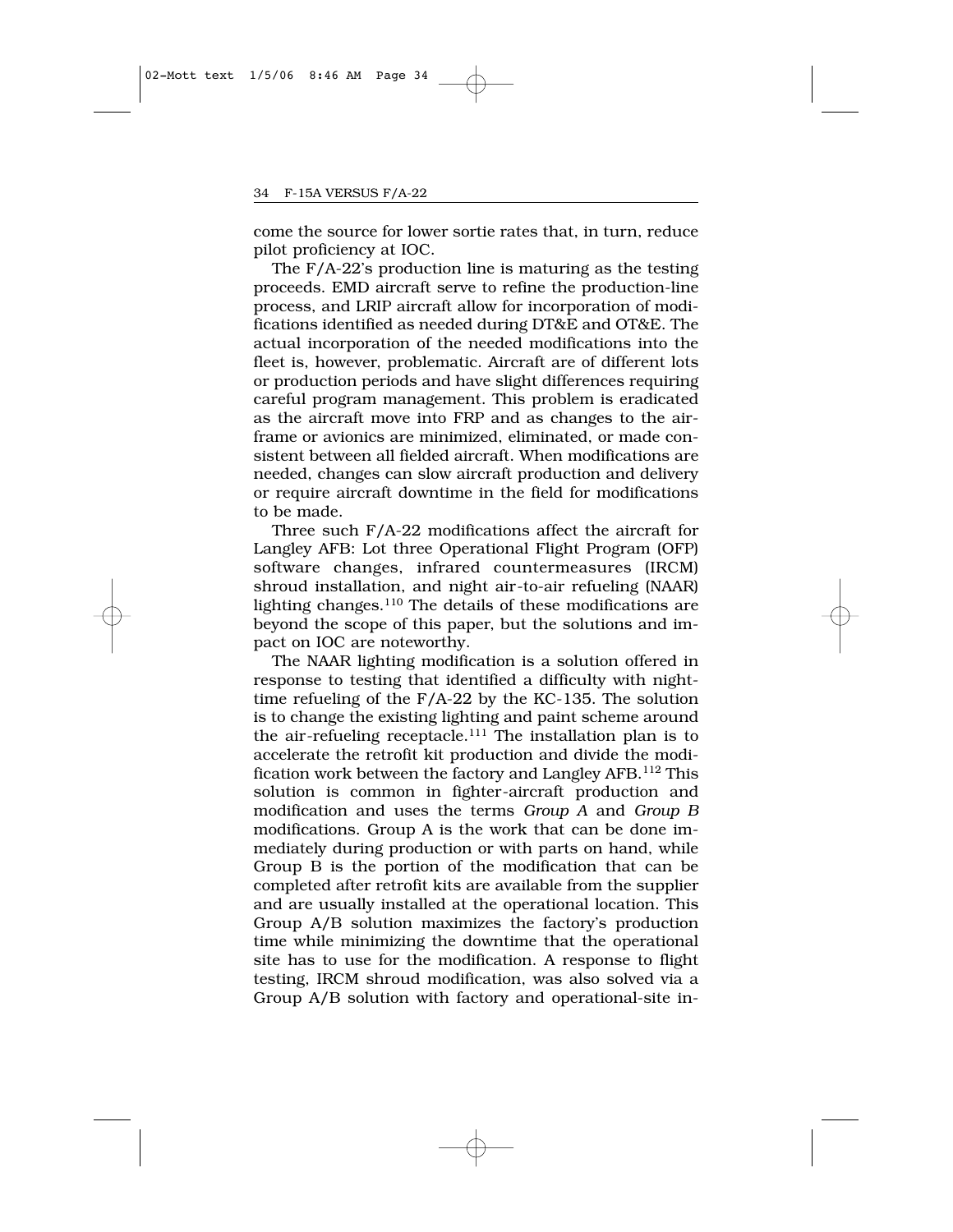stallations.<sup>113</sup> While this method of fixing a deficiency identified in flight testing is commendable and done most efficiently, it is not without cost.

The addition of these two modifications alone requires running a modification line at Langley AFB for seven days a week, using two shifts each, and working 10 hours per shift.<sup>114</sup> This kind of aircraft downtime translates into lost RAP sorties contributing to IOC, greater demand on maintenance at Langley AFB, and greater potential for delays as aircraft are "cracked open" to allow internal modifications. Realistically, the assumptions graphed in figure 4 could change in real time as the modifications are made.

The final modification to the F/A-22 at Langley AFB the avionics OFP change—is estimated to require more modification downtime and is significant. Estimated additional downtime per jet is 10 days beyond the other modifications, bringing the downtime for delivered aircraft at Langley AFB to 51 days.<sup>115</sup> This is a consequential issue as the sortie-production assumptions contained in the previous figures reflect "only a one month down time for the OFP mod plan of two jets per month."116 Assuming that aircraft delivery significantly increased beginning in May 2005, a 51-day downtime on each aircraft represents 24 percent of the available time to use the aircraft for sorties before IOC. Clearly, performing aircraft modifications at the operational site could prove to be a significant hurdle to achieving IOC with the training and proficiency desired.

While aircraft modifications during IOC buildup can affect schedules, the F/A-22's technology itself can create friction. One such case is the IMIS, which

provides the F-22 with a paperless maintenance environment and includes areas such as aircraft forms, scheduling, report generation, [and] technical order data. . . . By providing diagnostic and Interactive Electronic Technical Manual (IETM) data, F-22 IMIS reduces man-hours needed to service, troubleshoot and repair aircraft systems. IMIS performance is critical to the achievement of high sortie rates, minimized aircraft downtime, and maintenance with minimum support resources.<sup>117</sup>

Yet the 1st FW identifies this system as undergoing multiple software versions with incompatibility issues with different lots of aircraft.<sup>118</sup> Perhaps, similar to the avionics test-station failures of 1976, the IMIS (or another new technology on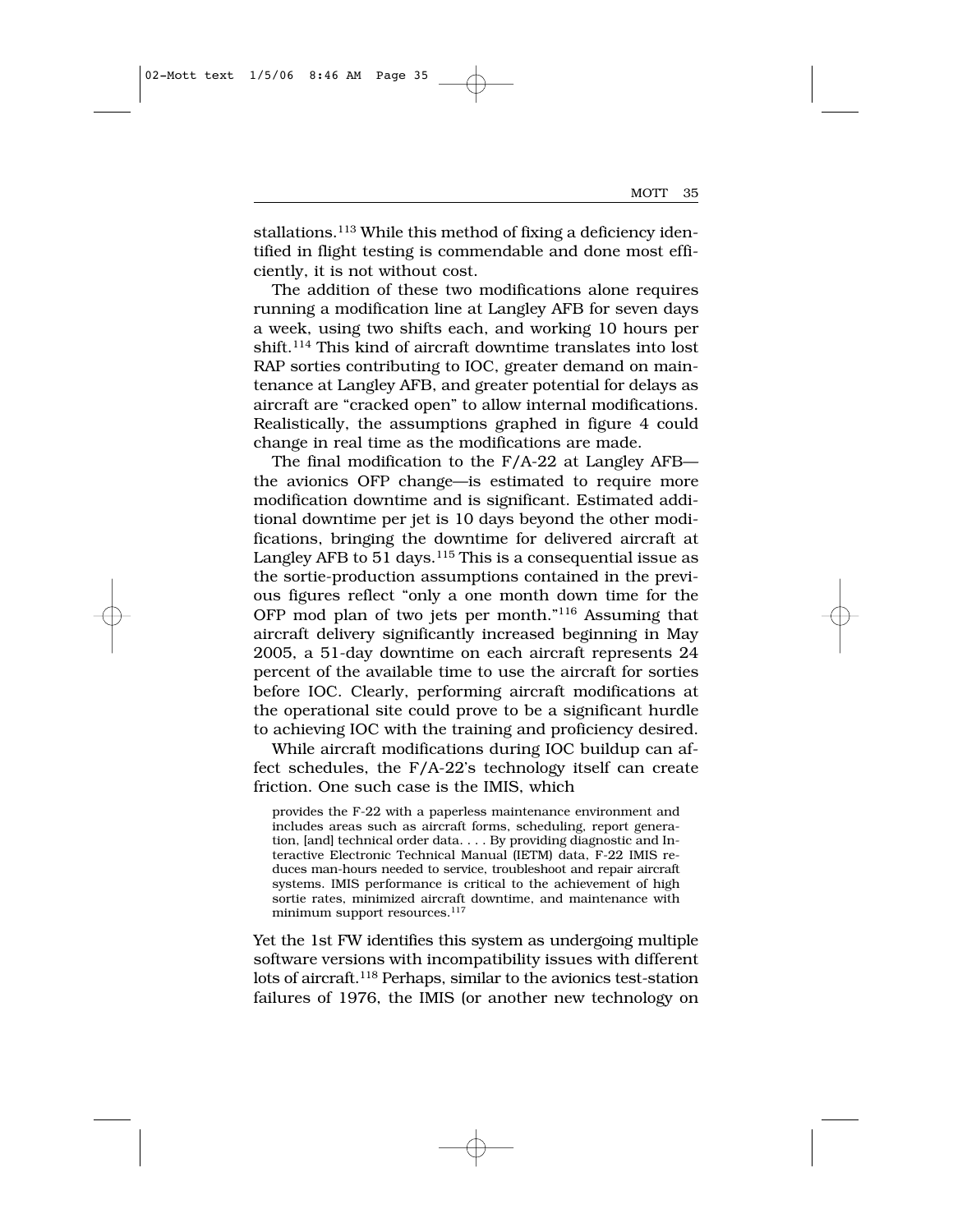the F/A-22) could be a technology choke point for the F/A-22 in 2005.

At this point, a direct comparison with the F-15A's IOC in 1976 versus the F/A-22 is instructive. Both programs faced issues with facilities, sortie production, and technology. With both aircraft the 1st FW had to overcome relatively the same issues. There are, however, some immediate differences.

For instance, the F/A-22's IOC has greater access to simulators for training but must also deal with aircraft modifications at Langley AFB that produce aircraft downtime and affect sortie rates. Another area of difference is the meaning of IOC declaration. Langley AFB expects to receive its 17th F/A-22 by 31 December 2005 and declare IOC.119 In contrast, in 1976 Langley AFB received its 24th F-15A and 17 days later deployed to Nellis for a Red Flag exercise.120 This was in July 1976, and IOC was not declared until October, with one squadron IOC and another IOC by December.121 Clearly, troops in 1976 had more exposure to the F-15A prior to IOC than the men and women at Langley AFB will have with the F/A-22 in December 2005. While that may seem noteworthy, the key is the definition of IOC. According to Headquarters ACC, "IOC decision is based on providing an operationally credible capability to the combatant commanders rather than providing a specified number of aircraft."122

In short, the 1st TFW in 1976 had more aircraft for more time before IOC than the 1st FW will with F/A-22s in 2005. Did this translate into a "better" IOC than the F/A-22 will have? It is certainly different, but the greater detail of the T&E process coupled with the availability of the ACS should make for better F/A-22 IOC than was available for the F-15A. Perhaps the cause for concern lies in the slips to the T&E program schedule that the 1st FW must ultimately accommodate to avoid a delay of IOC declaration.

### **Conclusions and Recommendations**

The F/A-22's IOC at Langley AFB in 2005 is a momentous time for the Combat Air Forces (CAF). It represents a paradigm shift in USAF airpower and, like the F-15A's arrival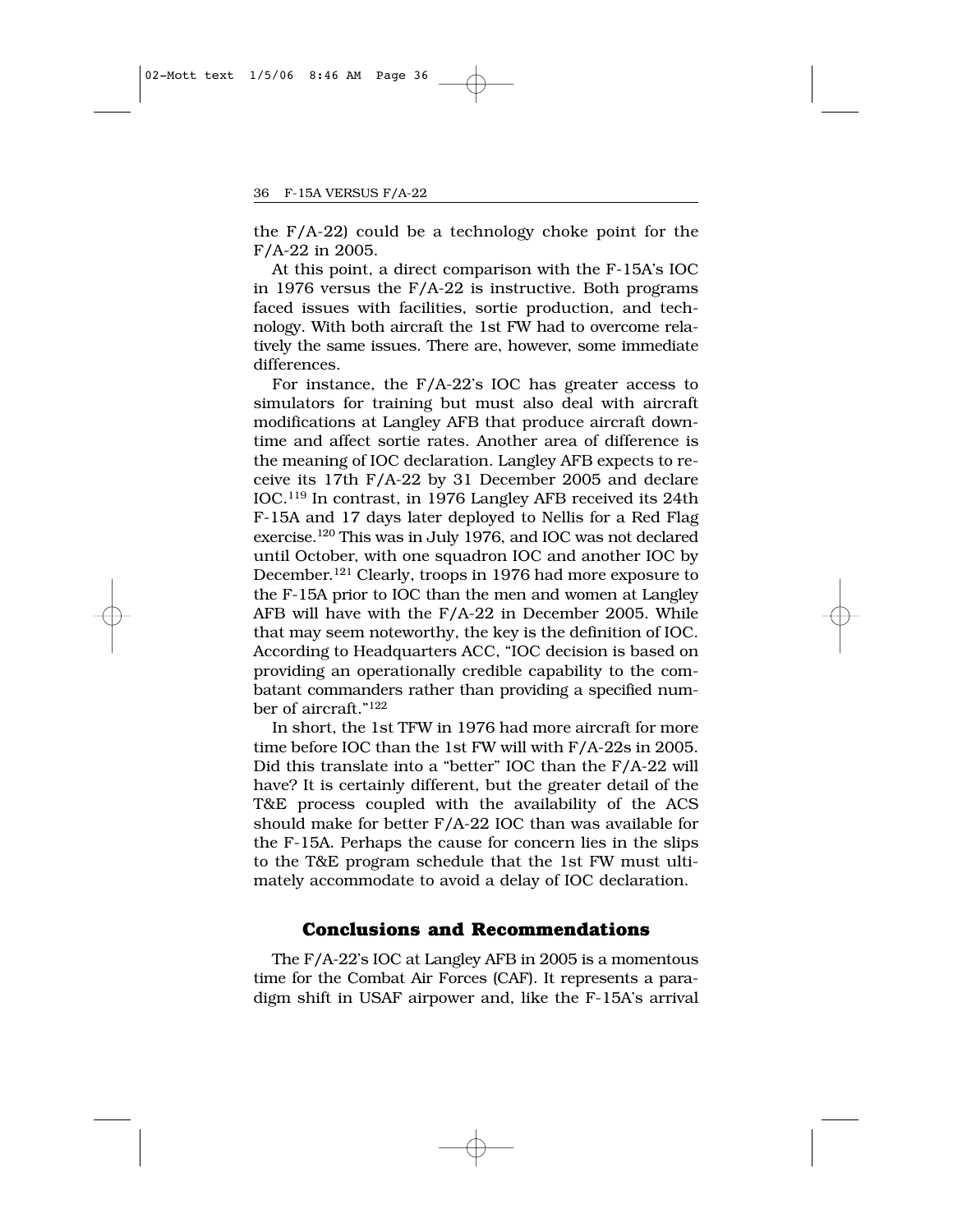in 1976, an opportunity for change that may not be repeated in a generation. Lessons from the F-15A's IOC can be used as a comparison and measure of merit against the current buildup for F/A-22 IOC. If developmental or IOC issues that occurred with the F-15A continue with the F/A-22, then observations can be readily made—either the issues are inherent with a new aircraft's IOC or the T&E system has not adapted—or perhaps even failed—to learn from past lessons. Langley's lessons of 1976 can either confirm or condemn the process now under way in 2005. Even beyond the direct comparison between the two aircraft, the Raptor's IOC could be used as a springboard to further needed actions. It is conceivable that this comparison might call for transformation in the entire T&E process.

Comparison of the two T&E processes reveals that both the F-15A and the F/A-22 used the same model for T&E (DT and then OT). The programs faced milestones that were used to keep them on track and aligned with the contracts. Both had to react to oversight direction (AIMVAL/ ACEVAL and F-15C versus F/A-22 CT), needed greater operational involvement in the early phases of the testing (add-on IOT&E in the F-15A and a call for greater MUT in developmental testing for the F/A-22), and completed their T&E processes right before IOC at Langley AFB. Testing was more extensive and technology more prominent in facilitating proficiency at IOC for the F/A-22 than for the F-15A. But could more have been done?

An argument could be made that "better" IOC is needed not an IOC that meets a rigid timeline but one that truly represents an initial combat capability to the COCOM. Perhaps IOC declaration needs to be adjusted to the delays that the T&E process (or the manufacturer) causes. Perhaps IOC should be a more flexible target date, one that moves as the program shifts. Instead of asking the IOC base's leadership to "do more with less," perhaps the IOC declaration date should be allowed to move. Unfortunately, it can be equally well argued that flexibility in the IOC declaration date is unrealistic because it is the key milestone that Congress uses to ensure that a program it funds is implemented as it directs and is completed on time. Ultimately, the point to debate is whether or not a hard IOC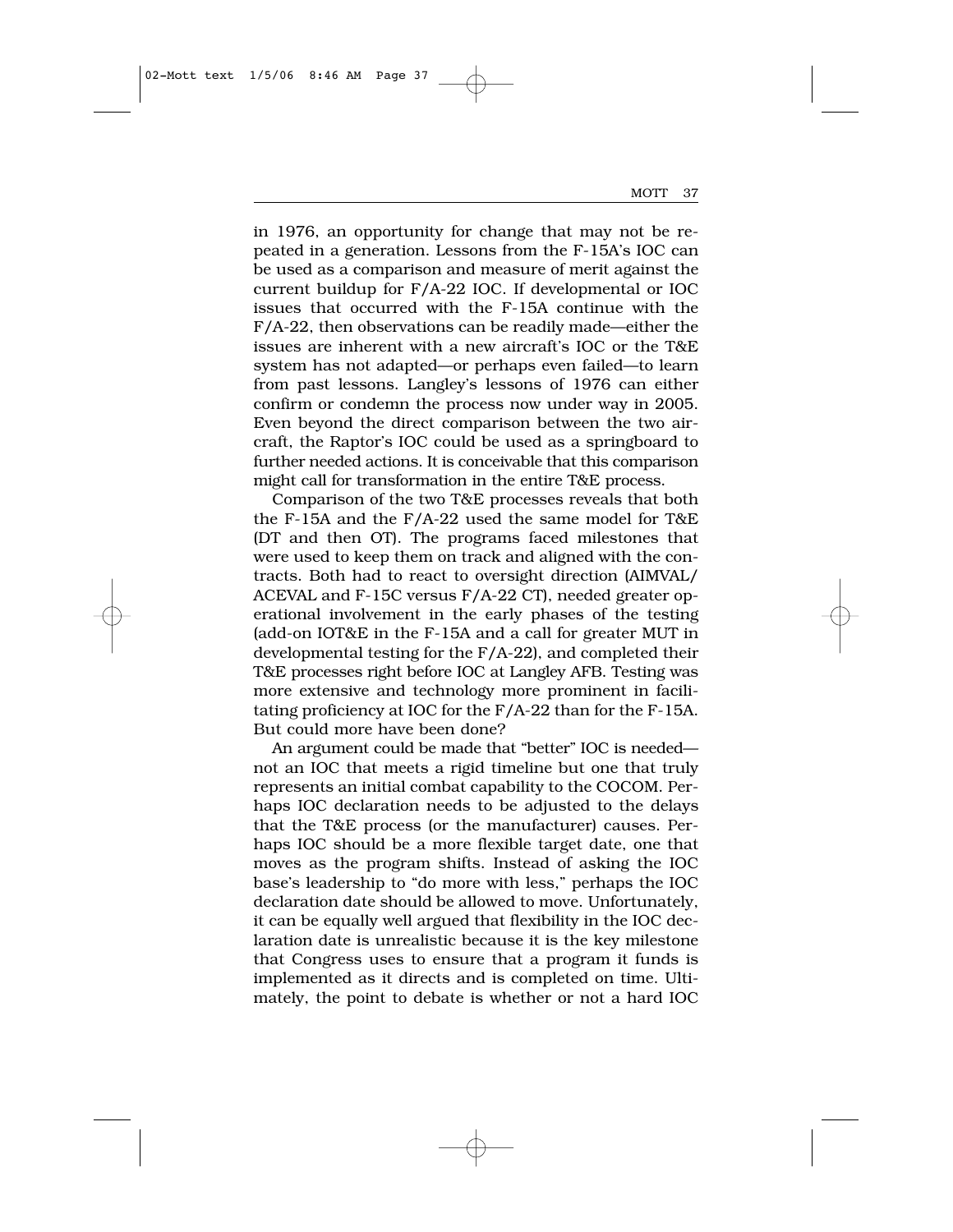date negatively affects organizational behavior during development or at the IOC base.

Another idea is to consider transforming the three-step T&E process to update the model that the F-15A and F/A-22 used. Surely the record of the F/A-22 does not indicate a T&E program that is beyond review. In 2002 Mr. Thomas P. Christie, the director for OT&E in the OSD said, "I took part in the DAB review in the fall of 1986 that approved its [the advanced tactical fighter] entry into Demonstration/Validation (Dem/Val). More than 15 years and \$27B later, we're still at least a year away from IOT&E and several years from Full Operational Capability for the F-22."123

Transformation, defined by the USAF as "a process by which the Air Force achieves and maintains advantage through changes in operational concepts, organizations, and/or technologies that significantly improve its war fighting capabilities or ability to meet the demands of a changing security environment," is the watchword for the DOD in the first part of the twenty-first century.124 Could the USAF's T&E system also be transformed? Perhaps the relationship between Air Force Materiel Command (AFMC) and ACC is antiquated and needs to be rethought. The F/A-22's combined DT/OT to achieve economies hints at a means of getting more out of T&E data. Could not the call for greater MUT in DT also be an earmark for a need of a new model or construct for T&E? Was the F/A-22's OT&E(1) a fix or a look to the future?

But just as delaying IOC declaration may be unrealistic, so too may changes to the T&E process be impractical because of the enormous bureaucracy and needed review that is associated with a modern weapons system. It could be that acquisition reform or transformation is not possible because of Title 10 legal requirements mandated by Congress. However that may be, findings of this paper indicate that ideas for improvement on a lesser scale could be made for fighter IOC that can be accomplished at the MAJCOM level—ideas that are more practical than the aforementioned grand ones:

1. *Visit the last base to declare IOC*. Wings that are expecting to transition to a new weapons system should avail themselves of the experience of the most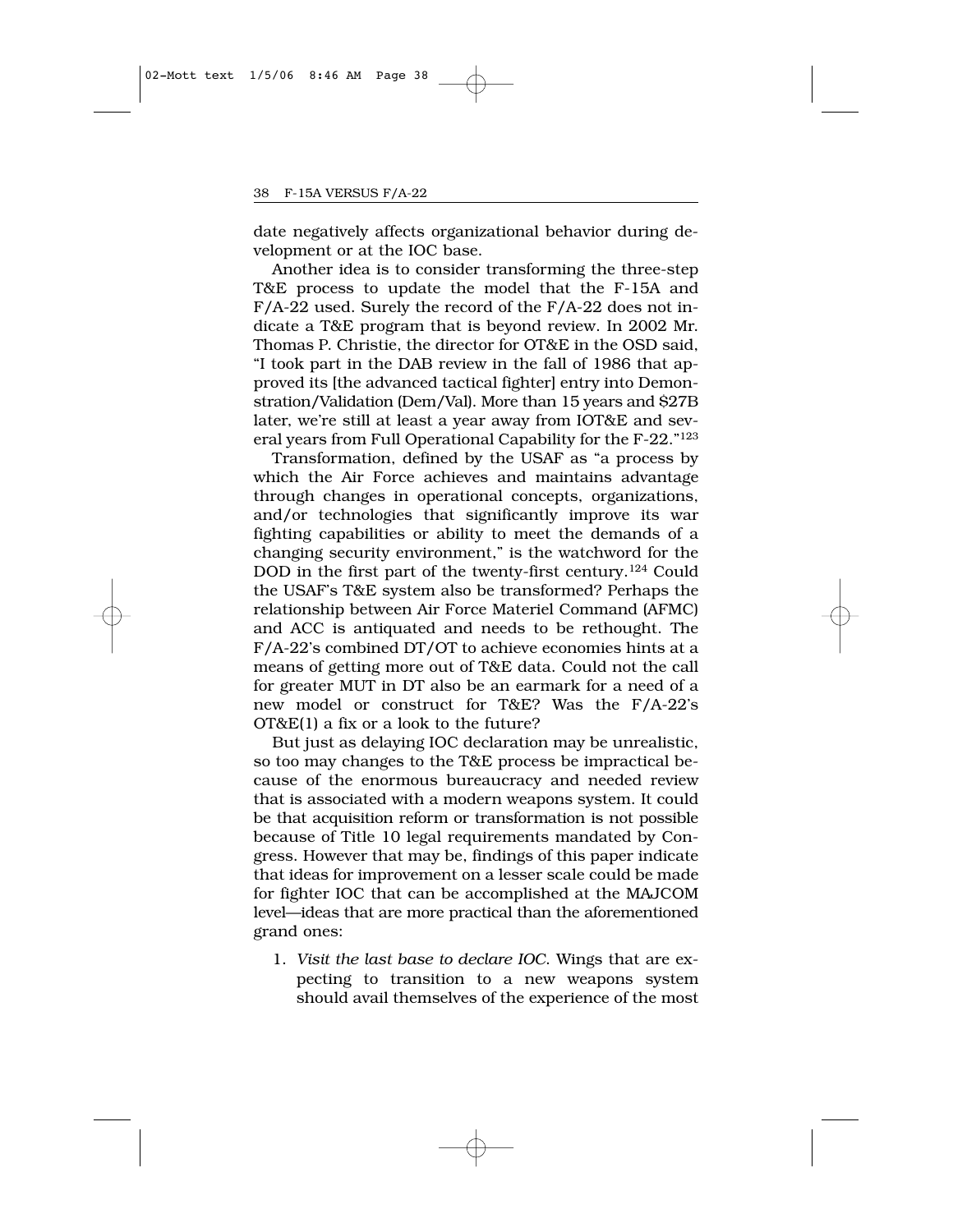recent base to go through the same process. For example, the 1st FW should observe B-2 operations at Whiteman AFB, Missouri, and learn as much as it can about the B-2's IOC process. In all likelihood, certain B-2 lessons learned will be applicable to the F/A-22 at Langley AFB.

- 2. *Formally hand off F/A-22 from AFMC to ACC.* As the T&E process reaches milestones, decisions are made based on available information. In the case of the F/A-22, AFOTEC produced an operational assessment for LRIP with the purpose of giving decision makers every bit of information and a recommendation for the LRIP decision. A document of this flavor could be created and declared due to ACC at some time before IOC. Certainly, the current coordination between the involved commands and agencies is great. But no document could be located that said, in effect, "Langley, these are the problems, issues, and concerns that you will likely have with the F/A-22. . . . The developer and evaluator recommend the following." SATAFs, PMRs, T&E reports, and transfer of trained personnel are all great steps—however, a formal document/procedure might improve the process.
- 3. *Form an IOC advisory board.* Numerous organizations (e.g., the US Air Force Academy) make use of an advisory board that has the ability to look at an organization and its issues with the perspective of experience and distance. Such a board might be useful in helping the IOC wing think "outside of the box" and offer positive ideas. Granted, people don't want anyone looking over their shoulder, neither do they want close oversight of the "in my day we did it this way" variety by senior officers or extra work for an already overtasked unit trying to meet a deadline. But a positive aspect of an advisory-board model might allow issues to be rapidly elevated or provide senior officers with the information they need to remain comfortable with a project with political oversight.
- 4. *Conduct F/A-22 road shows.* Part of IOC needs to be a campaign to get the new weapons system into the CAF. Other weapons systems that are going to operate with it need to know what to expect, and operational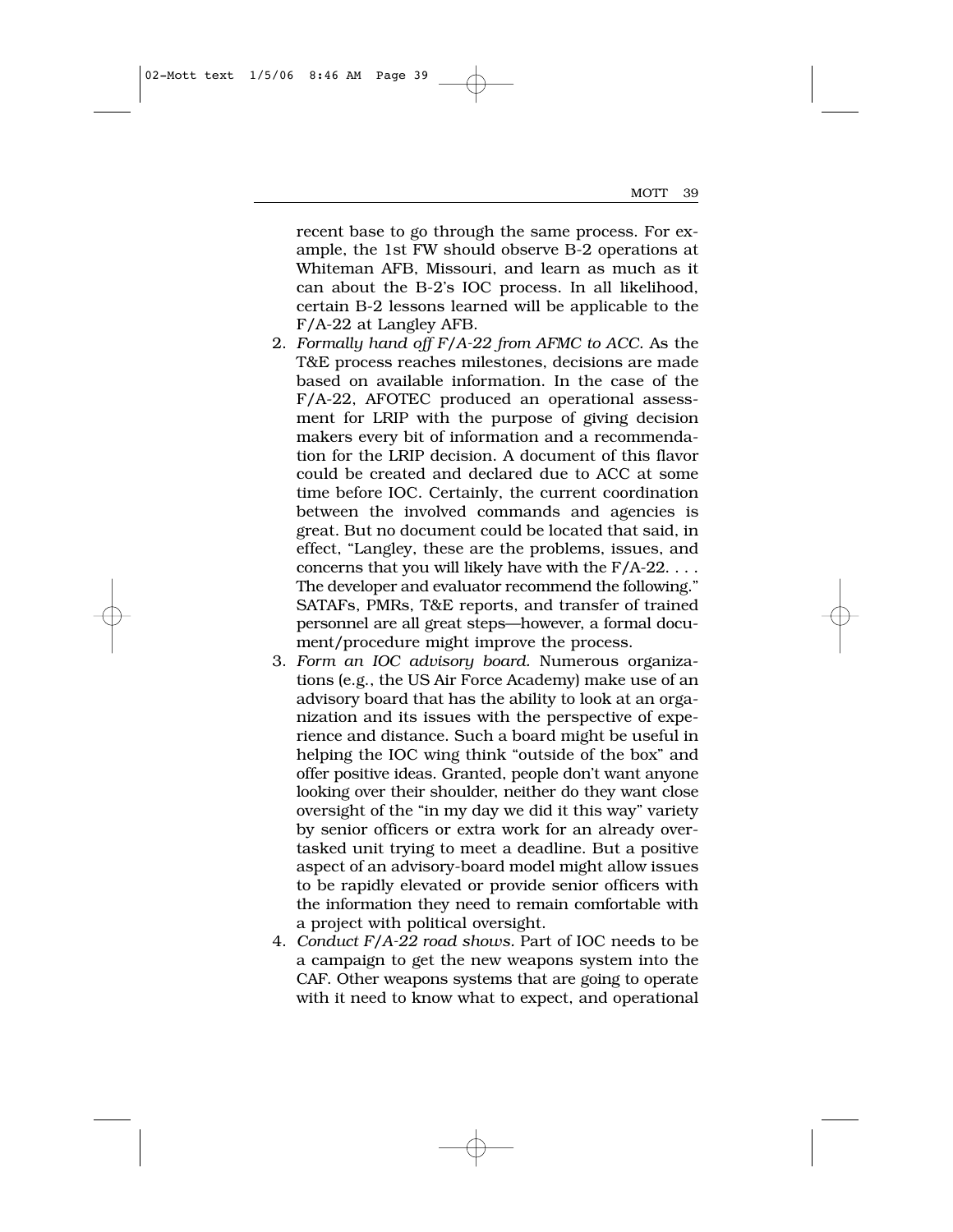and strategic planners need to know the capabilities and differences of the new aircraft. The 1st TFW in 1976 took the F-15A on the road to Nellis AFB four times before IOC in order to affect maintenance and training. A secondary effect was to get the CAF familiar with the new aircraft. The same could be true now about the F/A-22. It represents a significant change in capability, and the tactics of the F/A-22 will likely revolutionize how the rest of the CAF fights with it. Certainly, public affairs releases can "sell the Raptor," but getting the F/A-22 visible in the field and at bases across the United States will expedite the normalization of the aircraft in the USAF.

- 5. *Capture the data from IOC.* Besides histories, the single source for the F-15A's IOC at Langley AFB was written by two captains, Lennon and Wray, in the 1st TFW. Without their publication, a study of the focused IOC issues would be extremely difficult and research intensive. As with Lieutenant Colonel Lewis's *History of the F-15 Eagle*, agencies connected with the F/A-22 and Langley AFB need to take the time now to create a document that records the lessons learned from development, testing, and IOC of the F/A-22. It is interesting to note that Colonel Lewis wrote his history in May of 1976 (five months before IOC), and Captains Wray and Lennon wrote their study in June 1977 (eight months after IOC). If anything, this points to the need to record the events while the memories are still recent.
- 6. *Change the path to IOC.* While changes to acquisition and reform for T&E may be unrealistic due to the entrenched nature of these processes, perhaps changes to IOC and its definition might be possible. From ACC's perspective, "ACC has developed tiered IOC readiness requirements to guide and monitor progress toward IOC. The requirements are divided into four main categories: Aircraft Status, Operations, Maintenance & Logistics, and Base Support."125 The IOC definition could be tightened to create specific measures of effectiveness. If IOC dates cannot be changed once determined, then a balance must be struck between flexibility and combat capability provided to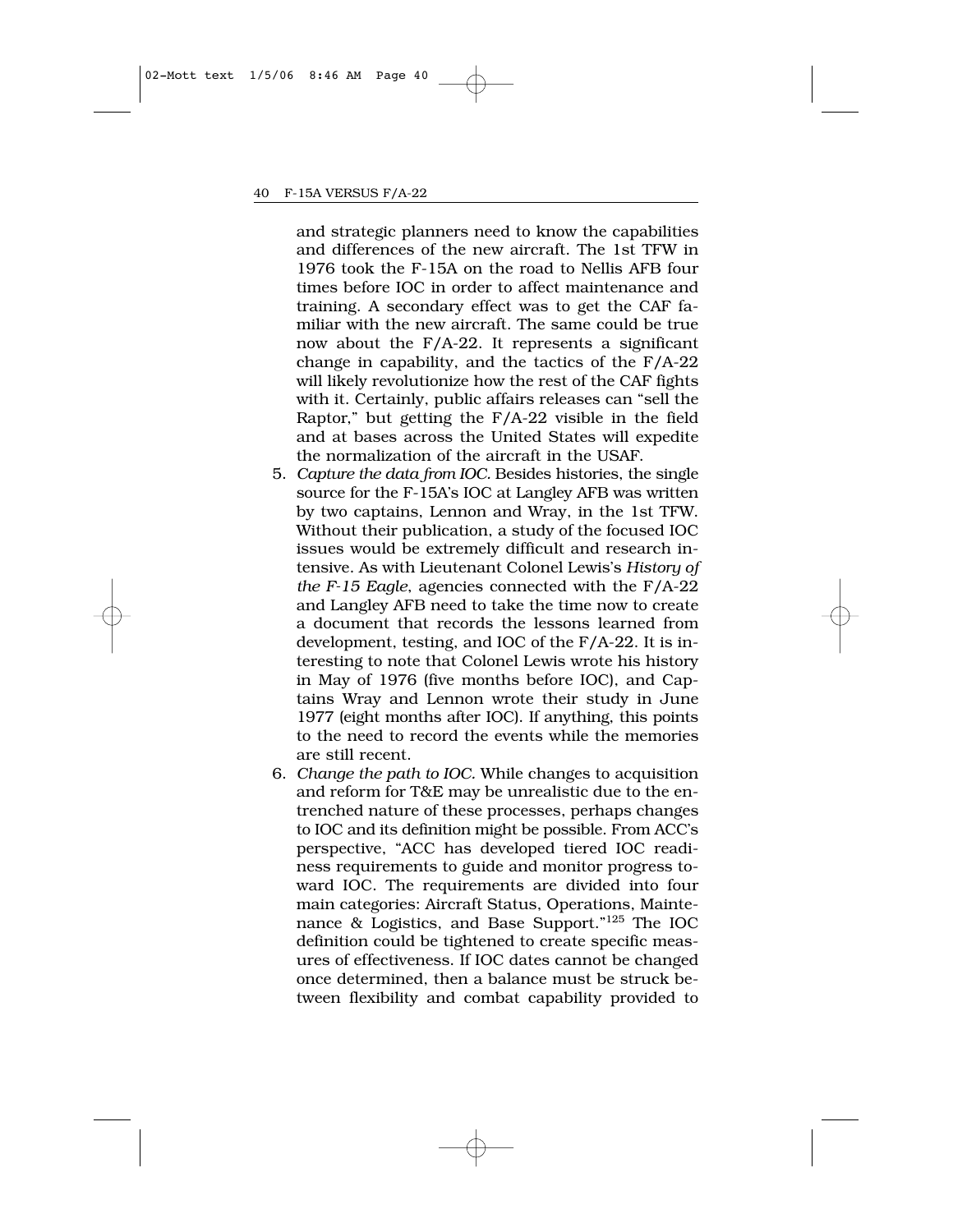the COCOM. The idea behind tighter IOC requirements might serve to focus energies on areas that truly matter—for example, a checklist of achievements that relates to the ability of the new weapons system to perform in combat:

- a. Aircraft status: number of jets on ramp, completion of OFP changes, or hardware modifications.
- b. Operations: training production from the FTU, two completed deployments (Red Flag and Weapons System Evaluation Program [WSEP]).
- c. Maintenance: training production from AETC, UTE rate goals met, maintenance indicator goals met.
- d. Base support: facilities construction complete, first operational readiness inspection (ORI) complete.
- 7. *Address transformational change.* Finally, the last step of the IOC process might be to step back from the details of replacing an old weapons system with a new one and determine if transformational change is needed. If the F/A-22 brings radical change in warfighting capabilities to the COCOM, then perhaps far-reaching change should be implemented. For example, the technology of the F/A-22 may need organizational changes in the 1st FW because of new maintenance-repair ideas. Do maintenance squadrons need to change functions, names, or relationships? Do the operational concepts of the F/A-22 call for a change to the F-15's fighter- squadron organization? Does the director of operations' scheduling shop or weapons shop need to be changed or augmented? Could the Global Strike Task Force concept that the F/A-22 is part of call for a different wing organization? Maybe air-refueling tankers need to be part of the 1st FW to allow the  $F/A-22$  to execute its mission. Does the air-to-ground mission of the F/A-22 demand that the airspace and ranges around Langley AFB be changed to better support training for the F/A-22 mission? What about adversaries to provide training for F/A-22 pilots? If the F/A-22 is "headand-shoulders" above other US fighters, then the current method of conducting dissimilar air combat training might be inadequate for the F/A-22. In short, if the F/A-22 is truly transformational, then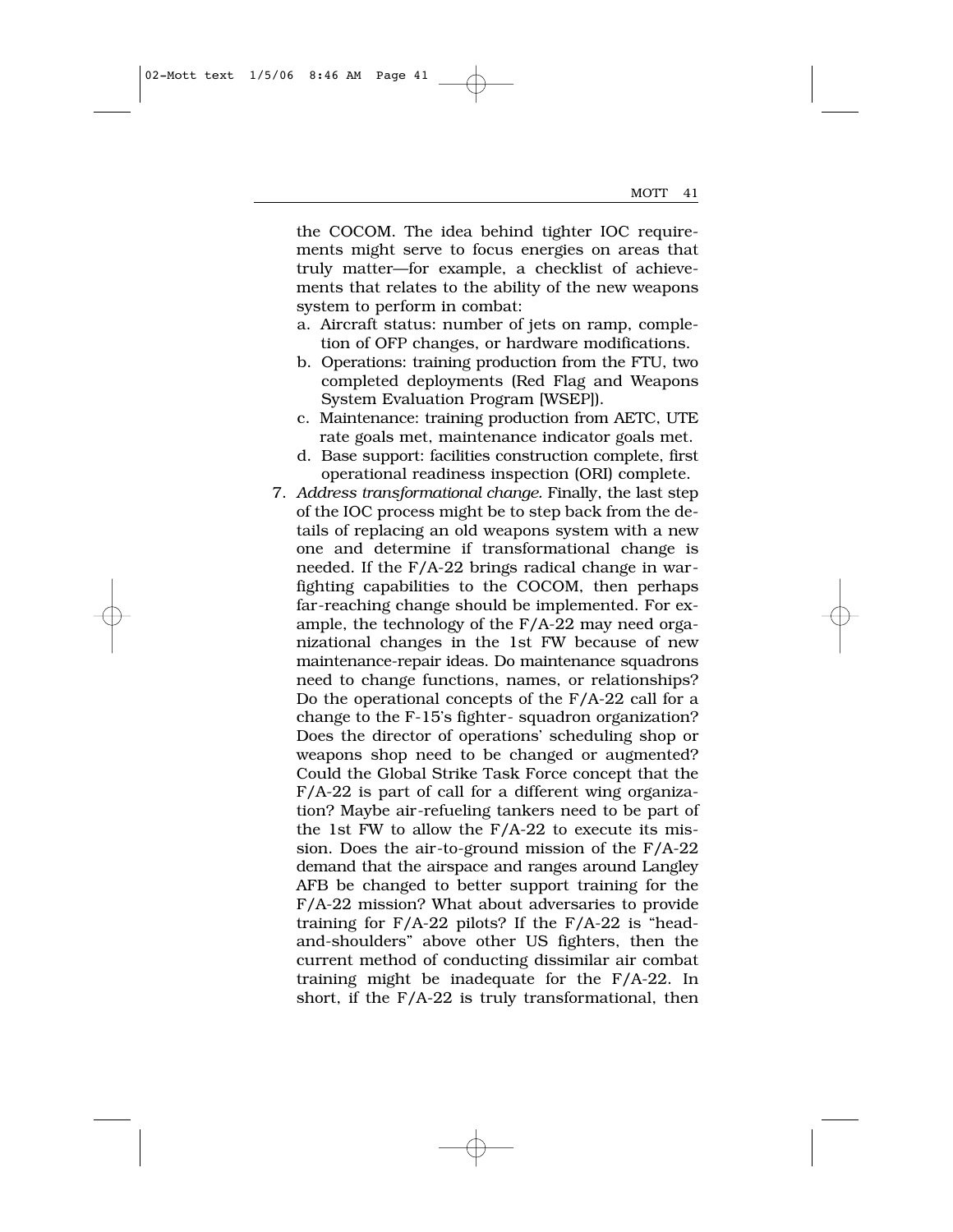IOC will not be complete without out-of-the-box thinking and analysis of how the USAF will use the F/A-22.

In summary, the approach of the  $F/A-22$ 's IOC is not a time to lean back and smile like the parent of a newborn child. The process has been long, yet now is the time to capitalize, to push out the old ideas of the F-15C, and to lay the foundation for rapid growth of the F/A-22 as a weapons system that will mature in the next 20 or 30 years. The changes can be radical—changing the T&E model used for the F-15A and the F/A-22, for instance. Or they can be simple—perhaps merely capturing the history of the process for future fighters to use. Either way, IOC needs to go beyond "checking the squares" and determine a means of pushing for the transformation that the F/A-22 provides the CAF. If nothing else, these recommendations indicate that there are still more questions than answers for CAF leaders to consider as they plan ahead for the Raptors.

Fighter IOC is a significant event: the 29-year gap between the F-15A and the F/A-22 indicates that USAF leaders may face it only once in their careers. The cost and investment alone calls for singular emphasis and insight. Comparison of the F-15A's and the F/A-22's road to IOC reveals fascinating similarities and differences. In retrospect too much was similar, right down to the same IOC issues of training, sortie-rate assumptions, and technology choke points. In both cases the wing at Langley AFB was the final step in the process, and the leadership—separated by 29 years—had to make the difference in order for IOC to be successful. Surely this comparison calls for the USAF's vision of transformation to be applied to how a new weapons system reaches IOC.

#### **Notes**

1. Loren B. Thompson, PhD, *Why Raptor? The Logic of Buying the World's Best Fighter*, White Paper (Arlington, VA: Lexington Institute, 15 July 2004), 14, http://www. lexingtoninstitute.org/docs.

2. Bob Cox, "Production of F/A-22 Could Stop Soon, but F-35 Isn't Far Off," *Star-Telegram*, 30 Dec. 2004, http://www.dfw.com/mld/dfw/ news/10529582.htm?1c.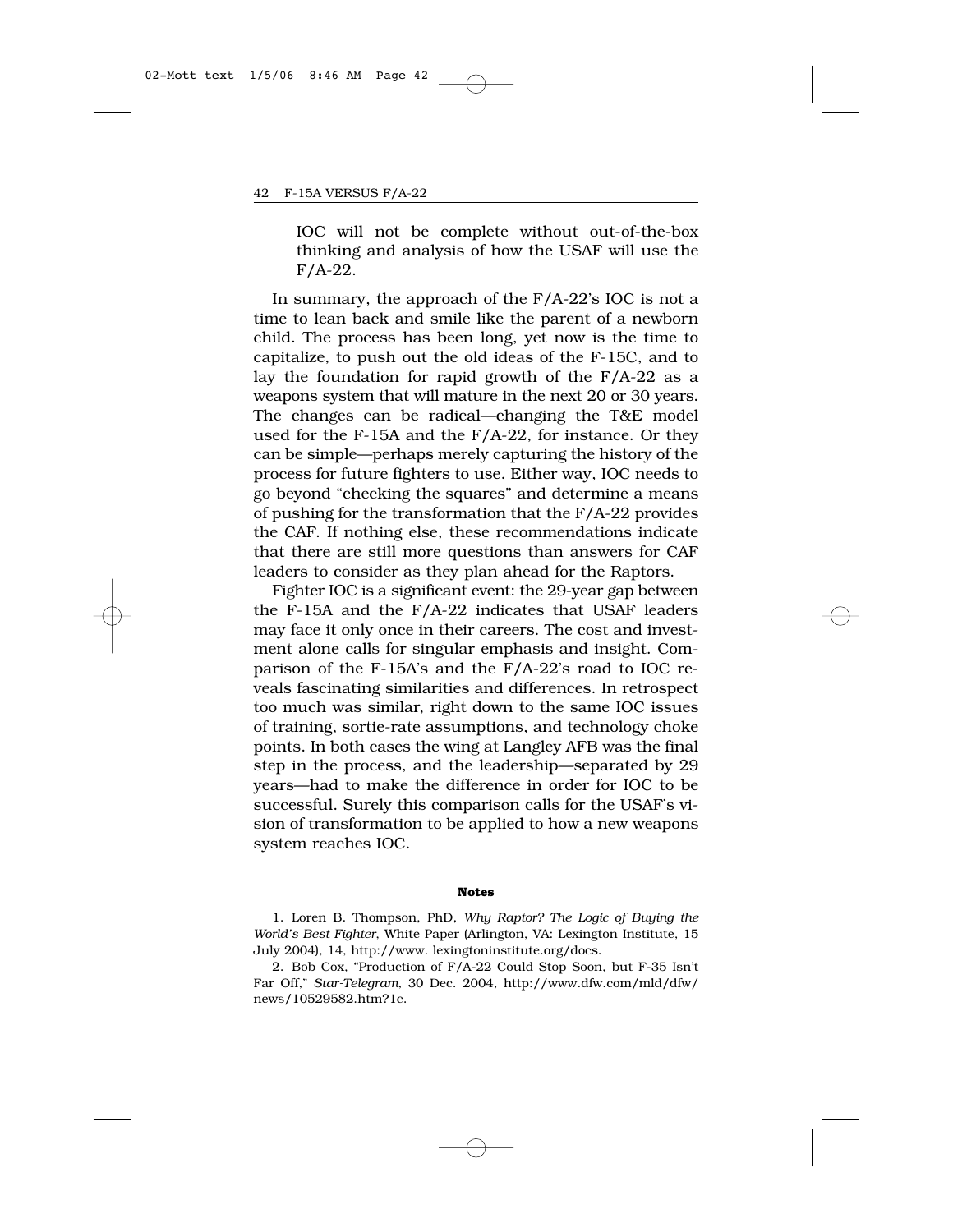3. Lt Col Edgar M. Lewis, *History of the F-15 Eagle (A Corporate Memory)*, vol. 1, (Tactical Air Command, 18 May 1976), 113. Document is now declassified.

4. Ibid., vol. 2, 1.

5. Ibid.

6. Ibid.

7. Ibid., 2.

8. William T. Y'Blood, *MiG Alley: The Fight for Air Superiority* (Washington, DC: Air Force History and Museums Program, 2000), 20, 28.

9. National Museum of the United States Air Force, "North American F-86A 'Sabre,' " https://www.asc.wpafb.af.mil/museum/ac/pg000106.htm (accessed 22 Jan. 2005).

10. Col Jack Broughton, USAF, retired, *Thud Ridge* (Friendswood, TX: Baxter Press, 1996), 17.

11. Col Walter J. Boyne, USAF, retired, *Beyond the Wild Blue* (New York: St. Martin's Griffin, 1997), 165.

12. Col (later Brig Gen) Robin Olds, USAF oral history interview transcript, 12 July 1967, Corona Harvest no. 0001360, USAF Historical Research Agency, Maxwell AFB, AL, 43. Document is now declassified.

13. Lewis, *History of the F-15 Eagle*, vol. 2, 4.

14. USAF news release, "F-22 Redesignated F/A-22 Raptor to Show Air Dominance Role" (Washington, DC: Secretary of the Air Force, Public Affairs, Pentagon, 17 Sept. 2002), http://www.af.mil/mediacenter/press release\_print.asp? prID=123006703.

15. Lewis, *History of the F-15 Eagle*, vol. 1, 113.

16. Col Thomas G. McInerney, USAF, retired, "The USAF's Management System for the F-15 Air Superiority Fighter" (master's thesis, George Washington University, 24 Apr. 1973), 9.

17. Ibid., 10.

18. Ibid.

19. Lewis, *History of the F-15 Eagle*, vol. 1, 113.

20. McInerney, "USAF's Management System," 22.

21. Lewis, *History of the F-15 Eagle*, vol. 1, 111.

22. Ibid.

23. Ibid., 114.

24. Ibid.

25. "Army Ends 20-Year Helicopter Program," *CNN.com*, 23 Feb. 2004, http://www.cnn.com/2004/US/02/23/helicopter.cancel.ap.index.html.

26. Thompson, *Why Raptor?* 14.

27. McInerney, "USAF's Management System," 29.

28. Ibid., 34.

29. Ibid., 51.

30. Ibid., 54.

31. Michael J. Gething, *Modern Fighting Aircraft: F-15* (New York: Arco Publishing, 1983), 13.

32. Ibid., 12.

33. Herman H. Cole, "Design, Integration, and Testing of the F-15," attachment 151 to Lewis, *History of the F-15 Eagle*, vol. 2, secs. 4, 5. (Secret) Information extracted is unclassified.

34. Ibid., 5.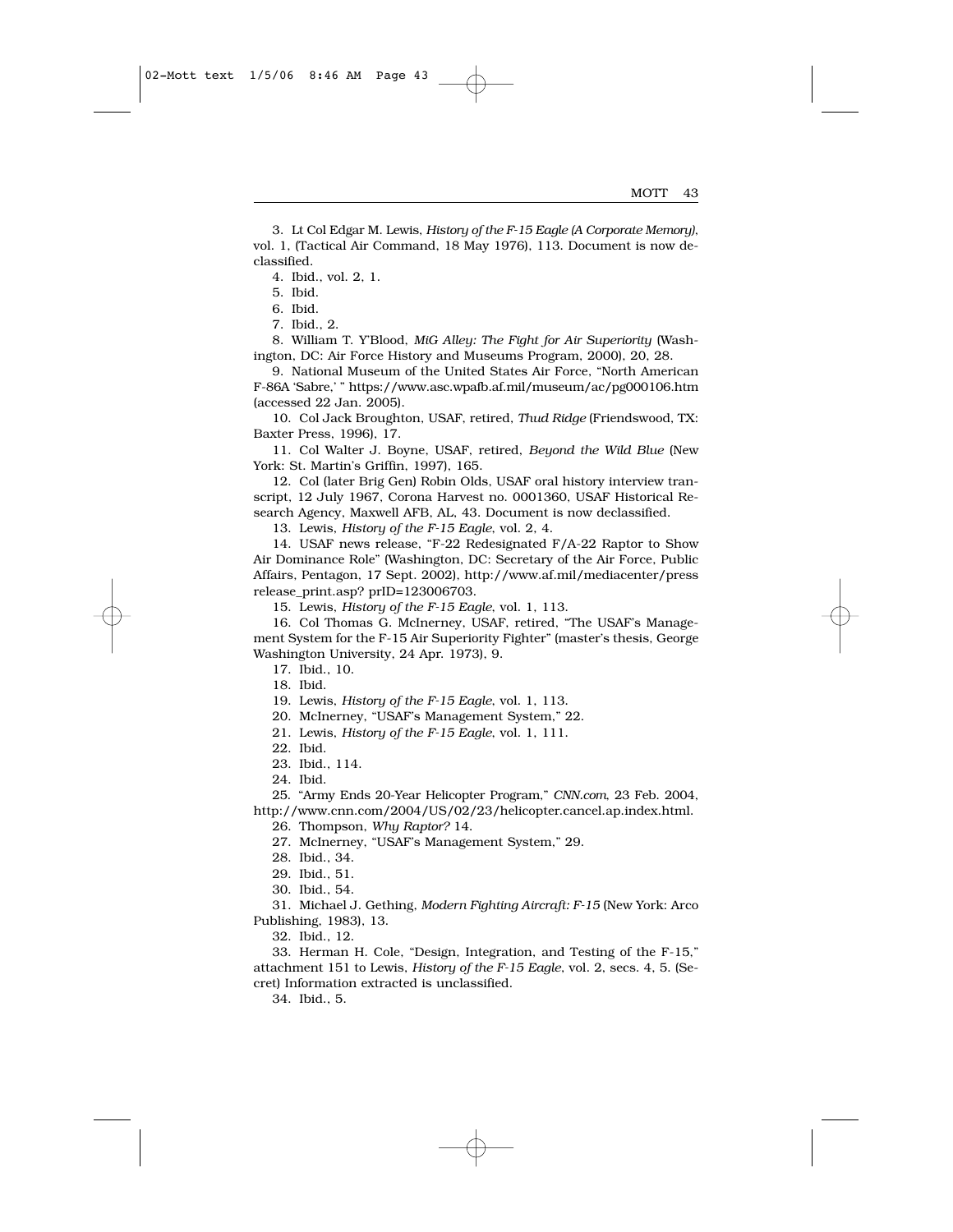35. Lieutenant Colonel Robbins, USAF, retired, "F-15 IOT&E Flights for First Wing Release (TAC/DR briefing for TAC/CC)," vol. 2, sec. 4. Attachment 149 to Lewis, *History of the F-15 Eagle*, slides 3 and 18. (Secret) Information extracted is unclassified.

36. History, Air Force Systems Command, 1 Jan.–31 Dec. 1977, vol. 1, 420. (Secret) Information extracted is unclassified.

37. Robbins, "F-15 IOT&E Flights," briefing, slide 16.

38. Ibid., slide 17.

39. McInerney, "USAF's Management System," 56–57.

40. History, Air Force Test and Evaluation Center, 1 Jan.–31 Dec.

1976, vol. 12, p. xi. (Secret) Information extracted is unclassified.

41. Ibid.

42. Ibid., 5.

43. History, Air Force Systems Command, vol. 1, 421.

44. History, Air Force Test and Evaluation Center, vol. 12, p. xi.

45. Ibid., xiii.

46. History, Air Force Systems Command, vol. 1, 423.

47. Major Newell, PRPFT, "Point Paper on the ACEVAL Flight Trials," unpublished, 3 Feb. 1981, 1.

48. History, Air Force Systems Command, vol. 17, xv.

49. Dr. Thomas S. Amlie, A Non-Statistical Look at AIMVAL/ACEVAL, staff study for Dr. Walter B. LaBerge, principal deputy undersecretary of defense, 3 Feb. 1981. (Secret) Information extracted is unclassified.

50. History, 1st Tactical Fighter Wing, 1 Jan.–31 Mar. 1976, vol. 1, n.p., caption from picture of F-15 landing. (Confidential) Information extracted is unclassified.

51. Ibid., 48.

52. Ibid., 49.

53. Tom Lennon and Jim Wray, *Bringing the F-15 to Operational Readiness* (Langley AFB, VA: 1st Tactical Fighter Wing, June 1977), 1.

54. Ibid., 32, 40.

55. Ibid., 3.

56. History, 1st Tactical Fighter Wing, 1 Oct.–31 Dec. 1975, vol. 1, 12. Document is now declassified.

57. Ibid., 1 Jan.–31 Mar. 1976, 18.

58. Ibid., 1 Oct.–31 Dec. 1975, 11.

59. Ibid., 10.

60. Ibid., 9.

61. Ibid., 1 Jan.–31 Mar. 1976, 18.

62. Lennon and Wray, *Bringing the F-15*, 4.

63. Ibid.

64. Ibid., 8.

65. Ibid., 9.

66. Ibid., 7.

67. Ibid.

68. Ibid.

69. Ibid.

70. Ibid., 52.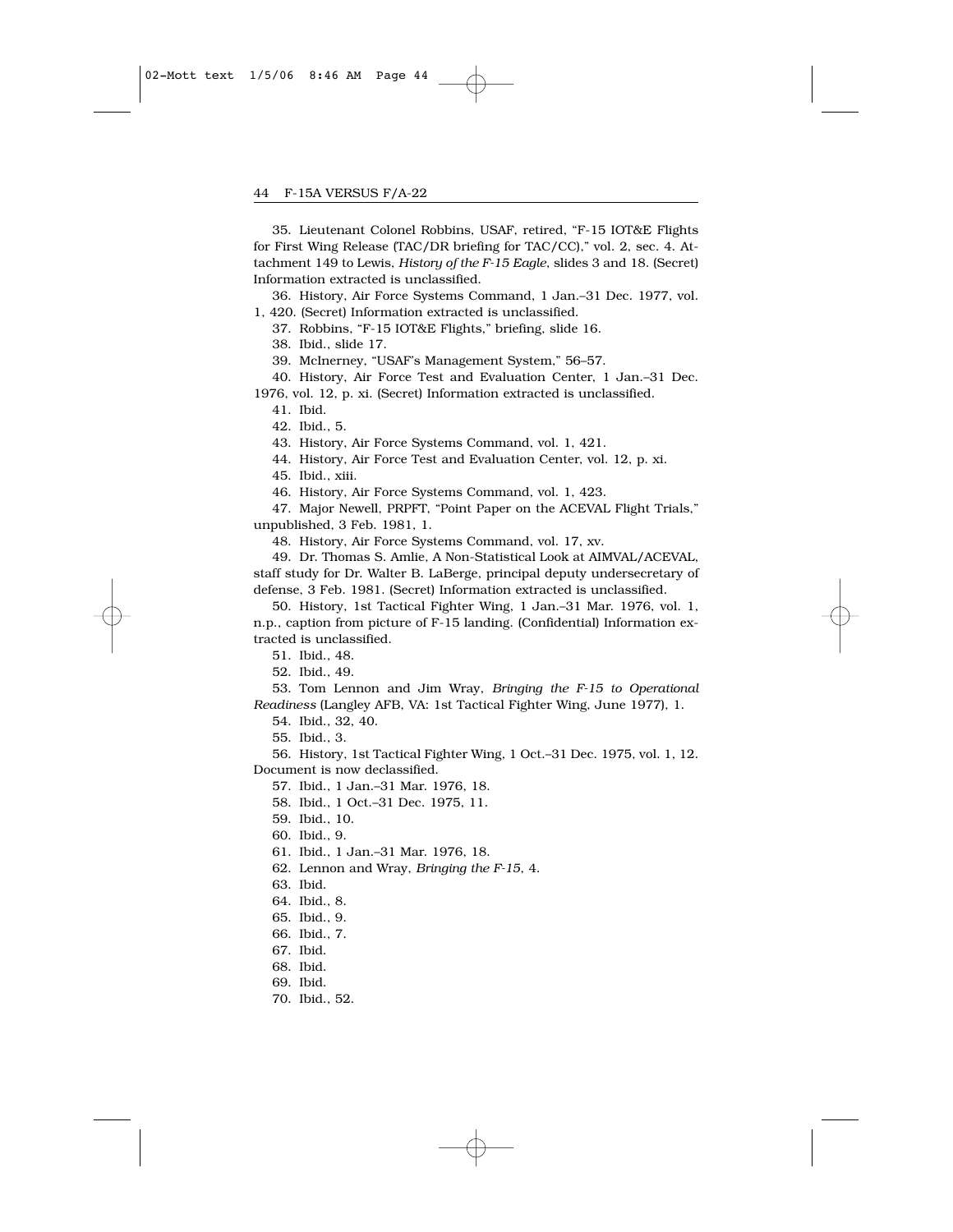71. AFOTEC Det. 6 Test Report 03-001, *F/A-22 Weapons System Revised Initial Operational Test and Evaluation Plan* (Kirtland AFB, NM: AFOTEC, 2003), 4.

72. AFOTEC Final Report 00-27, *F-22 Weapons System Operational Assessment for LRIP* (Kirtland AFB, NM: AFOTEC, 2000), 12.

73. AFOTEC Det. 6 Test Report 03-001, *F/A-22 Weapons System*, 1.

74. USAF news release, "F-22 Redesignated F/A-22."

75. AFOTEC Final Report 00-27, *F-22 Weapons System*, 1.

76. Ibid., 62.

77. Ibid., 61.

78. Ibid., 62.

79. Ibid.

80. AFOTEC Det. 6 Test Report 03-001, *F/A-22 Weapons System*, 1.

81. AFOTEC Final Report 00-27, *F-22 Weapons System*, 1–2.

82. Ibid., 5.

83. Ibid., 17.

84. AFOTEC, *F-22 Combined DT/OT Requirements Document* (Kirtland AFB, NM: AFOTEC, 2000), viii.

85. Ibid., 1–7.

86. Ibid., viii.

87. History, Air Force Test and Evaluation Center, 1 Jan.–31 Dec. 1977, I-1.

88. Ibid., xv.

89. AFOTEC Det. 6 Test Report 03-001, *F/A-22 Weapons System*, v.

90. Ibid., F-1.

91. Ibid.

92. Ibid., F-5.

93. Ibid., 13. Note that a telephonic interview with and e-mail from Col Matthew Black, AFOTEC Det. 6/TM, 22 Feb. 2005, indicated that the 240 ACS missions were not flown as planned in IOT&E(1).

94. AFOTEC Det. 6 Test Report 03-001, *F/A-22 Weapons System*, 15.

95. Ibid., attachment B.

96. Ibid., 4.

97. Lt Col Scott Ruflin, HQ ACC DR-F/A-22, Langley AFB, VA, "F/A-22 Initial Operational Test and Evaluation," bullet background paper, 2 June 2004.

98. AFOTEC Det. 6 Test Report 03-001, *F/A-22 Weapons System*, 18. 99. Ibid., 5.

100. Ibid., 6.

101. Ibid.

102. Ruflin, "F/A-22 Raptor," briefing and notes, 1; telecom with Colonel Black, 26 Aug. 2005; and AFOTEC Det. 6 Test Report 03-001, *F/A-22 Weapons System*, 2.

103. Maj Kevin Dolata, 1st Tactical Fighter Wing, Langley AFB, VA, to Lt Col Scott Ruflin, HQ ACC DR-F/A-22, Langley AFB, VA, e-mail, 20 Dec. 2004, with attachment: F/A-22 Initial Operational Capability, bullet background paper, 18 June 2004.

104. Ibid.; and telecom with Colonel Black, 26 Aug. 2005.